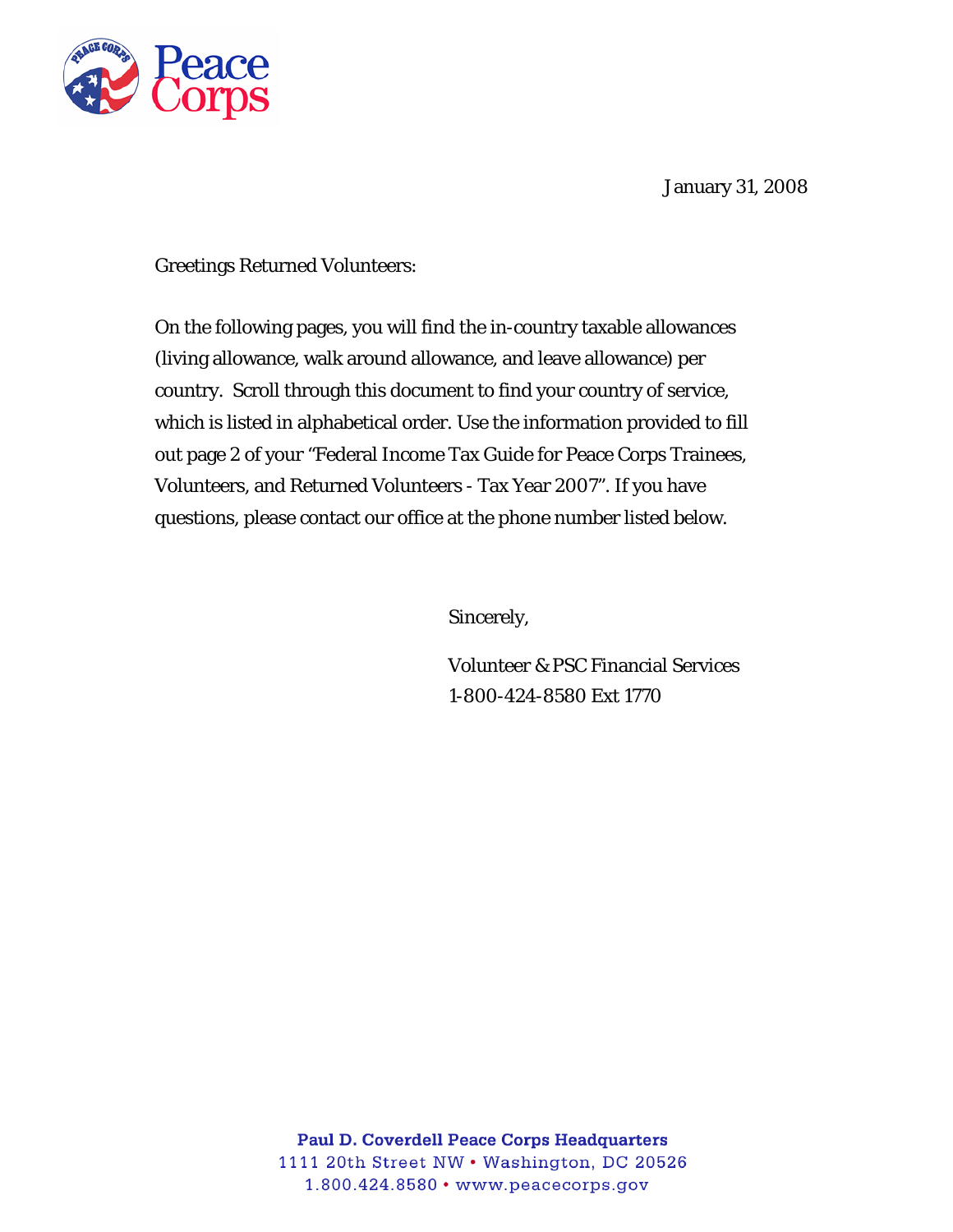

# **Peace Corps** *Albania*

**Taxable Allowances 2007**

### **Living Allowance**

| Months                        | <b>Region</b> | Gross    | <b>Percentage</b> | <b>Tax Amount</b> |
|-------------------------------|---------------|----------|-------------------|-------------------|
|                               |               | Amount   | <b>Taxed</b>      |                   |
| January through December 2007 | <b>ALL</b>    | \$227.63 | 22%               | \$50.08/month     |

#### **Walk Around Allowance**

| <b>PST Start Date</b> | <b>PST End Date</b>   Daily Rate |        | <b>Total PST</b><br>davs | <b>Tax Amount</b> |
|-----------------------|----------------------------------|--------|--------------------------|-------------------|
| 3/22/2007             | 16/13/2007                       | \$4.61 |                          | \$373.4           |

| <b>Amount Per Month</b> | <b>Tax Amount</b> |  |
|-------------------------|-------------------|--|
| \$24.00                 | \$24.001          |  |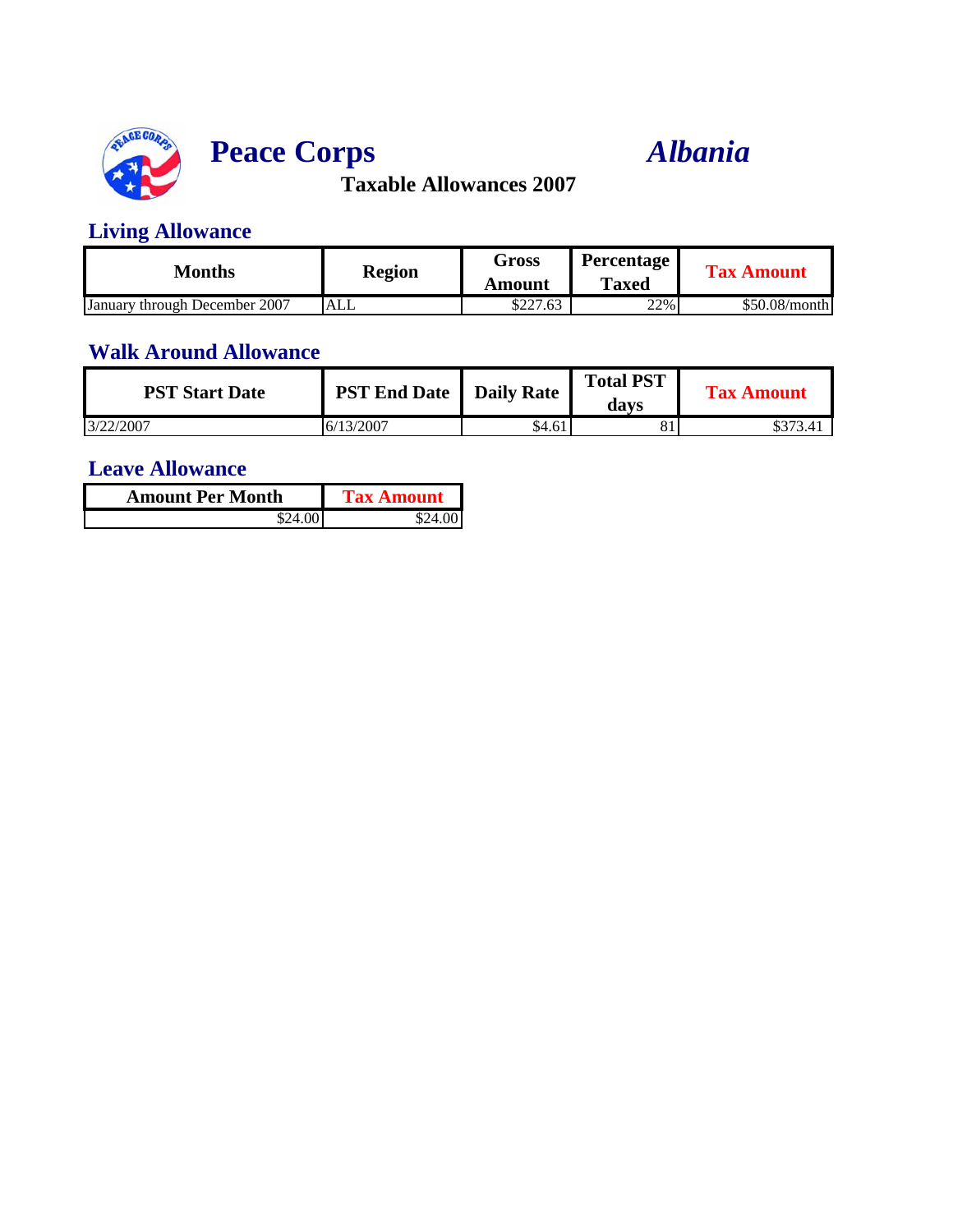



\$1= AMD 347

### **Living Allowance**

| <b>Months</b>                 | <b>Region</b> | <b>Gross</b><br><b>Amount</b> | <b>Percentage</b><br><b>Taxed</b> | <b>Tax Amount</b> |
|-------------------------------|---------------|-------------------------------|-----------------------------------|-------------------|
| Dec. 2006 - Mar. 2007 (4 mo)  | All           | \$328.53                      | 35%                               | \$114.99          |
| Apr. 2007 - Sept. 2007 (6 mo) | All           | \$299.71                      | 35%                               | \$104.90          |
| Aug 15 - Sept 2007 (A-15s)    | All           | \$464.06                      | 35%                               | \$162.42          |
| Oct. 2007 (1 mo)              | All           | \$314.12                      | 35%                               | \$109.94          |
| Nov. 2007 (1 mo)              | All           | \$328.53                      | 35%                               | \$114.99          |

**NOTE:**

| Group               | <b>Total for the year</b> | <b>Tax Amount</b> |
|---------------------|---------------------------|-------------------|
| extended A-13, A-14 | \$3,755.04                | \$1,314.27        |
| A-15                | \$1,106.71                | \$387.35          |

### **Walk Around Allowance**

| <b>PST Start Date</b> | <b>PST End Date</b> | <b>Daily Rate</b> | <b>Total PST</b><br>davs | <b>Tax Amount</b> |
|-----------------------|---------------------|-------------------|--------------------------|-------------------|
| 6/1/2007              | 7/11/2007           | \$3.17            |                          | \$129.97          |
| 7/12/2007             | 7/15/2007           | \$14.41           |                          | \$57.64           |
| 7/16/2007             | 8/15/2007           | \$3.17            | 31                       | \$98.27           |

| <b>Amount Per Month</b> | <b>Tax Amount</b> |  |
|-------------------------|-------------------|--|
| \$24.00                 | \$24.00           |  |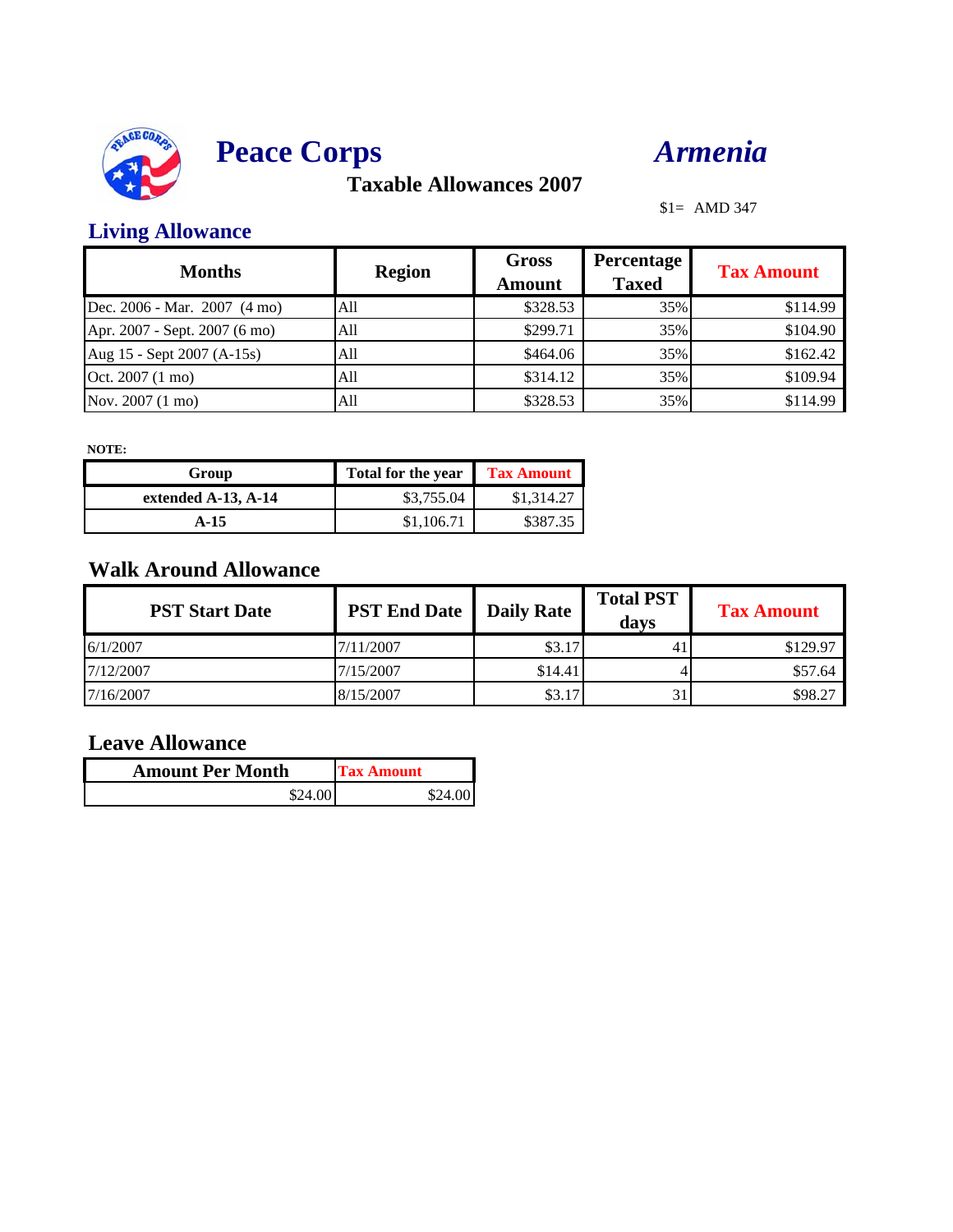



### **Living Allowance**

| <b>Months</b>                | <b>Region</b> | <b>Gross</b><br><b>Amount</b> | Percentage<br><b>Taxed</b> | <b>Tax Amount</b> |
|------------------------------|---------------|-------------------------------|----------------------------|-------------------|
| January 2007                 | ALL           | \$232.71                      | 17.37%                     | \$40.42           |
| Febuary 2007- March 2007     | <b>ALL</b>    | \$255.98                      | 17.33%                     | \$44.36           |
| April 2007-June 2007         | ALL           | \$232.45                      | 19.09%                     | \$44.37           |
| July 2007- September 2007    | <b>ALL</b>    | \$238.47                      | 17.31%                     | \$41.28           |
| October 2007                 | <b>ALL</b>    | \$359.54                      | 11.49%                     | \$41.31           |
| November 2007- December 2007 | <b>ALL</b>    | \$238.47                      | 17.31%                     | \$41.28           |

### **Walk Around Allowance**

| <b>PST Start Date</b> | <b>PST End Date</b>   Daily Rate |                  | <b>Total PST</b><br>davs | Tax Amount |
|-----------------------|----------------------------------|------------------|--------------------------|------------|
| 6/28/2007             | 13/2007<br>$\vert 9 \rangle$     | 71<br>ሰሳ<br>JJ.1 | 78.                      | \$289.38   |

| <b>Amount Per Month</b> | <b>Tax Amount</b> |  |
|-------------------------|-------------------|--|
| \$24.00                 | S')4              |  |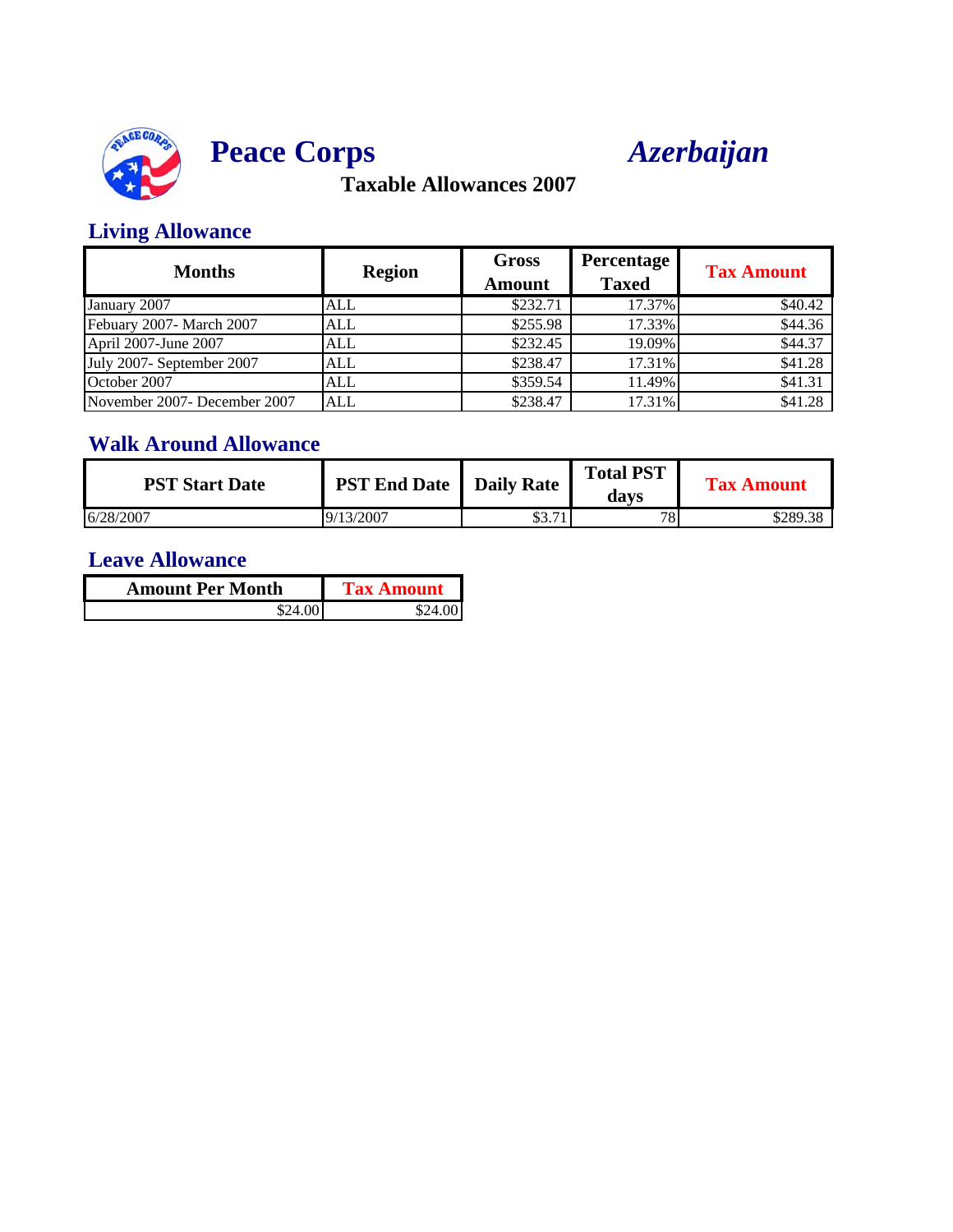



### **Living Allowance**

| <b>Months</b>                | <b>Region</b>      | <b>Gross</b><br><b>Amount</b> | Percentage<br><b>Taxed</b> | <b>Tax Amount</b> |
|------------------------------|--------------------|-------------------------------|----------------------------|-------------------|
| January 2007 - August 2007   | Rural              | \$425.00                      | 27%                        | \$114.75          |
| September 2007-December 2007 | Rural              | \$512.50                      | 27%                        | \$138.38          |
| January 2007-August 2007     | City               | \$350.00                      | 27%                        | \$94.50           |
| September 2007-December 2007 | City               | \$612.50                      | 27%                        | \$165.38          |
| January 2007 - August 2007   | Dist. Town         | \$487.50                      | 27%                        | \$131.63          |
| September 2007-December 2007 | Dist. Town         | \$512.50                      | 27%                        | \$138.38          |
| January 2007 - August 2007   | <b>Urban Cayes</b> | \$350.00                      | 27%                        | \$94.50           |
| September 2007-December 2007 | <b>Urban Cayes</b> | \$677.50                      | 27%                        | \$182.93          |
|                              |                    |                               |                            |                   |
| January 2007 - August 2007   | <b>Rural Cayes</b> | \$350.00                      | 27%                        | \$94.50           |
| September 2007-December 2007 | <b>Rural Cayes</b> | \$667.50                      | 27%                        | \$180.23          |

## **Walk Around Allowance**

| <b>PST Start Date</b> | <b>PST End Date</b> | Daily Rate | <b>Total PST</b><br>davs | <b>Tax Amount</b> |
|-----------------------|---------------------|------------|--------------------------|-------------------|
| 6/23/2007             | 18/23/2007          | \$5.00     | 62                       | \$310.00          |

| <b>Amount Per Month</b> | <b>Tax Amount</b> |
|-------------------------|-------------------|
|                         |                   |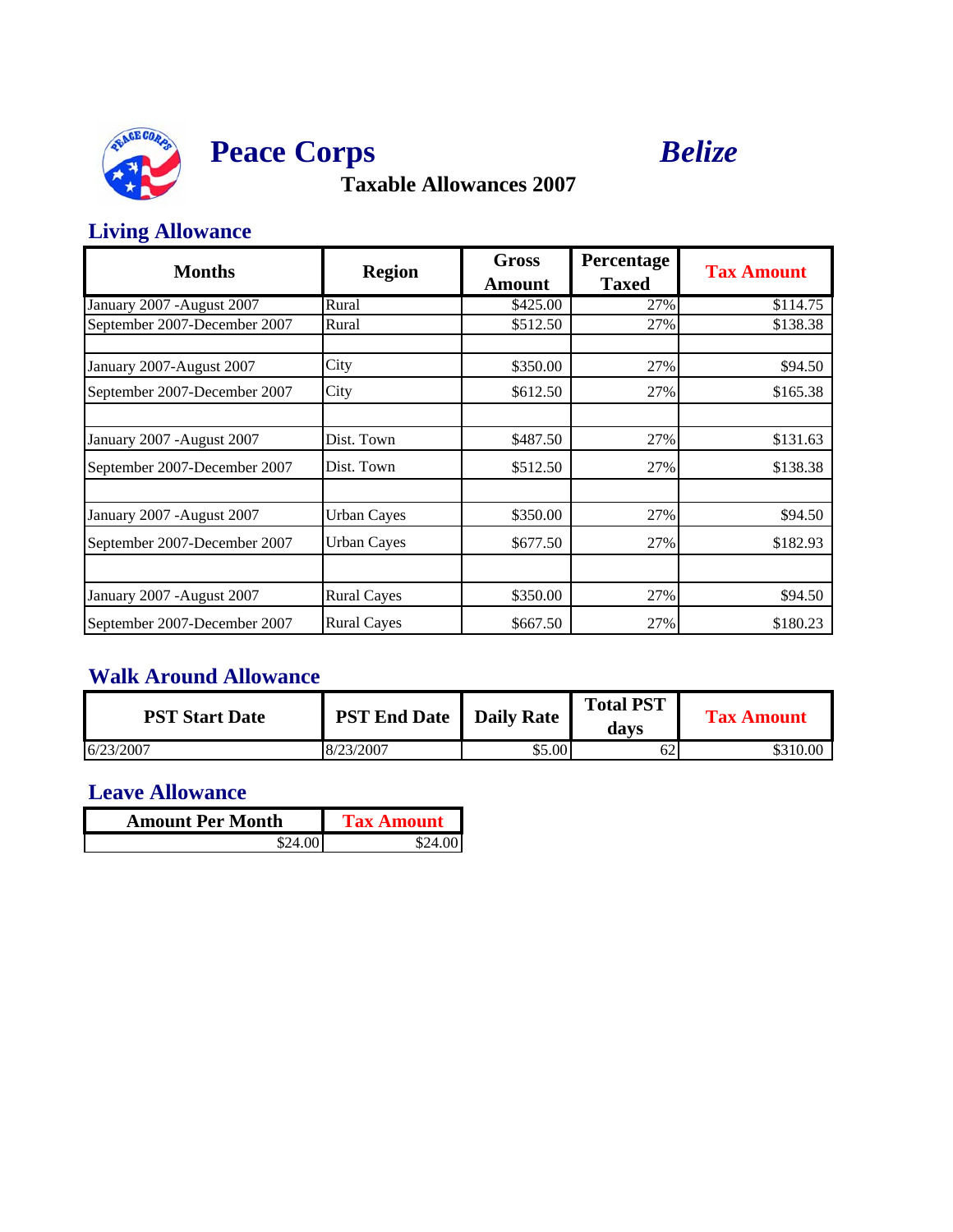



### **Living Allowance**

| <b>Months</b>                      | <b>Region</b> | <b>Gross</b><br><b>Amount</b> | Percentage<br><b>Taxed</b> | <b>Tax Amount</b> |
|------------------------------------|---------------|-------------------------------|----------------------------|-------------------|
| December 2006                      | Rural         | 277.00<br>D                   | 35%                        | \$96.95           |
| December 2006                      | Urban         | 260.00<br>S                   | 35%                        | \$91.00           |
| Januray & Feburay 2007             | Rural         | \$543.00                      | 35%                        | \$190.05          |
| Januray & Feburay 2007             | Urban         | \$845.00                      | 35%                        | \$295.75          |
| March, April & May 2007            | Rural         | \$543.00                      | 35%                        | \$190.05          |
| March, April & May 2007            | Urban         | \$845.00                      | 35%                        | \$295.75          |
| June, July & August 2006           | Rural         | \$543.00                      | 35%                        | \$190.05          |
| June, July & August 2006           | Urban         | \$845.00                      | 35%                        | \$295.75          |
| September, October & November 2007 | Rural         | \$543.00                      | 35%                        | \$190.05          |
| September, October & November 2007 | Urban         | \$845.00                      | 35%                        | \$295.75          |

## **Walk Around Allowance**

| <b>PST Start Date</b> | <b>PST End Date</b>   Daily Rate |        | <b>Total PST</b><br>davs | <b>Tax Amount</b> |
|-----------------------|----------------------------------|--------|--------------------------|-------------------|
| 7/20/2007             | 19/21/2007                       | \$2.92 |                          | \$183.96          |

| <b>Amount Per Month</b> | <b>Tax Amount</b> |  |
|-------------------------|-------------------|--|
| \$24.00L                |                   |  |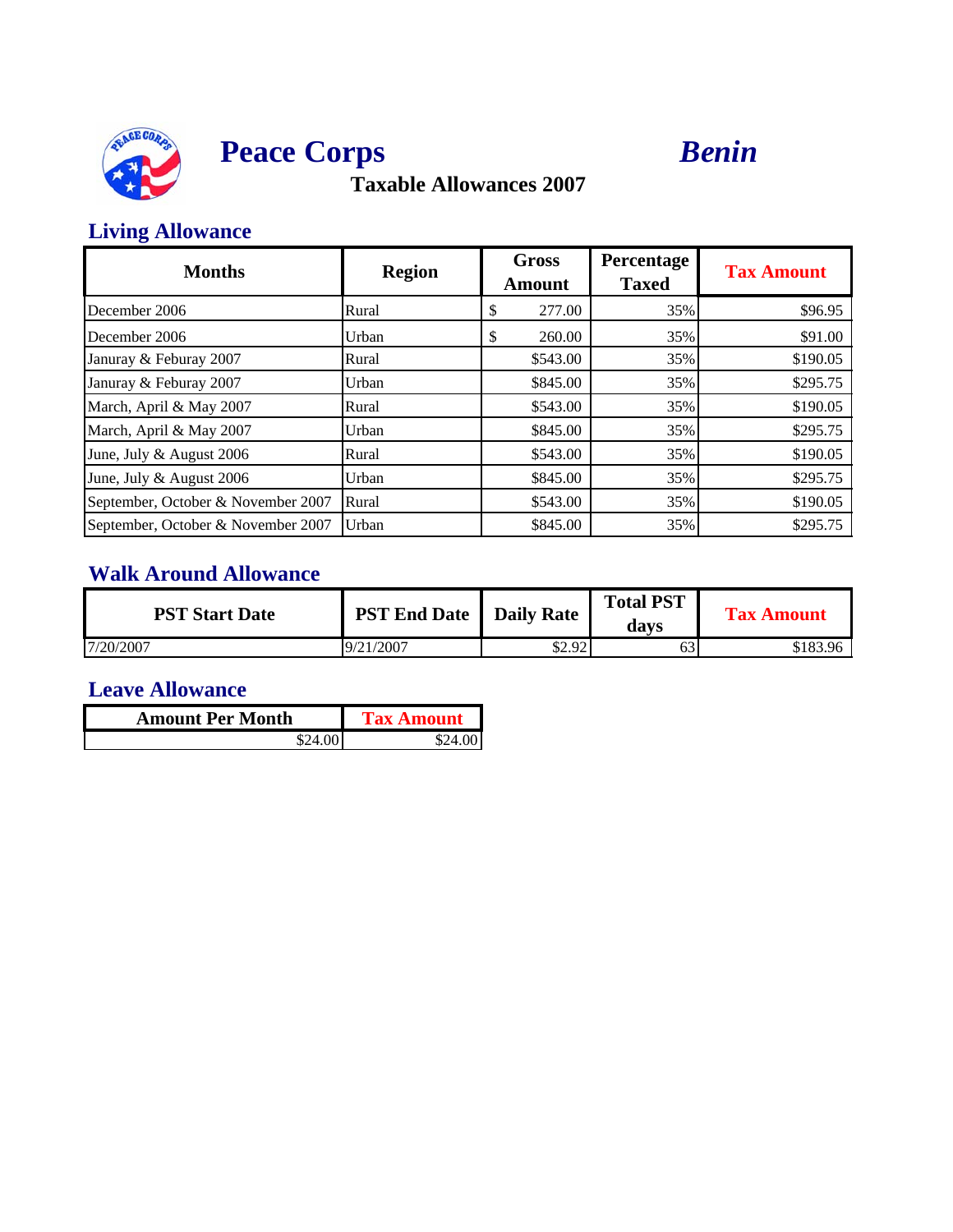



### **Living Allowance**

| <b>Months</b>                | <b>Region</b> | <b>Gross</b><br>Amount | <b>Percentage</b><br><b>Taxed</b> | <b>Tax Amount</b> |
|------------------------------|---------------|------------------------|-----------------------------------|-------------------|
| January 2007 - December 2007 | Urban         | \$343.83               | 23%                               | \$79.08           |
| January 2007 - December 2007 | Semi-Urban    | \$311.08               | 22%                               | \$68.44           |
| January 2007 - December 2007 | Semi-Rural    | \$246.85               | 33%                               | \$81.46           |
| January 2007 - December 2007 | Rural         | \$201.51               | 41%                               | \$82.62           |

### **Walk Around Allowance**

| <b>PST Start Date</b> | <b>PST End Date</b>   Daily Rate |        | <b>Total PST</b><br>davs | <b>Tax Amount</b> |
|-----------------------|----------------------------------|--------|--------------------------|-------------------|
| 1/24/2007             |                                  | \$2.25 | 77                       | \$173.17          |
| 5/9/2007              |                                  | \$2.25 | 77                       | \$173.17          |
| 8/22/2007             |                                  | \$2.25 | 70 <sub>1</sub>          | \$157.43          |

| <b>Amount Per Month</b> | <b>Tax Amount</b> |
|-------------------------|-------------------|
| \$24.00                 | \$24.001          |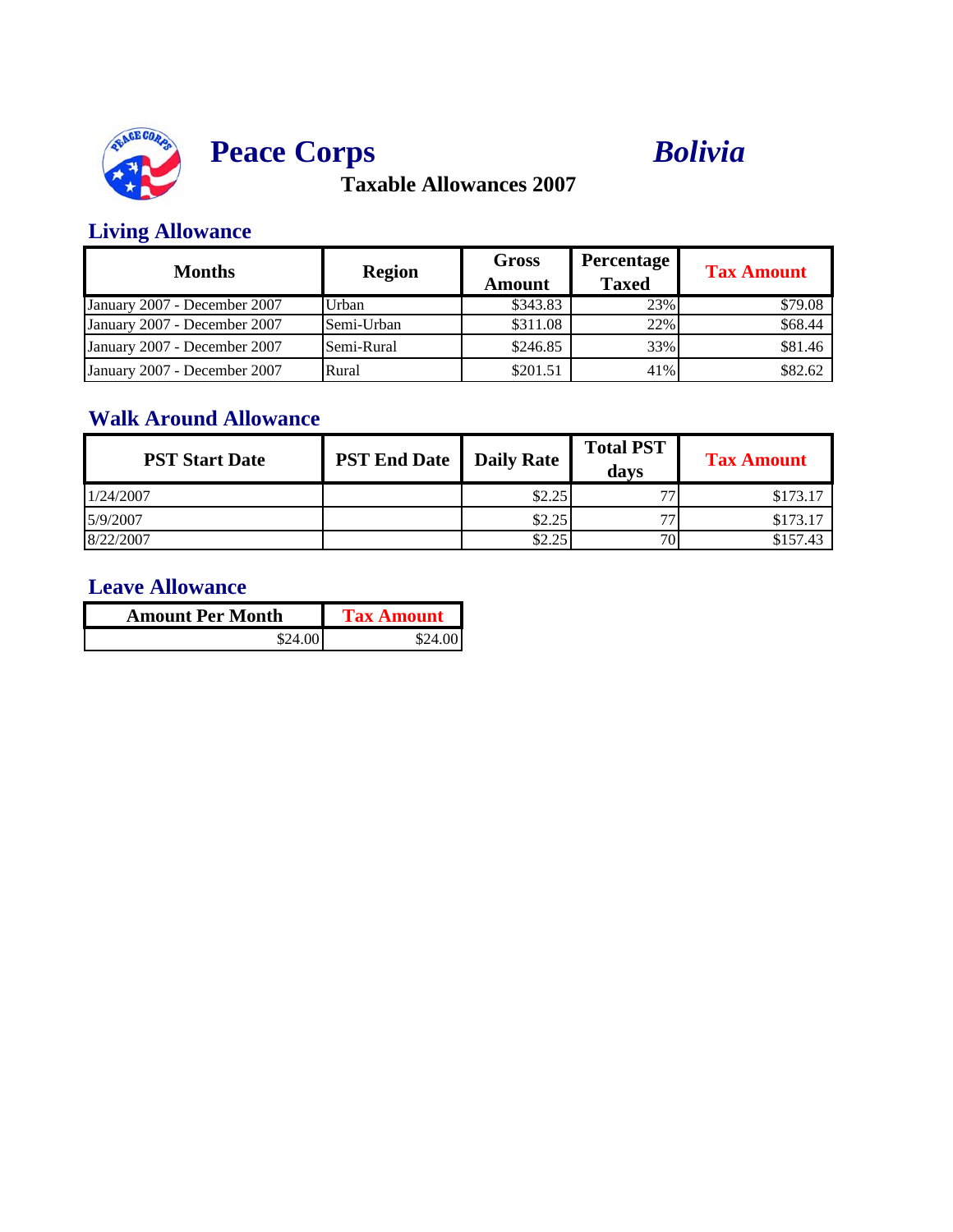

# **Peace Corps** *Botswana*

**Taxable Allowances 2007**

### **Living Allowance**

| Months                       | <b>Region</b>         | Gross<br>Amount | Percentage<br>Taxed | <b>Tax Amount</b> |
|------------------------------|-----------------------|-----------------|---------------------|-------------------|
| January 2007 - December 2007 | CCB, DAC, Life Skills | \$248.00        | 40%                 | \$99.20           |
| January 2007 - December 2007 | <b>NGO</b>            | \$283.90        | 40%                 | \$113.56          |

## **Walk Around Allowance**

| <b>PST Start Date</b> | <b>PST End Date</b> | <b>Daily Rate</b> | <b>Total PST</b><br>davs | <b>Tax Amount</b> |
|-----------------------|---------------------|-------------------|--------------------------|-------------------|
| 4/20/2007             | 6/20/2007           | \$4.18            | 62                       | \$259.16          |

| <b>Amount Per Month</b> | <b>Tax Amount</b> |
|-------------------------|-------------------|
|                         |                   |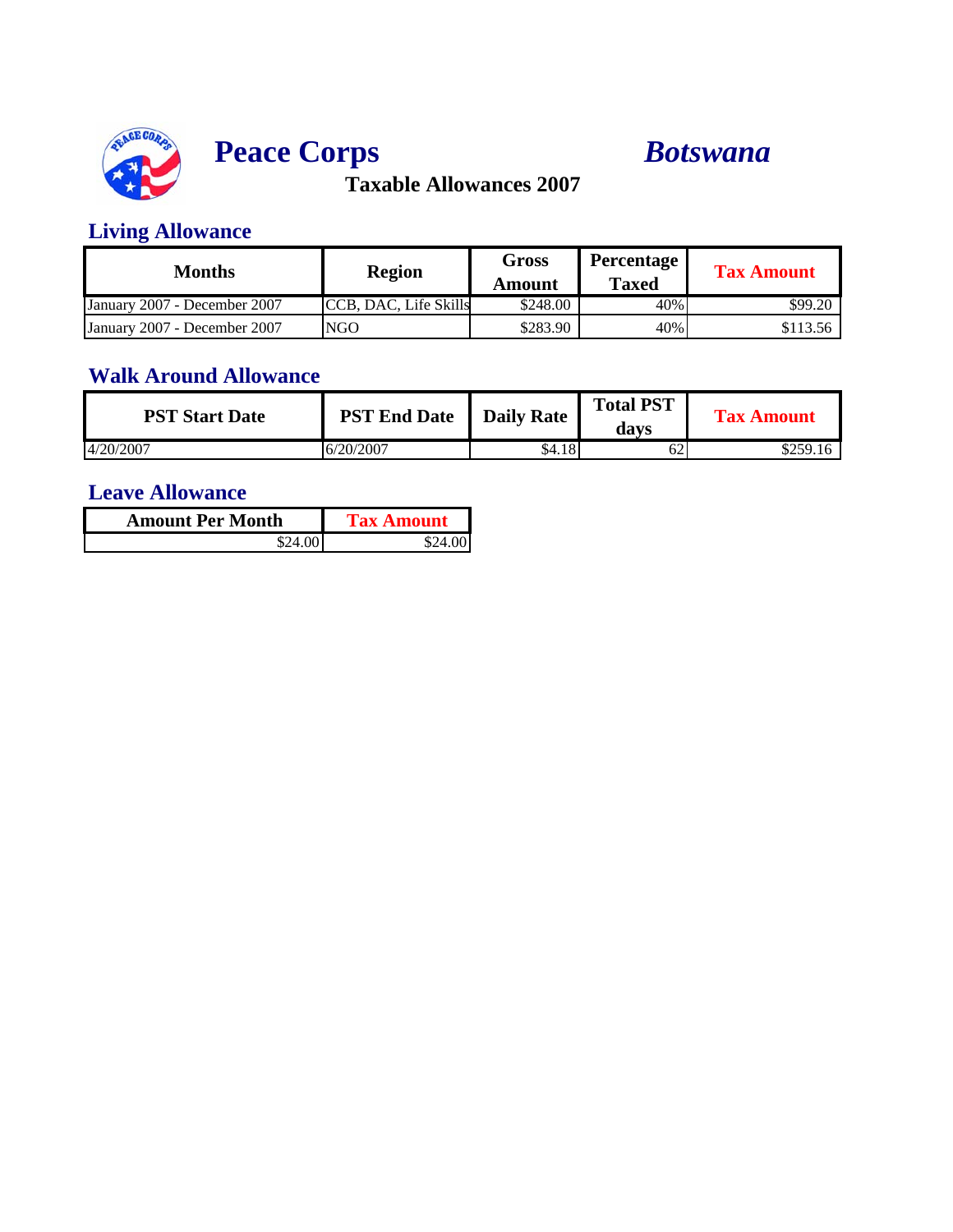

# **Peace Corps** *Bulgaria*

## **Taxable Allowances 2007**

## **Living Allowance**

| <b>Months</b>                 | <b>Region</b>        | <b>Gross</b><br><b>Amount Perl</b><br><b>Month</b> | Percentage<br><b>Taxed</b> | <b>Taxable Amount</b><br>per Month |
|-------------------------------|----------------------|----------------------------------------------------|----------------------------|------------------------------------|
| January 2007- August 2007     | Everyone             | \$284.29                                           | 40%                        | \$113.72                           |
| September 2007- December 2007 | Regular              | \$295.71                                           | 59%                        | \$174.47                           |
| September 2007- December 2007 | Large Urban          | \$310.00                                           | 61%                        | \$189.10                           |
| September 2007- December 2007 | Long Commute         | \$310.00                                           | 61%                        | \$189.10                           |
|                               | Large Urban and Long |                                                    |                            |                                    |
| September 2007- December 2007 | Commute              | \$324.29                                           | 63%                        | \$204.30                           |

### **Walk Around Allowance**

| <b>PST Start Date</b> | <b>PST End Date</b> |        | Daily Rate   Total PST days | <b>Taxable Amt. For</b><br><b>Entire PST</b> |
|-----------------------|---------------------|--------|-----------------------------|----------------------------------------------|
| B-21 April 16, 2007   | June 28th, 2007     | \$5.00 |                             | \$370.00                                     |
| B-22 August 6, 2007   | October 17th, 2007  | \$5.00 |                             | \$365.00                                     |

| <b>Amount Per Month</b> | <b>Taxable Amount</b><br><b>Per Month</b> |  |
|-------------------------|-------------------------------------------|--|
|                         |                                           |  |
| \$24.00                 | \$24.00 I                                 |  |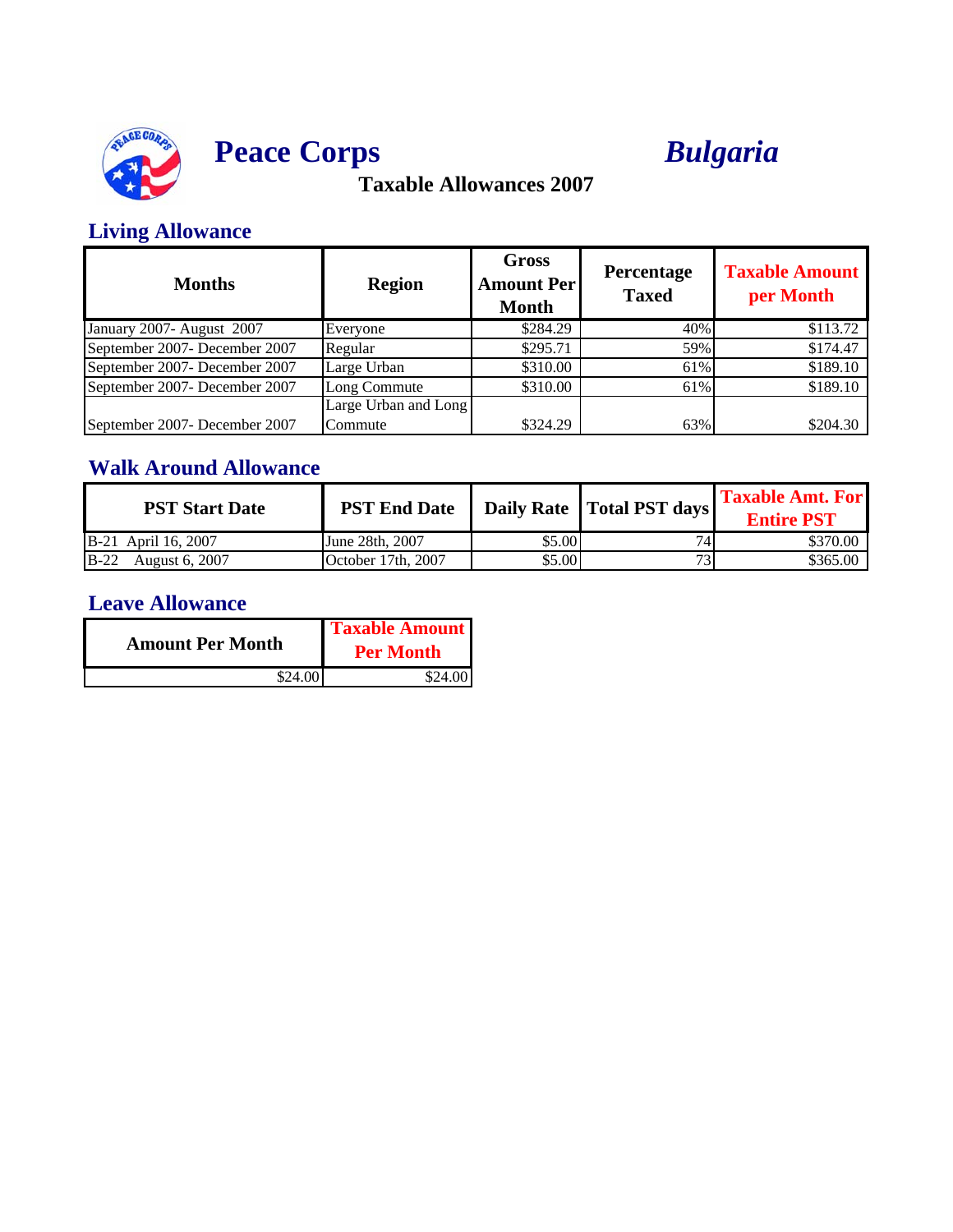



### **Living Allowance**

| <b>Months</b>                | <b>Region</b> | <b>Gross</b><br>Amount | Percentage<br><b>Taxed</b> | <b>Tax Amount</b> |
|------------------------------|---------------|------------------------|----------------------------|-------------------|
| January 2007- December 2007  | Level I       | \$280.37               | 60.60%                     | \$169.90          |
| January 2007- December 2007  | Level II      | \$257.00               | 60.60%                     | \$155.74          |
| January 2007 - December 2007 | Level III     | \$233.64               | 60.60%                     | \$141.59          |

#### **Walk Around Allowance**

| <b>PST Start Date</b> | <b>PST End Date</b> Daily Rate |        | <b>Total PST</b><br>davs | <b>Tax Amount</b> |
|-----------------------|--------------------------------|--------|--------------------------|-------------------|
| 6/6/2007              | 8/24/2007                      | \$2.92 | 80                       | \$233.64          |
| 10/5/2007             | 12/7/2007                      | \$2.92 | 64                       | \$186.91          |

| <b>Amount Per Month</b> | <b>Tax Amount</b> |
|-------------------------|-------------------|
| \$24.00                 | \$24.00           |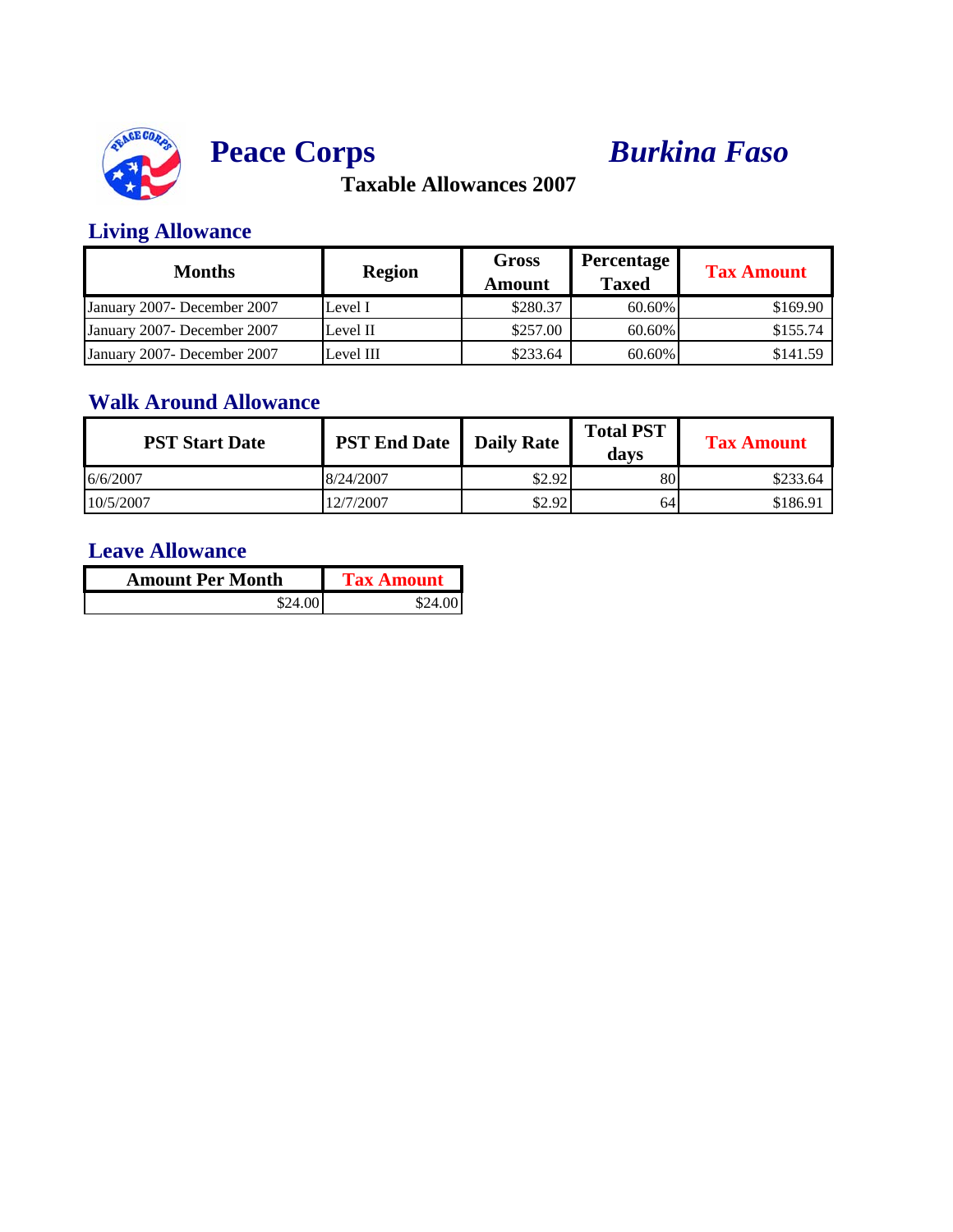



### **Living Allowance**

| Months                        | <b>Region</b> | <b>Gross Monthly Percentage</b><br>Amount | <b>Taxed</b> | <b>Monthly Tax</b><br>Amount |
|-------------------------------|---------------|-------------------------------------------|--------------|------------------------------|
| April 2007- August 2007       | <b>ALL KH</b> | \$170.00                                  | 13%          | \$20.00                      |
| September 2007- December 2007 | <b>ALL KH</b> | \$185.00                                  | 22%          | \$40.00                      |

### **Walk Around Allowance**

| <b>PST Start Date</b> | <b>PST End Date</b> | <b>Daily Rate</b> | <b>Total PST</b><br>davs | <b>Tax Amount</b> |
|-----------------------|---------------------|-------------------|--------------------------|-------------------|
| 2/5/2007              | 4/3/2007            | \$3.00            | ັບ                       | \$165.00          |

| <b>Amount Per Month</b> | <b>Tax Amount</b> |
|-------------------------|-------------------|
| \$24.00                 |                   |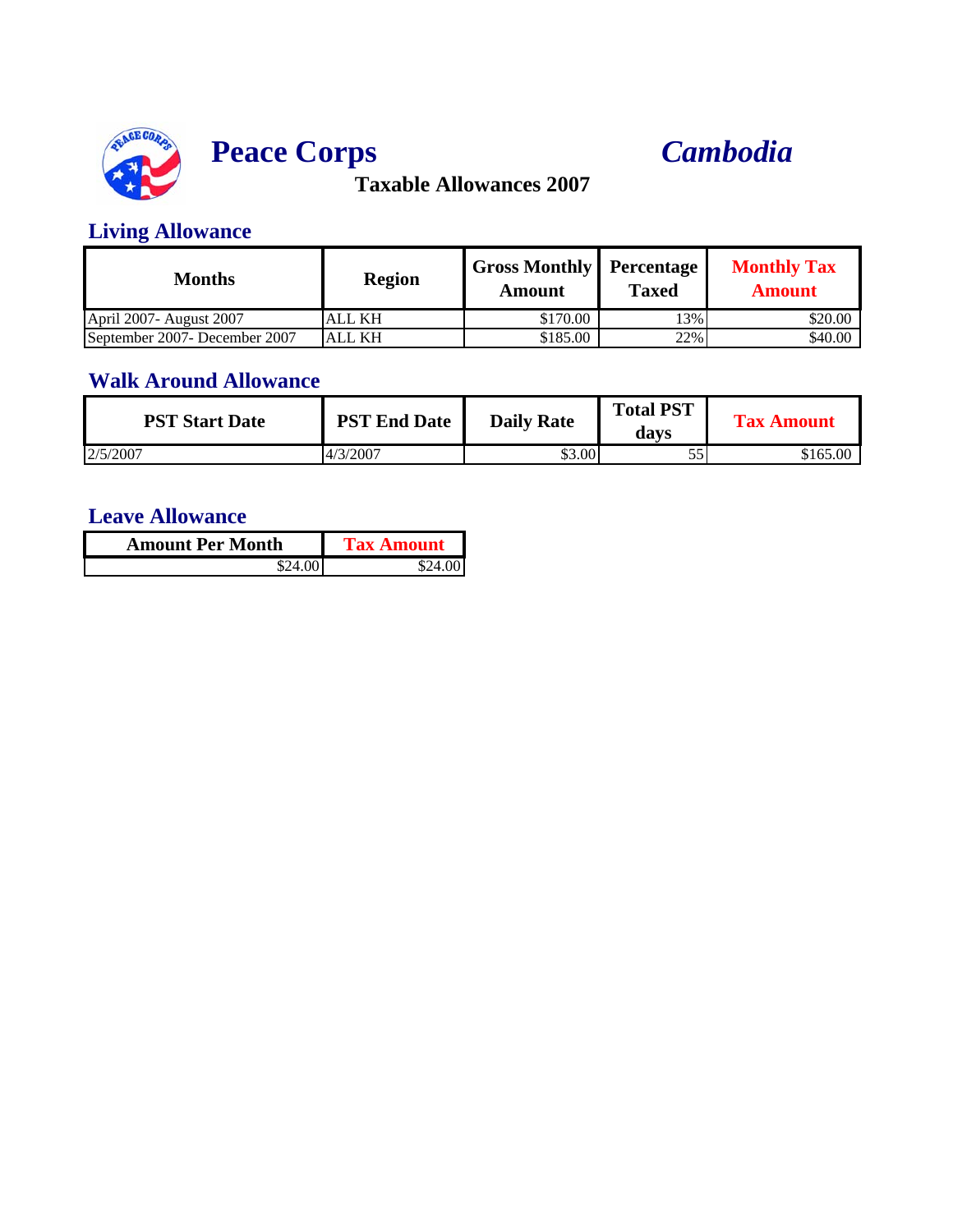

# **Peace Corps** *Cape Verde*

**Taxable Allowances 2007**

### **Living Allowance**

| Months                       | <b>Region</b> | Gross<br>Amount | <b>Percentage</b><br><b>Taxed</b> | <b>Tax Amount</b> |
|------------------------------|---------------|-----------------|-----------------------------------|-------------------|
| January 2007 - December 2007 | All           | \$5,024.28      | 36%                               | \$1,808.74        |

#### **Walk Around Allowance**

| <b>PST Start Date</b> | <b>PST End Date</b> | <b>Daily Rate</b> | <b>Total PST</b><br>davs | <b>Tax Amount</b> |
|-----------------------|---------------------|-------------------|--------------------------|-------------------|
| 6/29/2007             | 8/31/2007           | \$3.84            | 64                       | \$245.76          |

| <b>Amount Per Month</b> | <b>Tax Amount</b> |  |  |  |
|-------------------------|-------------------|--|--|--|
| \$24.00                 | \$24.00           |  |  |  |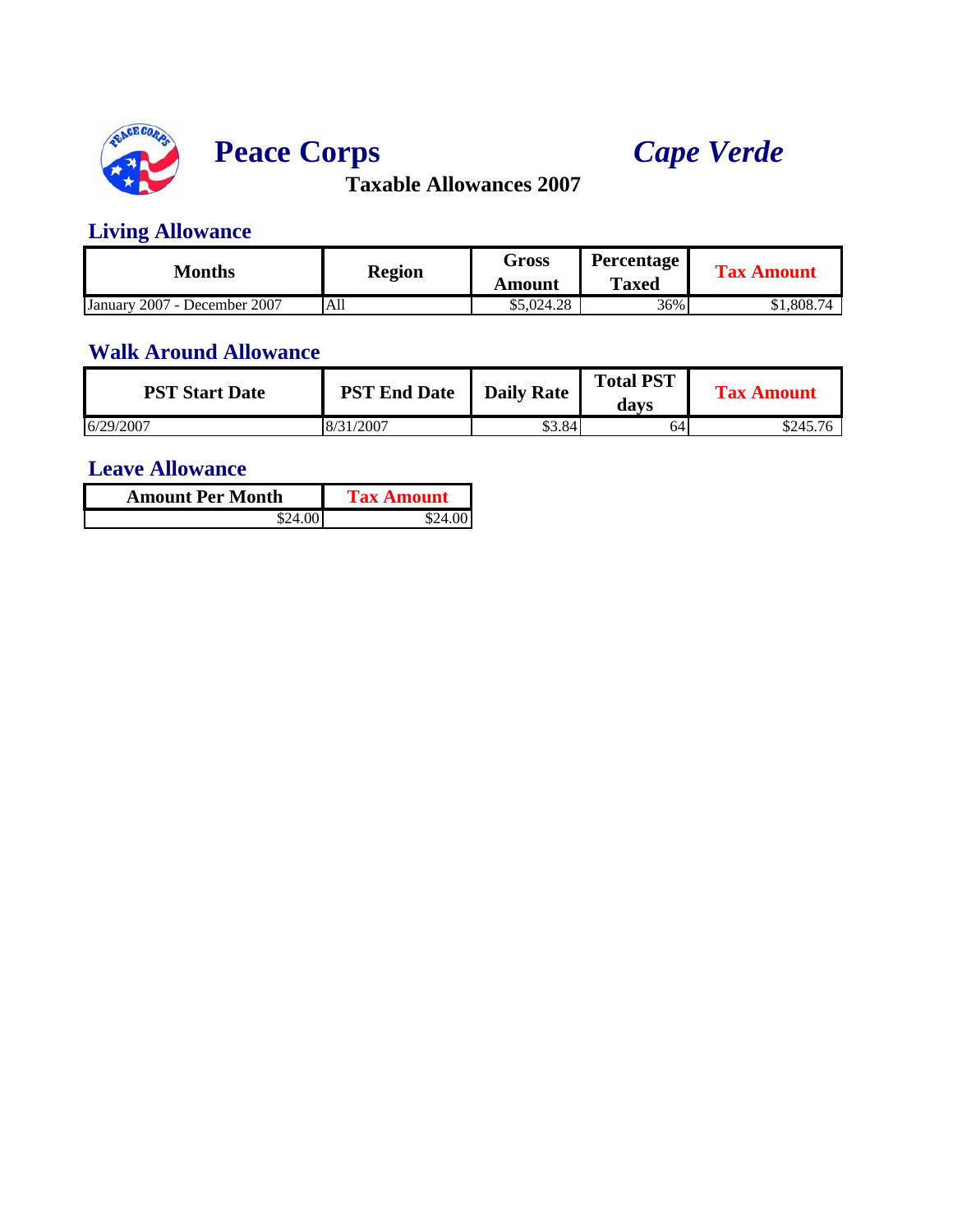

# **Peace Corps** *Cameroon*

**Taxable Allowances 2007**

### **Living Allowance**

| Months                       | <b>Region</b> | Gross<br>Amount | <b>Percentage</b><br><b>Taxed</b> | <b>Tax Amount</b> |
|------------------------------|---------------|-----------------|-----------------------------------|-------------------|
| January 2007 - December 2007 | All           | \$320.00        | 46%                               | \$62.02           |

#### **Walk Around Allowance**

| <b>PST Start Date</b> | <b>PST End Date</b> | <b>Daily Rate</b> | <b>Total PST</b><br>davs | <b>Tax Amount</b> |
|-----------------------|---------------------|-------------------|--------------------------|-------------------|
| 6/14/2007             | 8/22/2007           | \$2.40            | 70                       | \$207.13          |
| 9/23/2007             | 2/5/2007            | \$2.69            | 75                       | \$207.13          |

| <b>Amount Per Month</b> | <b>Tax Amount</b> |  |
|-------------------------|-------------------|--|
|                         |                   |  |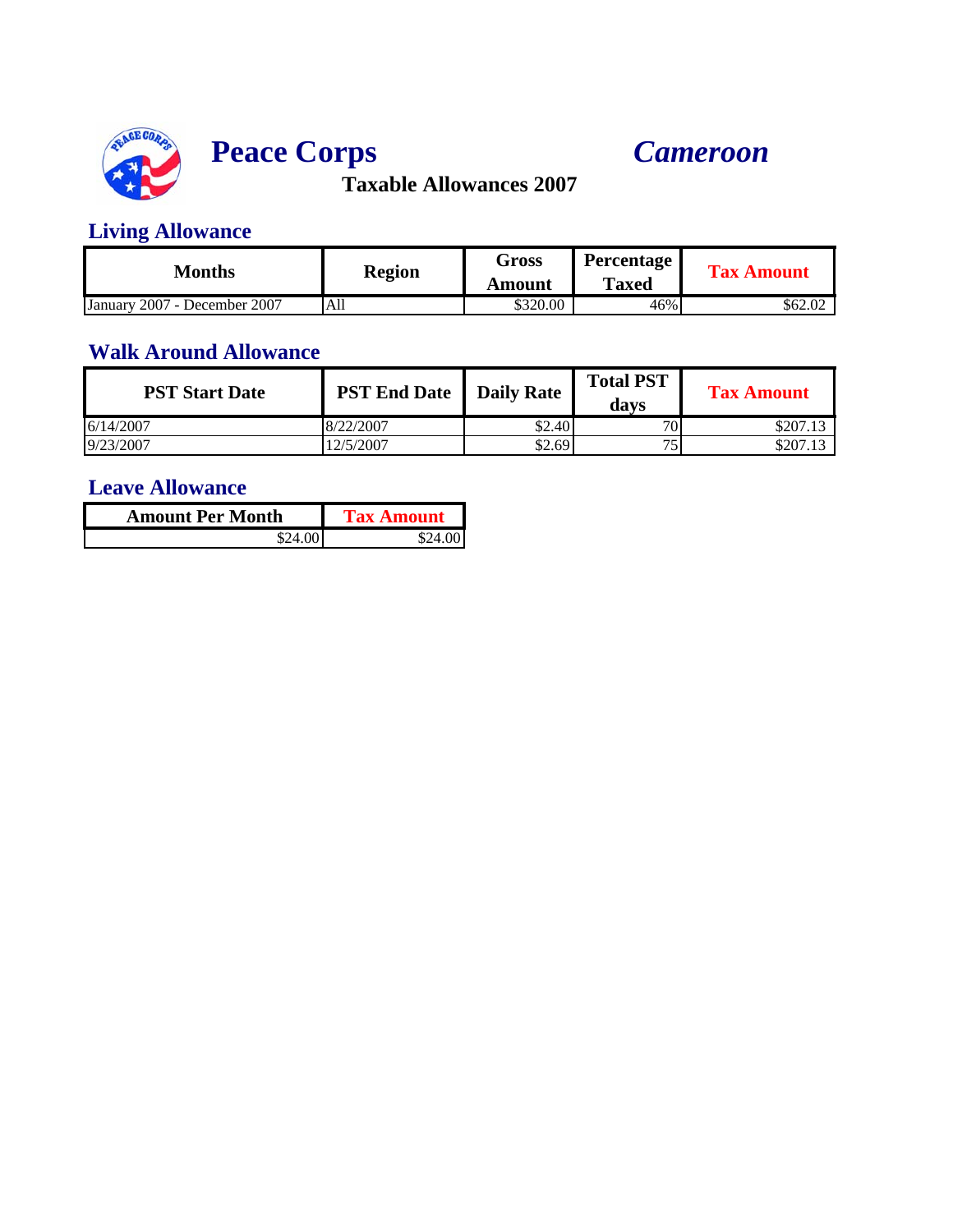





### **Living Allowance**

| <b>Months</b>                 | <b>Region</b> | Gross<br>Amount | <b>Percentage</b><br><b>Taxed</b> | <b>Tax Amount</b> |
|-------------------------------|---------------|-----------------|-----------------------------------|-------------------|
| January 2007                  | All           | \$164.21        | 31%                               | \$50.81           |
| February 2007 - December 2007 | All           | \$164.21        | 33%                               | \$54.07           |

## **Walk Around Allowance**

| <b>PST Start Date</b> | <b>PST End Date</b>   Daily Rate |        | <b>Total PST</b><br>davs | <b>Tax Amount</b> |
|-----------------------|----------------------------------|--------|--------------------------|-------------------|
| 7/2/2007              | 9/6/2007                         | \$3.50 | ΟZ                       | \$217.00          |

| <b>Amount Per Month</b> | <b>Tax Amount</b> |  |
|-------------------------|-------------------|--|
|                         |                   |  |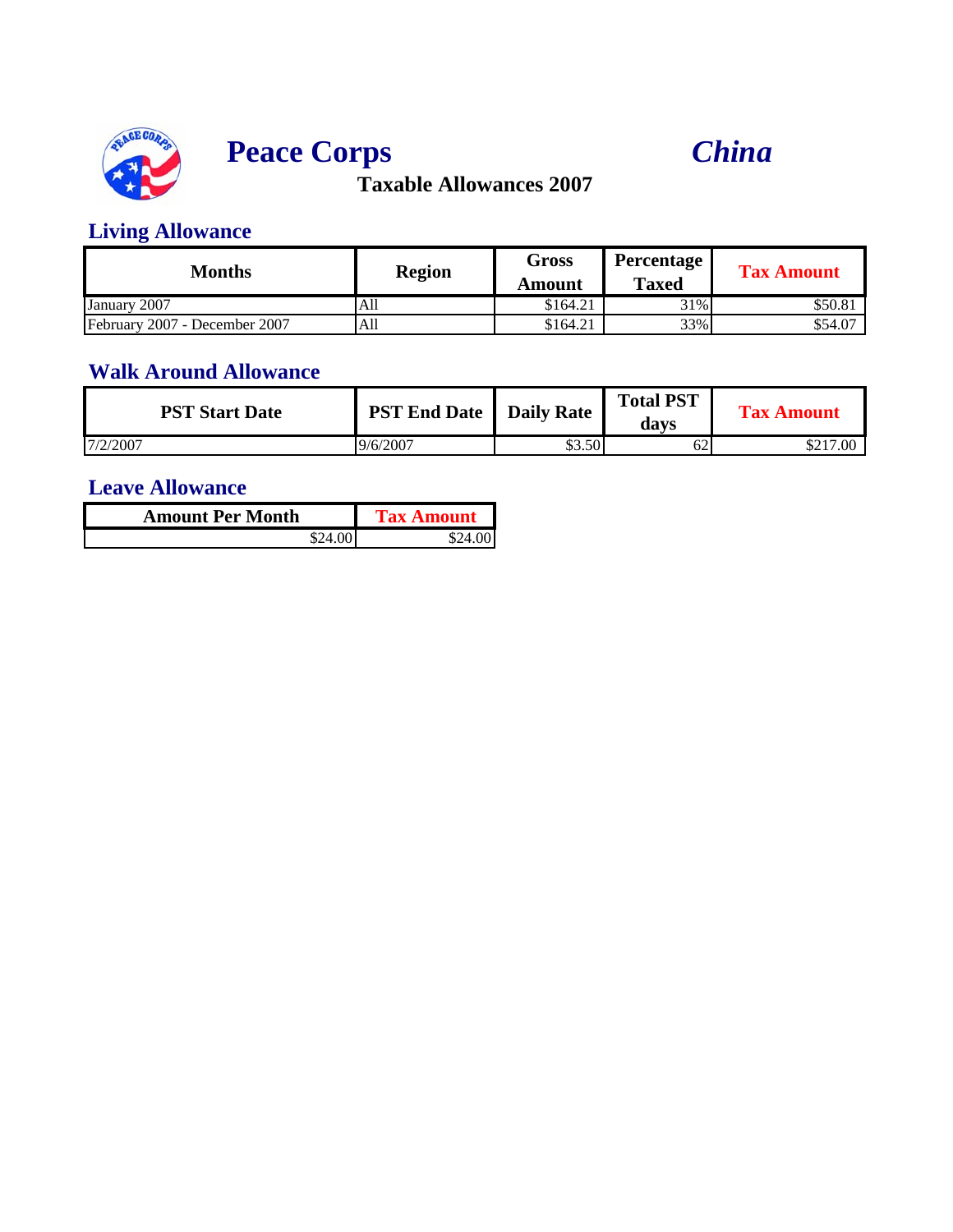

# **Peace Corps** *Costa Rica*

**Costa Rica Taxable Allowances 2007**

### **Living Allowance**

| <b>Months</b>        | <b>Region</b>        | <b>Gross</b><br>Amount | <b>Percentage</b><br><b>Taxed</b> | <b>Tax Amount</b> |
|----------------------|----------------------|------------------------|-----------------------------------|-------------------|
| From Jan to Dec 2007 | San Jose city        | \$382.52               | 31%                               | \$118.58          |
|                      | All parts of Costa   |                        |                                   |                   |
|                      | Rica except San Jose |                        |                                   |                   |
| From Jan to Dec 2007 | city                 | \$322.92               | 37%                               | \$119.48          |

#### **Walk Around Allowance**

| <b>PST Start Date</b> | <b>PST End Date   Daily Rate  </b> |        | <b>Total PST</b><br>davs | <b>Tax Amount</b> |
|-----------------------|------------------------------------|--------|--------------------------|-------------------|
| 2/28/2007             | 5/19/2007                          | \$3.86 | 70.                      | \$304.94          |
| 6/28/2007             | 9/14/2007                          | \$3.86 | 791                      | \$304.94          |

| <b>Amount Per Month</b> | <b>Tax Amount</b> |
|-------------------------|-------------------|
| \$24.00.I               | \$24.00I          |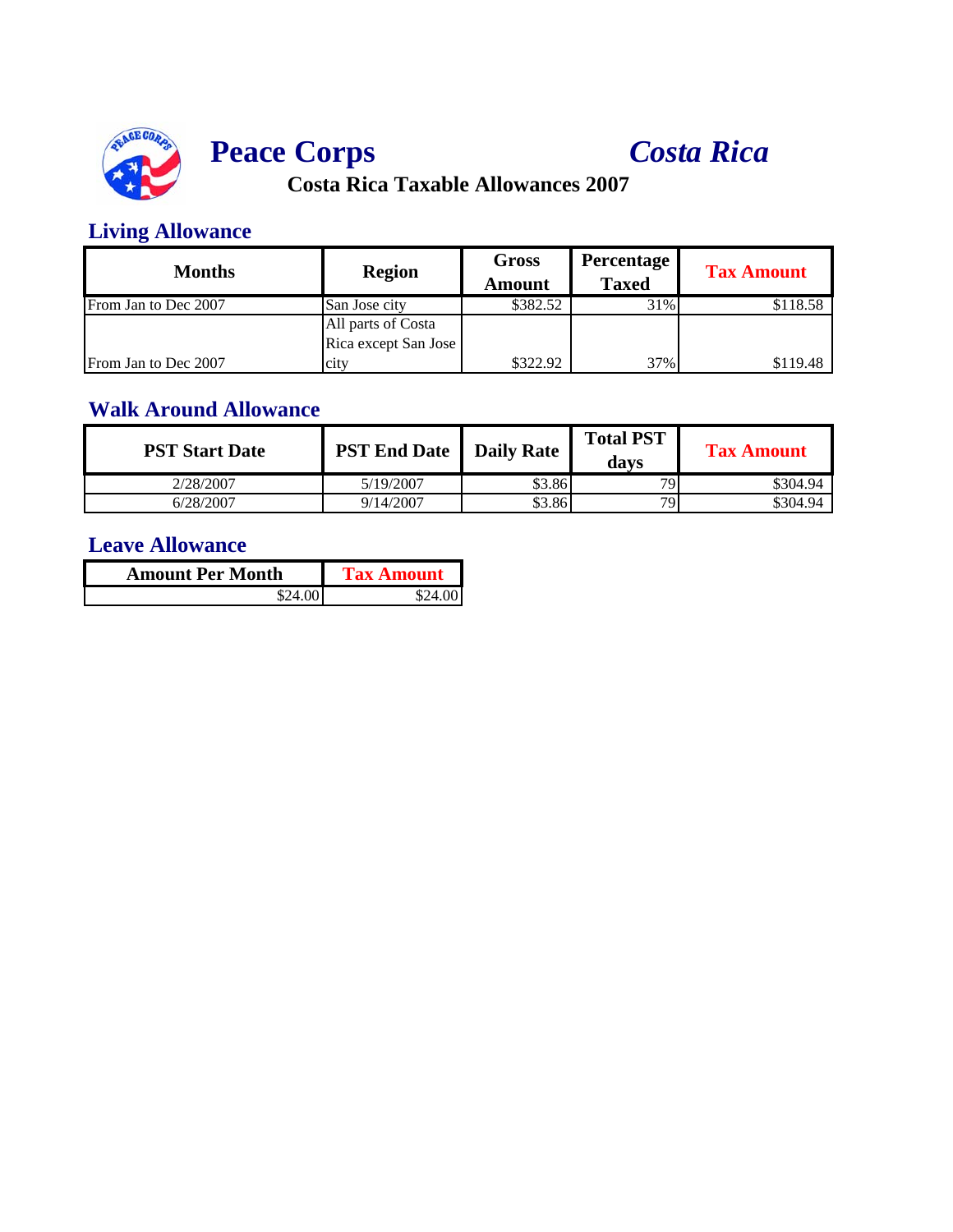

# *Dominican Republic*

**Taxable Allowances 2007**

#### **Living Allowance**

| <b>Months</b>              | <b>Region</b> | <b>Gross</b><br><b>Amount</b> | <b>Percentage</b><br><b>Taxed</b> | <b>Tax Amount</b> |
|----------------------------|---------------|-------------------------------|-----------------------------------|-------------------|
| January 2007-December 2007 | Level I       | \$368.13                      | 34%                               | \$125.16          |
| January 2007-December 2007 | <b>PCVL</b>   | \$487.77                      | 28%                               | \$136.58          |
| January 2007-December 2007 | Level II      | \$322.11                      | 39%                               | \$125.62          |
| January 2007-December 2007 | Level $II+$   | \$339.22                      | 40%                               | \$135.69          |
| January 2007-December 2007 | Level III     | \$276.10                      | 39%                               | \$107.68          |
| January 2007-December 2007 | Level IV      | \$256.63                      | 43%                               | \$110.35          |

#### **Walk Around Allowance**

| <b>PST Start Date</b> | <b>PST End Date</b> | <b>Daily Rate</b> | <b>Total PST</b><br>davs | <b>Tax Amount</b> |
|-----------------------|---------------------|-------------------|--------------------------|-------------------|
| 2/15/2007             | 4/25/2007           | \$1.37            | 32                       | \$43.84           |
| 2/15/2007             | 4/25/2007           | \$1.06            | 39                       | \$41.34           |
| 9/13/2007             | 1/21/2007           | \$1.37            | 32                       | \$43.84           |
| 9/13/2007             | 1/21/2007           | \$1.06            | 38                       | \$40.28           |

Walk Around Allowance was divided in two for each group in order to reflect different rates used while receiving training in the capital and training in the campo

| <b>Amount Per Month</b> | <b>Tax Amount</b> |  |
|-------------------------|-------------------|--|
| \$24.00I                | \$24.001          |  |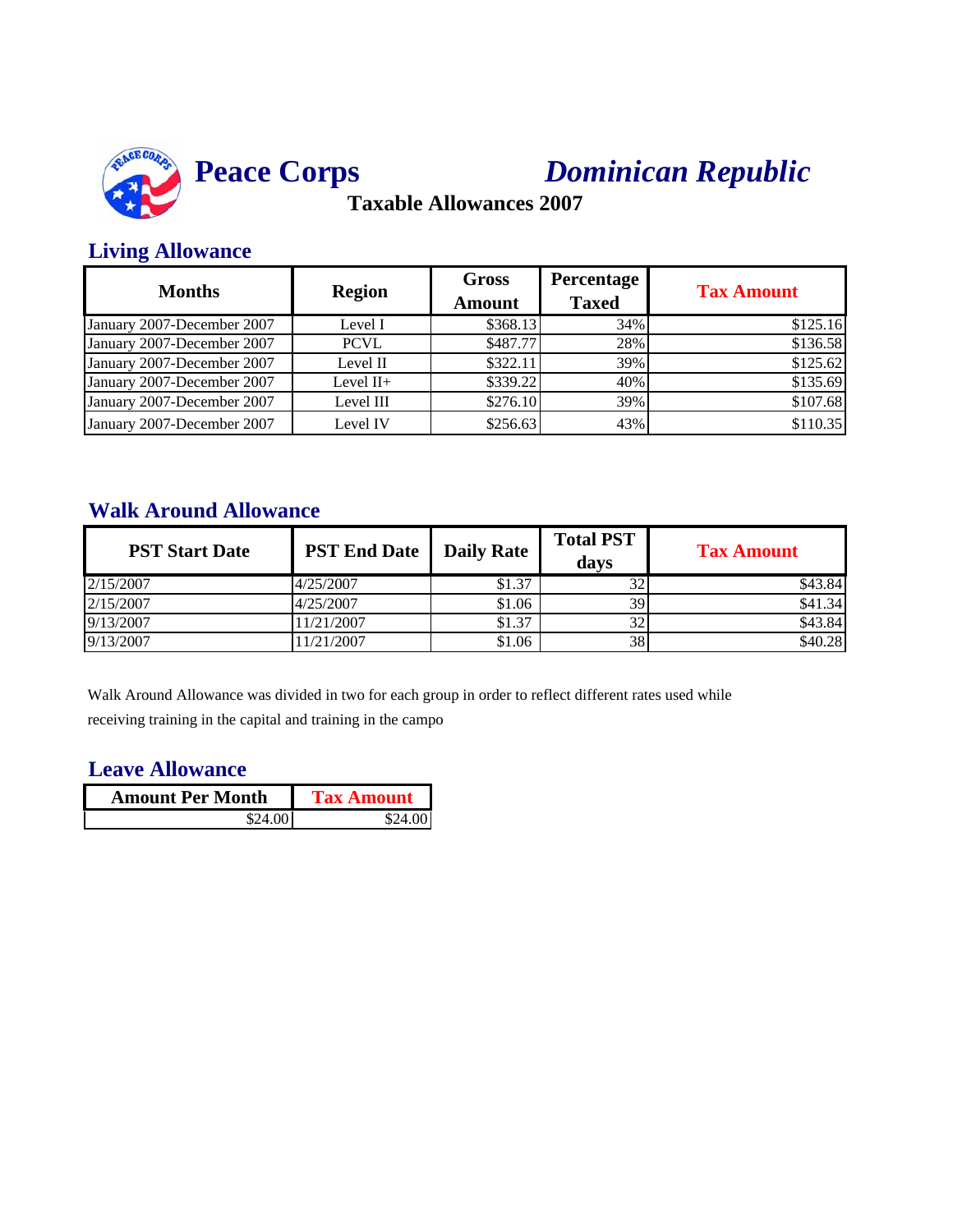



# **Peace Corps** *Eastern Caribbean*

**Taxable Allowances 2007**

### **Living Allowance**

| <b>Months</b>                | <b>Region</b>              | <b>Gross</b><br><b>Amount</b> | Percentage<br><b>Taxed</b> | <b>Tax Amount</b> |
|------------------------------|----------------------------|-------------------------------|----------------------------|-------------------|
| January 2007 - December 2007 | St. Lucia                  | \$629.63                      | 22%                        | \$138.52          |
| January 2007 - December 2007 | St. Vincent                | \$561.48                      | 24%                        | \$134.76          |
| January 2007 - December 2007 | <b>St. Kitts and Nevis</b> | \$806.67                      | 20%                        | \$161.33          |
| January 2007 - December 2007 | Grenada                    | \$685.19                      | 22%                        | \$150.74          |
| January 2007 - December 2007 | Antigua and Barbuda        | \$806.67                      | 19%                        | \$153.27          |
| January 2007 - December 2007 | Dominica                   | \$647.78                      | 25%                        | \$161.94          |

## **Walk Around Allowance**

| <b>PST Start Date</b> | <b>PST End Date</b> | <b>Daily Rate</b> | <b>Total PST</b><br>davs | <b>Tax Amount</b> |
|-----------------------|---------------------|-------------------|--------------------------|-------------------|
| 7/27/2007             | 9/14/2007           | \$5.29            | 49                       | \$259.34          |

| <b>Amount Per Month</b> | <b>Tax Amount</b> |
|-------------------------|-------------------|
| \$24.00                 | S24 OO            |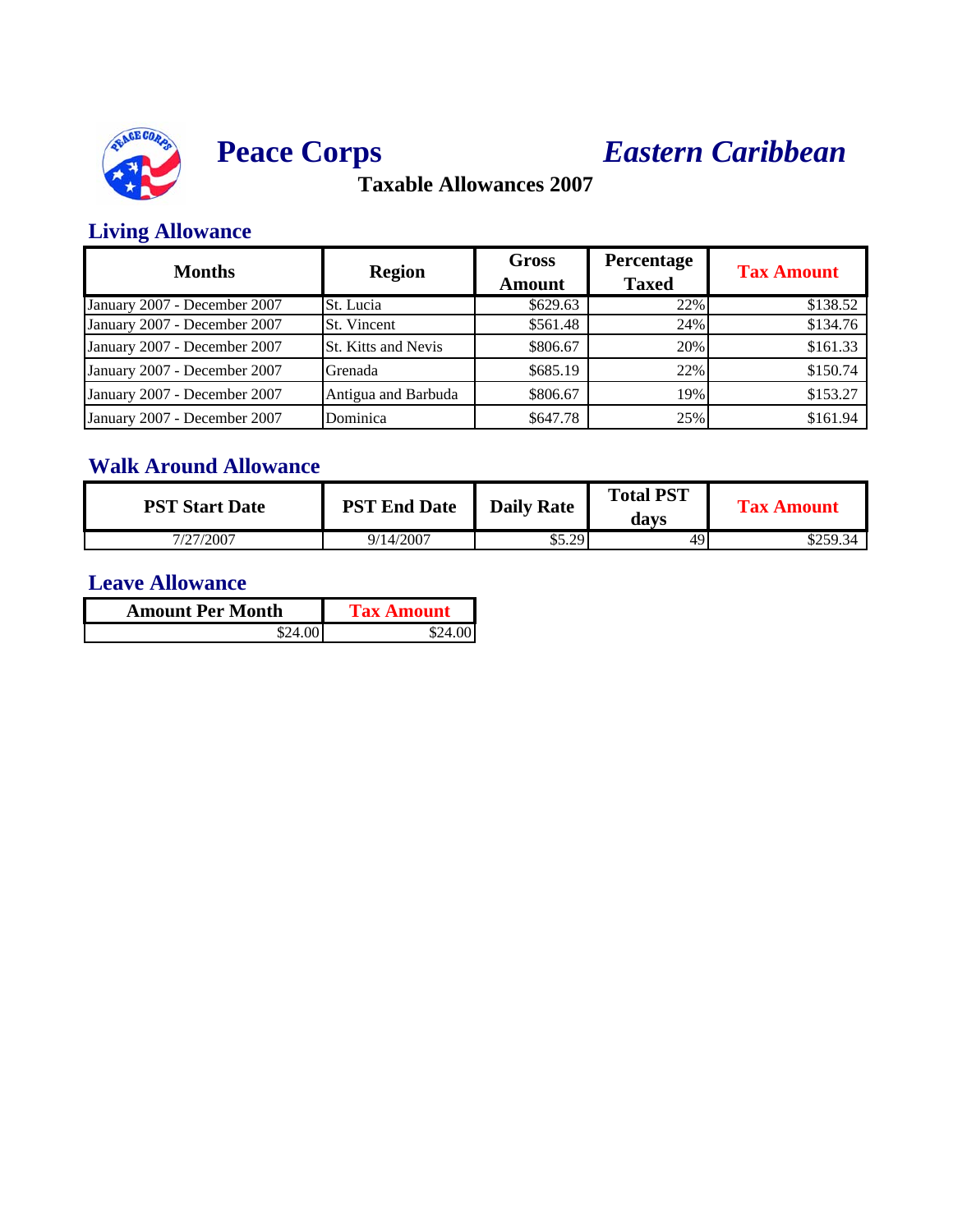



### **Living Allowance**

| <b>Months</b>                | <b>Region</b> | <b>Gross</b><br>Amount | <b>Percentage</b><br><b>Taxed</b> | <b>Tax Amount</b> |
|------------------------------|---------------|------------------------|-----------------------------------|-------------------|
| January 2007 - December 2007 | CAT A         | \$314.00               | 31%                               | \$98.40           |
| January 2007 - December 2007 | CAT B         | \$230.00               | 32%                               | \$74.03           |
| January 2007 - December 2007 | CAT C         | \$230.00               | 32%                               | \$74.03           |
| January 2007 - December 2007 | CAT O         | \$314.00               | 31%                               | \$98.40           |

### **Walk Around Allowance**

| <b>PST Start Date</b> | <b>PST End Date</b> Daily Rate |        | <b>Total PST</b><br>davs | <b>Tax Amount</b> |
|-----------------------|--------------------------------|--------|--------------------------|-------------------|
| 2/11/2007             | 4/20/2007                      | \$6.87 | 69                       | \$473.71          |
| 6/24/2007             | 8/31/2007                      | \$6.70 | 69                       | \$462.00          |

| <b>Amount Per Month</b> | <b>Tax Amount</b> |
|-------------------------|-------------------|
| \$24.00                 | \$24.00           |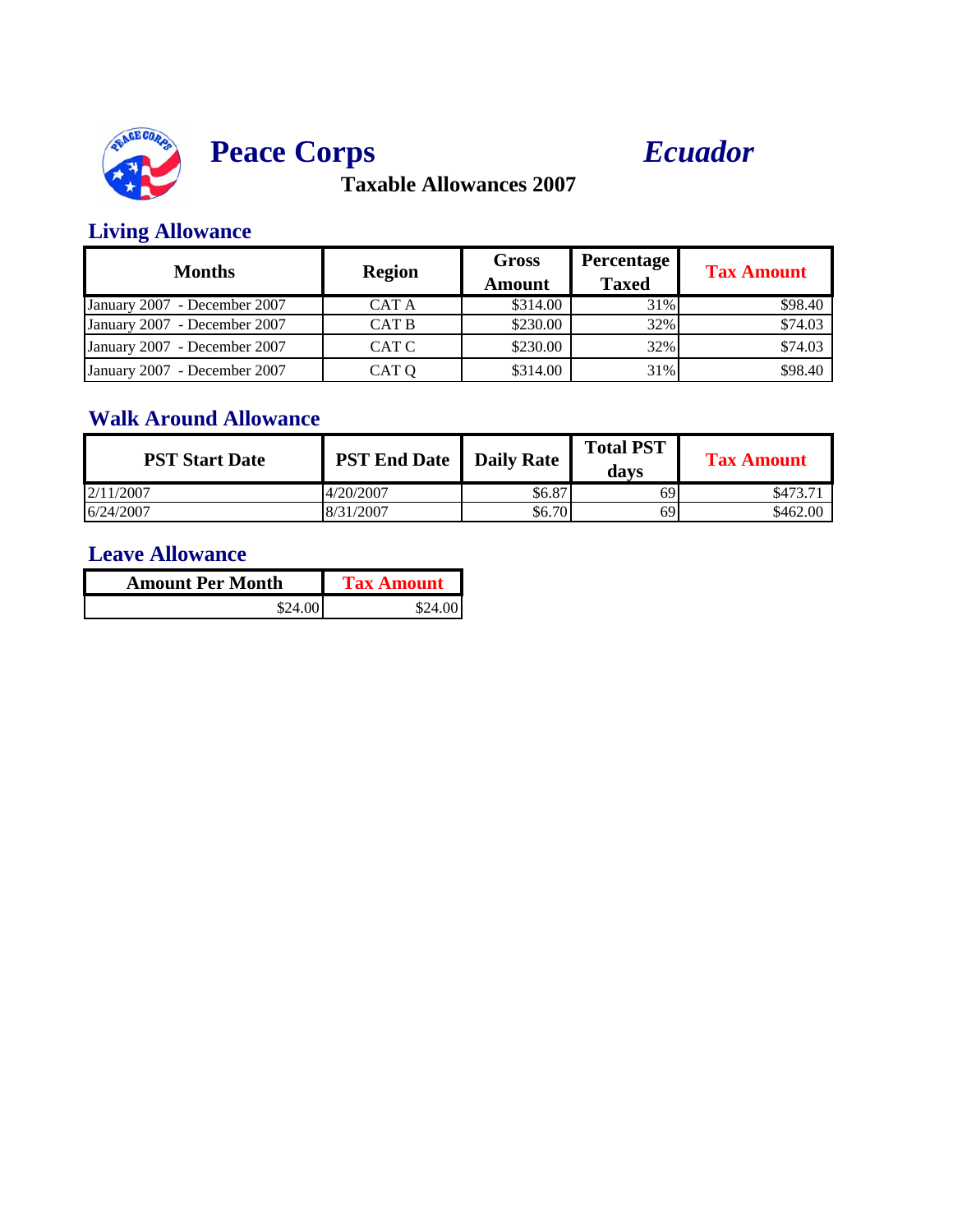



### **Living Allowance**

| <b>Months</b>               | <b>Region</b> | <b>Gross</b><br>Amount | Percentage<br><b>Taxed</b> | <b>Tax Amount</b> |
|-----------------------------|---------------|------------------------|----------------------------|-------------------|
| January 2007 - March 2007   | Rural         | \$265.00               | 35%                        | \$92.75           |
| April 2007-December 2007    | Rural         | \$300.00               | 35%                        | \$105.00          |
| January 2007- December 2007 | Urban         | \$450.00               | 35%                        | \$157.50          |

## **Walk Around Allowance**

| <b>PST Start Date</b> | <b>PST End Date</b>   Daily Rate |        | <b>Total PST</b><br>davs | <b>Tax Amount</b> |
|-----------------------|----------------------------------|--------|--------------------------|-------------------|
| 2/7/2007              | 4/18/2007                        | \$1.93 |                          | \$137.03          |
| 6/5/2007              | 8/15/2007                        | \$1.93 | 72                       | \$138.96          |
| 9/18/2007             | 1/28/2007                        | \$1.93 | 72                       | \$138.96          |

| <b>Amount Per Month</b> | <b>Tax Amount</b> |
|-------------------------|-------------------|
| \$24.00                 | \$24.001          |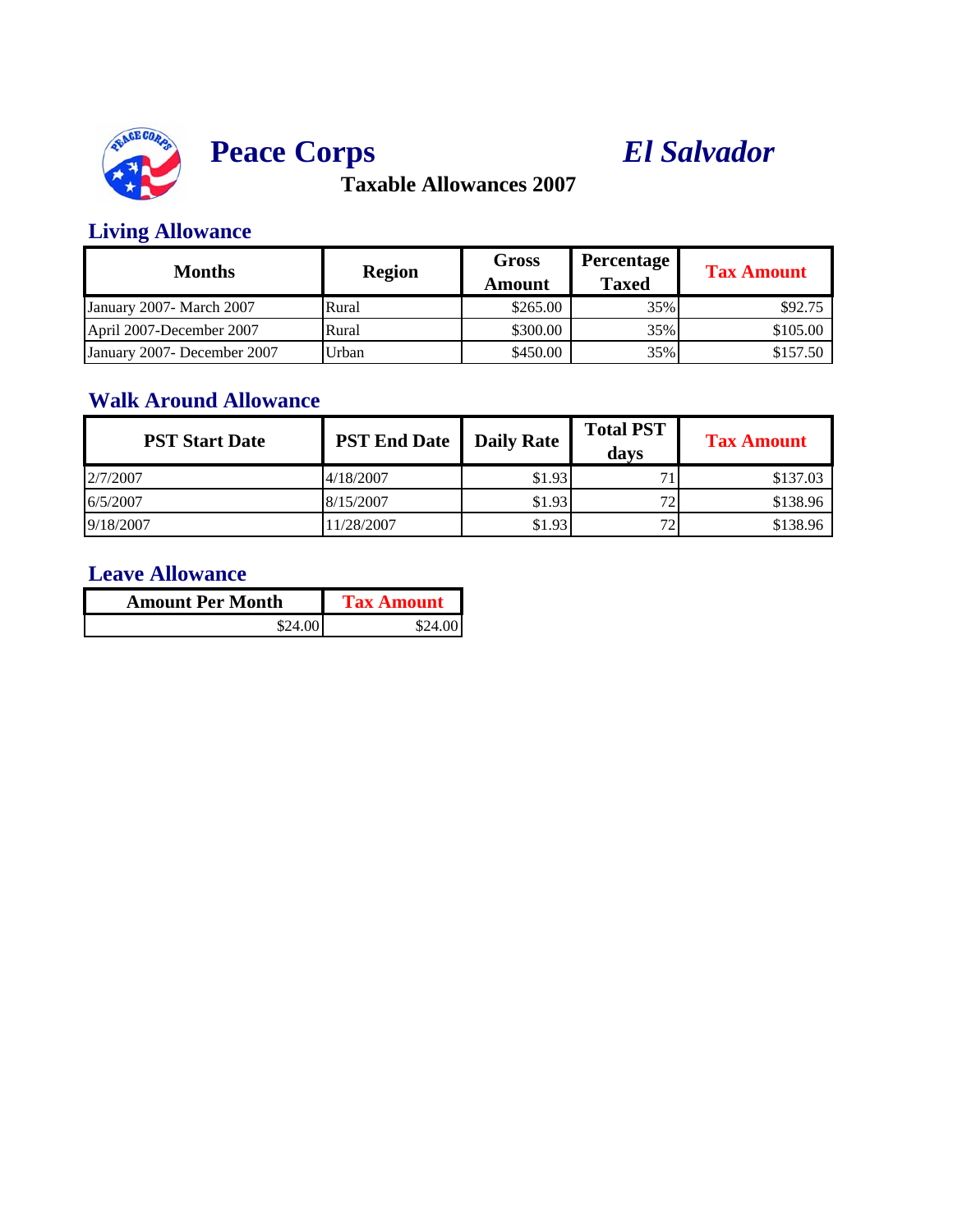

# **Peace Corps** *Ethiopia*

**Taxable Allowances 2007**

### **Living Allowance**

| Months                              | <b>Region</b> | Gross<br><b>Amount</b> | <b>Percentage Taxed Tax Amount</b> |         |
|-------------------------------------|---------------|------------------------|------------------------------------|---------|
| December 14 2007 - December 31 2007 | <b>LA11</b>   | \$100.38               | 39%                                | \$39.15 |

## **Walk Around Allowance**

| <b>PST Start Date</b> | <b>PST End Date Daily Rate</b> |        | <b>Total PST days</b> | - Fl'ax Amoun |
|-----------------------|--------------------------------|--------|-----------------------|---------------|
| 10/7/2007             | 12/12/2007                     | \$1.66 | 58                    | \$96.28       |

| <b>Amount Per Month</b> | <b>Tax Amount</b> |
|-------------------------|-------------------|
| \$12.00 I               | \$12.00           |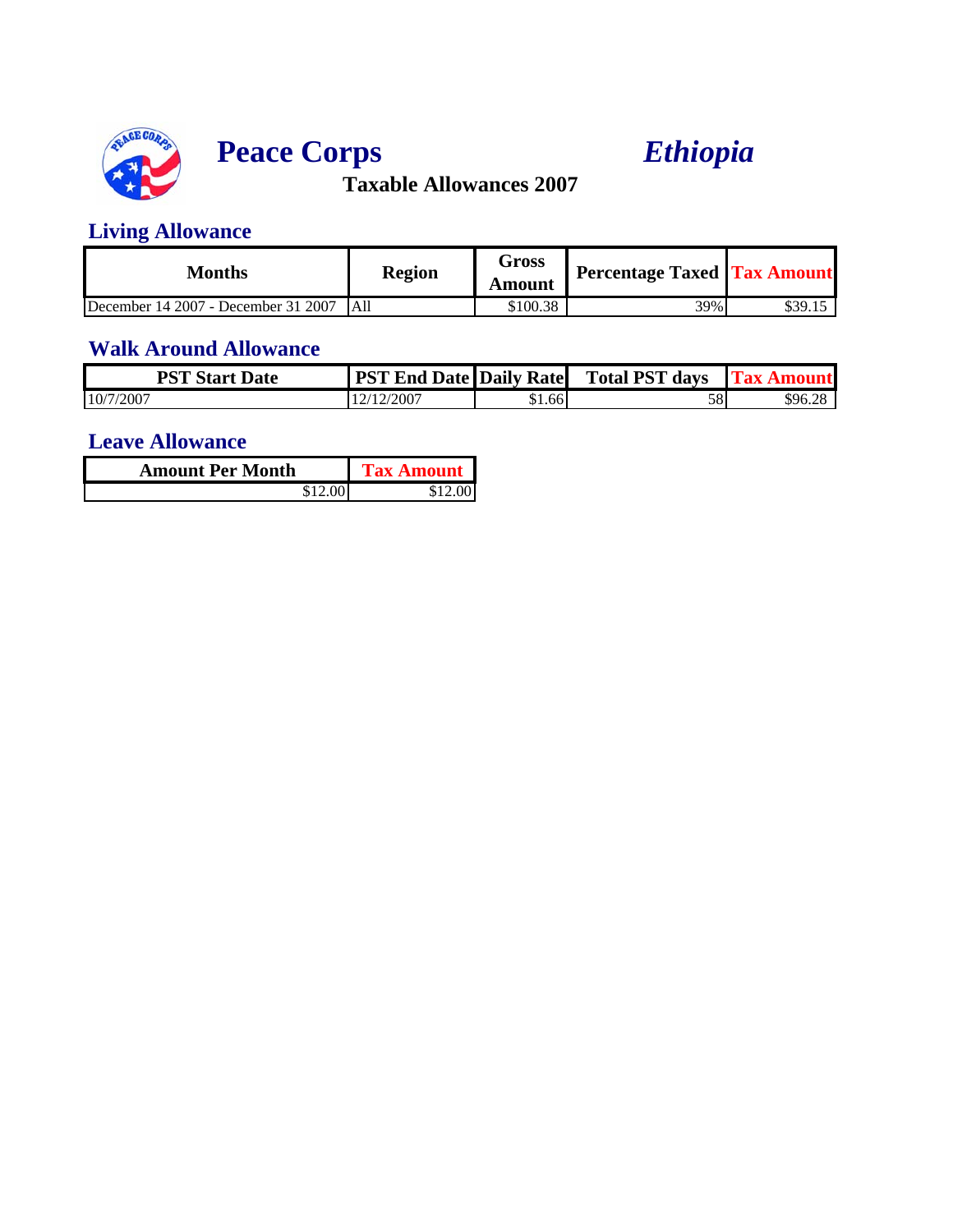

# **Peace Corps** *Fiji*

# **Taxable Allowances 2007**

### **Living Allowance**

| Months       | <b>Region</b>  | Gross<br>Amount | <b>Percentage</b><br><b>Taxed</b> | <b>Tax Amount</b> |
|--------------|----------------|-----------------|-----------------------------------|-------------------|
| Jan-Dec 2007 | Fiii non-urban | \$3,750.00      | 21%                               | \$787.50          |
| Jan-Dec 2007 | Fiii urban     | \$4,125,00      | 21%                               | \$866.25          |

#### **Walk Around Allowance**

| <b>PST Start Date</b> | <b>PST End Date</b>   Daily Rate |        | <b>Total PST</b><br>davs | <b>Tax Amount</b> |
|-----------------------|----------------------------------|--------|--------------------------|-------------------|
| 5/20/2007             | 7/26/2007                        | \$3.13 | 67                       | \$209.38          |
| 5/20/2007             | 8/3/2007                         | \$3.13 | 75                       | \$234.38          |

| <b>Amount Per Month</b> | <b>Tax Amount</b> |
|-------------------------|-------------------|
| \$24.00 I               |                   |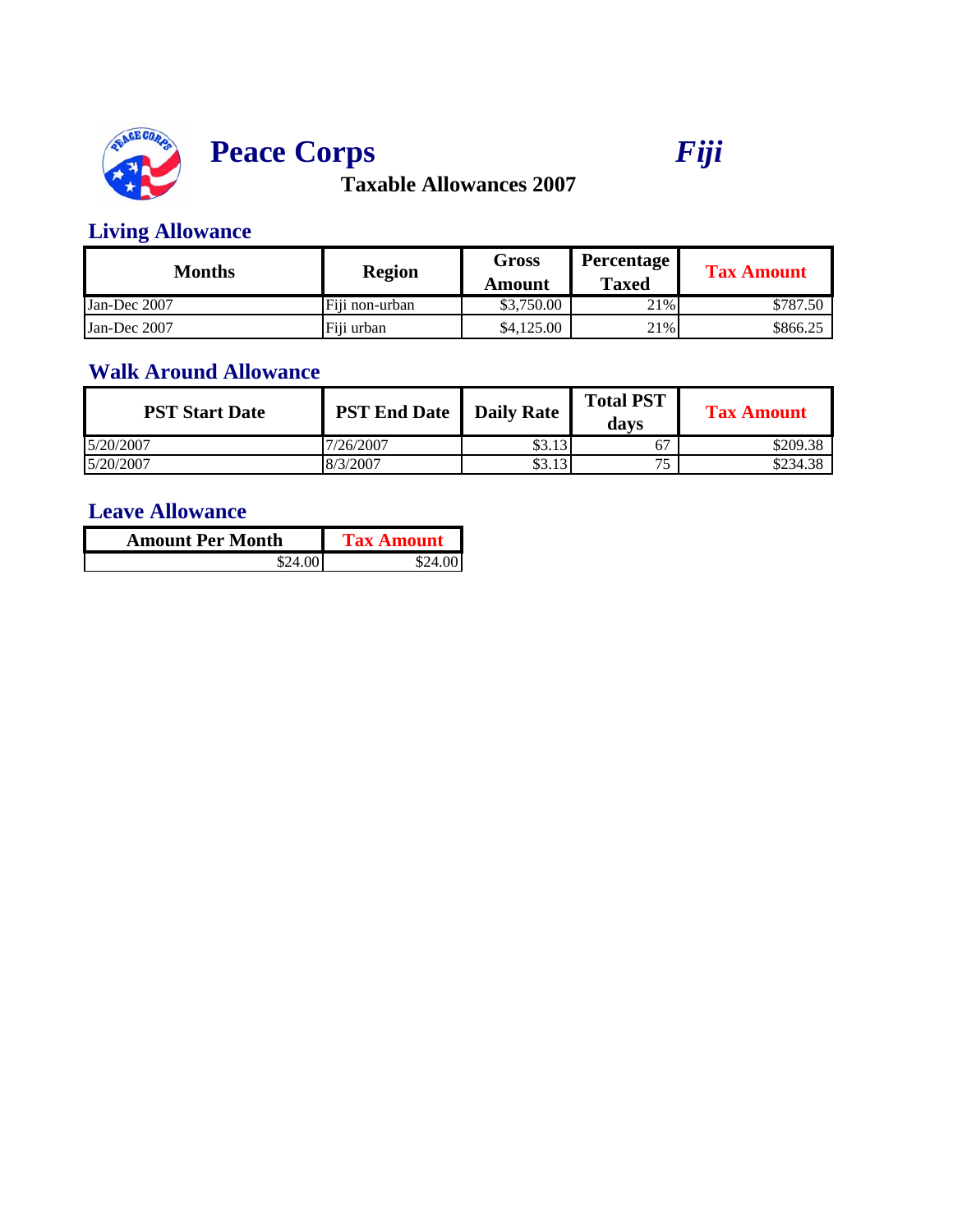

# **Peace Corps** *The Gambia*

**Taxable Allowances 2007**

### **Living Allowance**

| <b>Months</b>                | <b>Region</b> | <b>Gross</b><br>Amount | <b>Percentage</b><br><b>Taxed</b> | <b>Tax Amount</b> |
|------------------------------|---------------|------------------------|-----------------------------------|-------------------|
| January 2006 - December 2006 | Level I       | \$374.05               | 28%                               | \$81.31           |
| January 2006 - December 2007 | Level II      | \$311.08               | 20%                               | \$62.02           |
| January 2006 - December 2008 | Level III     | \$246.85               | 32%                               | \$79.53           |
| January 2006 - December 2009 | Level IV      | \$201.51               | 39%                               | \$78.30           |

### **Walk Around Allowance**

| <b>PST Start Date</b> | <b>PST End Date</b> | <b>Daily Rate</b> | <b>Total PST</b><br>davs | <b>Tax Amount</b> |
|-----------------------|---------------------|-------------------|--------------------------|-------------------|
| 1/25/2006             |                     | \$2.69            | 77                       | \$207.13          |
| 5/10/2006             |                     | \$2.69            | 77                       | \$207.13          |
| 8/23/2006             |                     | \$2.69            | רה                       | \$207.13          |

| <b>Amount Per Month</b> | <b>Tax Amount</b> |
|-------------------------|-------------------|
| \$24.00                 | \$24.00           |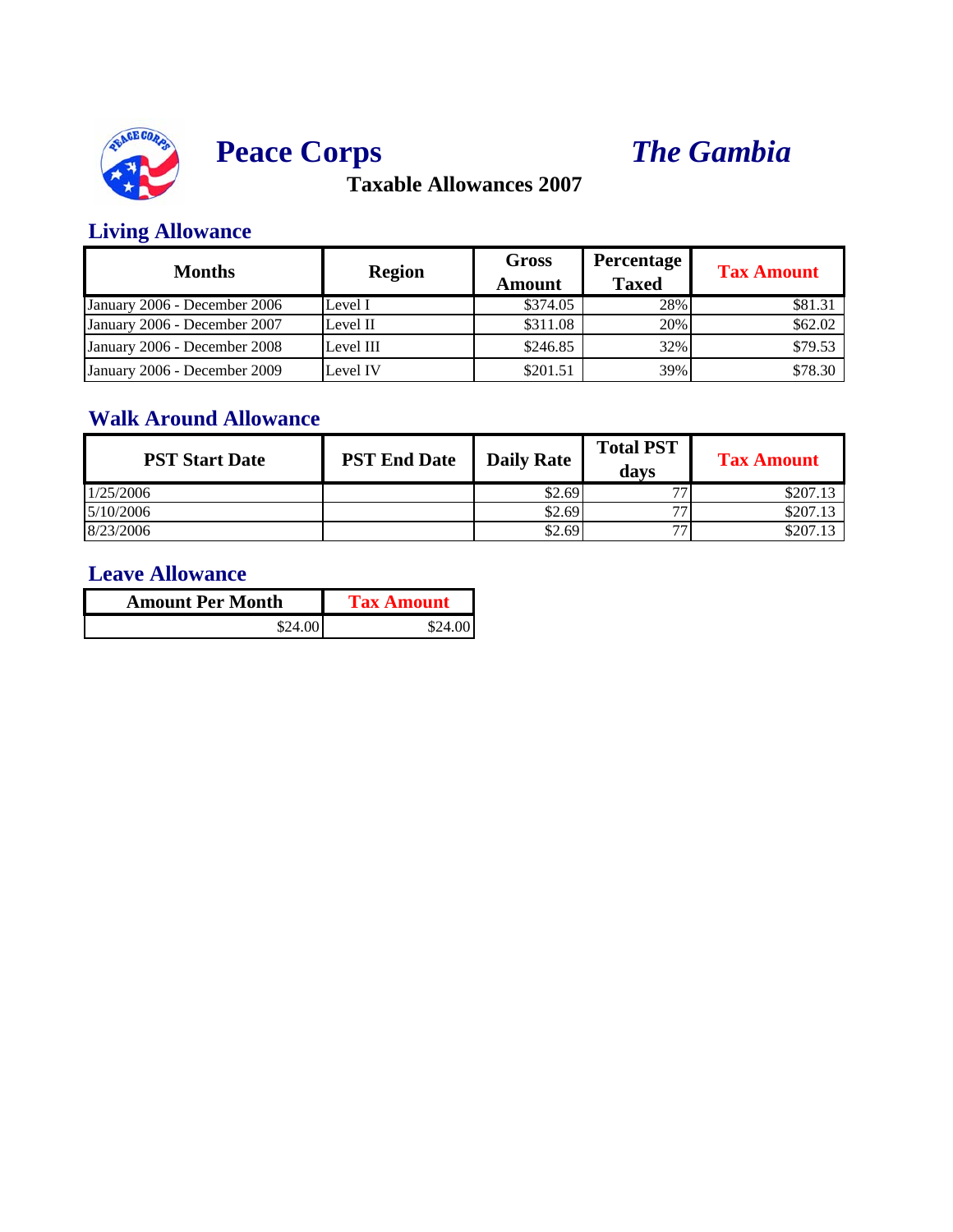



### **Living Allowance**

| Months                   | <b>Region</b> | <b>Gross</b><br>Amount | <b>Percentage</b><br><b>Taxed</b> | <b>Tax Amount</b> |
|--------------------------|---------------|------------------------|-----------------------------------|-------------------|
| January 2007 - May 2007  | ALL           | \$294.00               | 38%                               | 11.70             |
| June 2007- December 2007 | ALL           | \$315.00               | 40%                               | \$126.00          |

## **Walk Around Allowance**

| <b>PST Start Date</b> | <b>PST End Date</b>   Daily Rate |        | <b>Total PST</b><br>davs | <b>Tax Amount</b> |
|-----------------------|----------------------------------|--------|--------------------------|-------------------|
| 6/17/2007             | 824/2007                         | \$3.10 | 70 <sub>1</sub>          | \$217.00          |

| <b>Amount Per Month</b> | Tax Amount |
|-------------------------|------------|
|                         |            |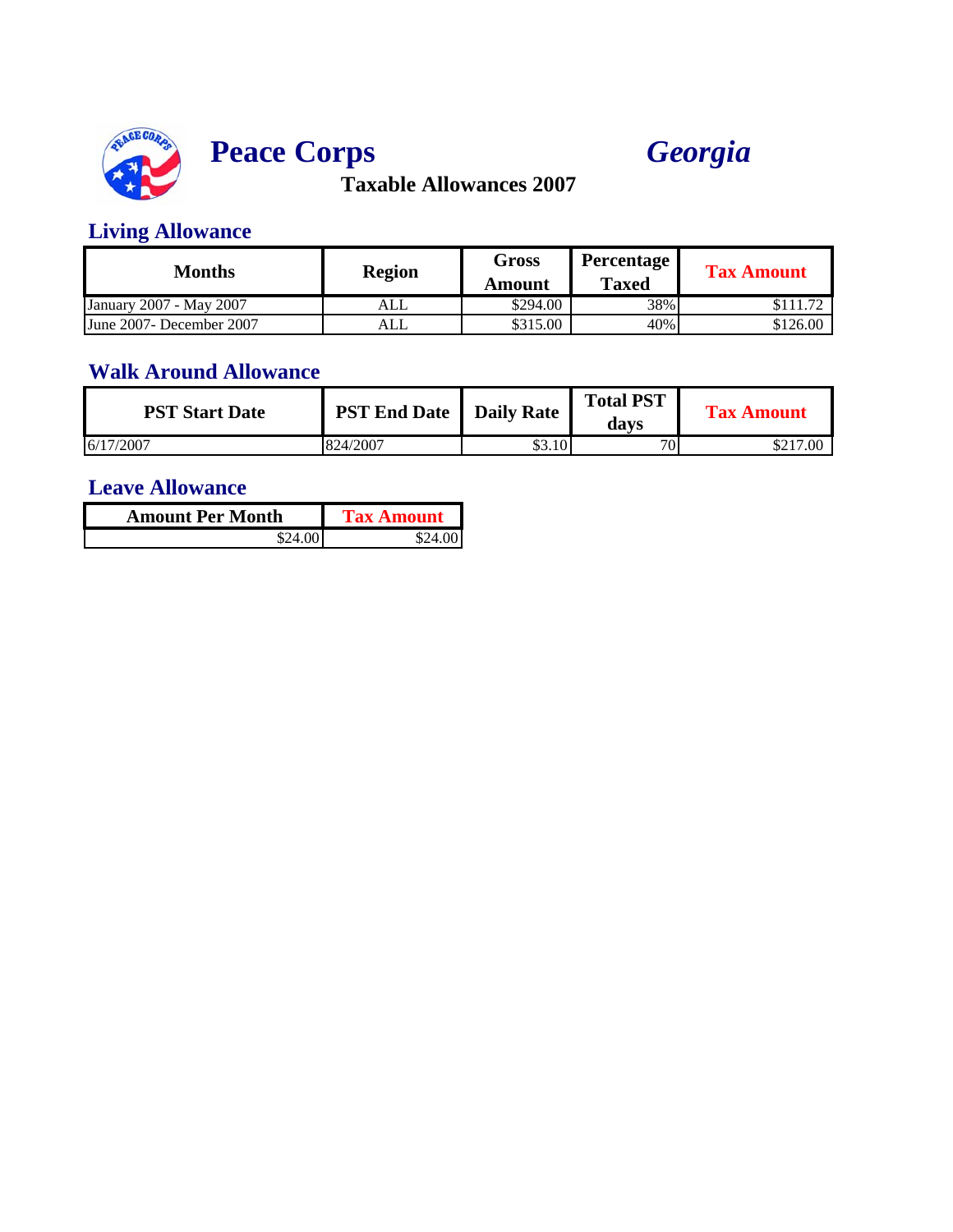



### **Living Allowance**

| <b>Months</b>             | <b>Region</b> | Gross<br>Amount | <b>Percentage</b><br><b>Taxed</b> | <b>Tax Amount</b> |
|---------------------------|---------------|-----------------|-----------------------------------|-------------------|
| January 2007- March 2007  | Urban         | \$208.00        | 48%                               | \$94.00           |
| January 2007 - March 2007 | Rural         | \$159.00        | 48%                               | \$76.00           |
| April 2007-December 2007  | Urban         | \$243.00        | 42%                               | \$102.00          |
| April 2007-December 2007  | Rural         | \$190.00        | 33%                               | \$63.00           |

### **Walk Around Allowance**

| <b>PST Start Date</b> | <b>PST End Date</b> | <b>Daily Rate</b> | <b>Total PST</b><br>davs | <b>Tax Amount</b> |
|-----------------------|---------------------|-------------------|--------------------------|-------------------|
| 6/12/2007             | 8/21/2007           | \$2.12            | 70 <sup>1</sup>          | \$148.00          |
| 9/18/2007             | 1/27/2007           | \$2.12            | 70                       | \$148.00          |

| <b>Amount Per Month</b> | <b>Tax Amount</b> |
|-------------------------|-------------------|
| \$24.00                 | \$24.00           |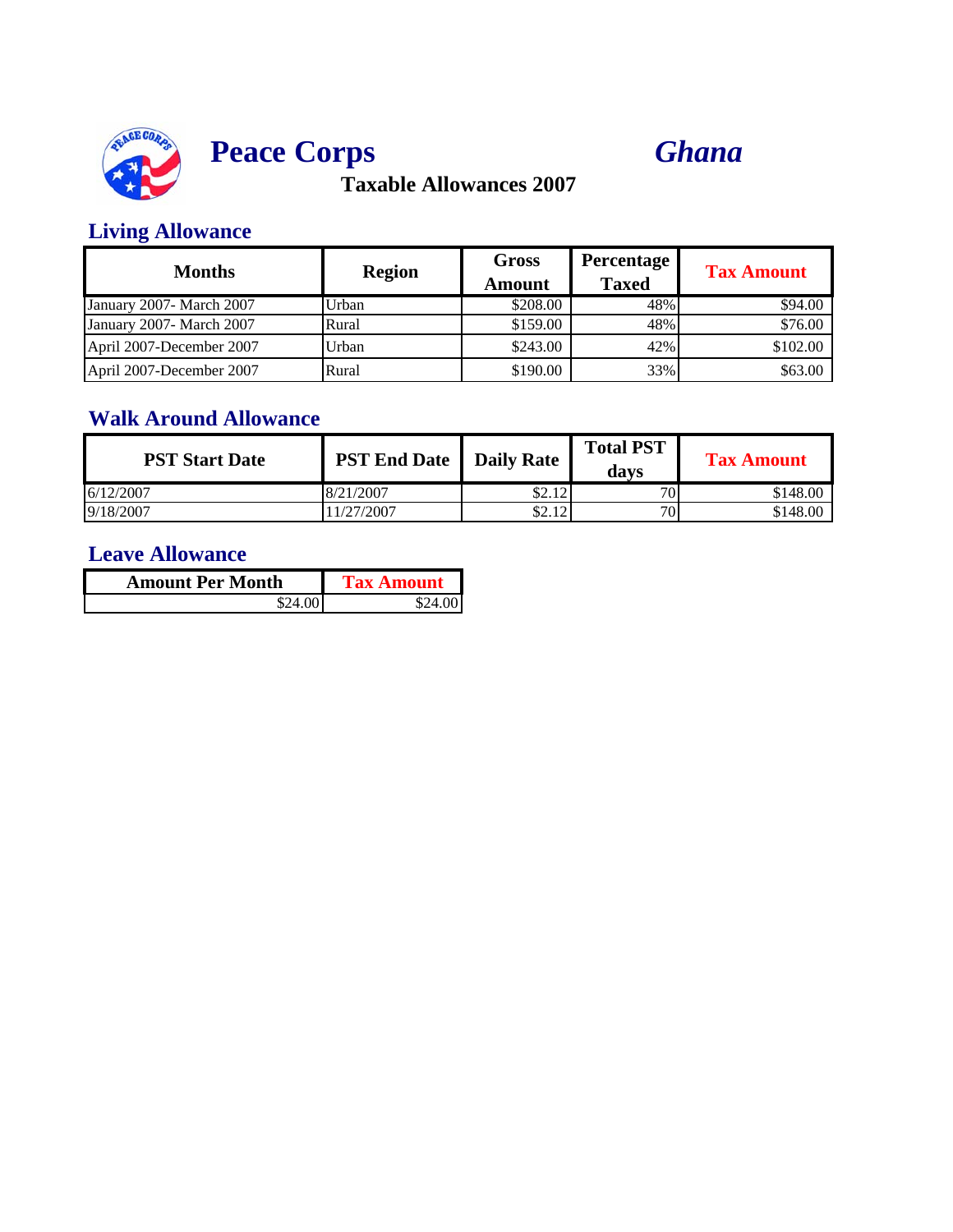



### **Living Allowance**

| <b>Months</b>                | <b>Region</b> | <b>Gross</b><br><b>Amount</b> | <b>Percentage</b><br><b>Taxed</b> | <b>Tax Amount</b> |
|------------------------------|---------------|-------------------------------|-----------------------------------|-------------------|
| January 2007 - December 2007 | Level I       | \$386.45                      | 33%                               | \$127.76          |
| January 2007- December 2007  | Level II      | \$336.71                      | 38%                               | \$127.75          |
| January 2007 - December 2007 | Level III     | \$324.21                      | 39%                               | \$127.77          |
| January 2007- December 2007  | Level IV      | \$298.29                      | 43%                               | \$127.76          |

### **Walk Around Allowance**

| <b>PST Start Date</b> | <b>PST End Date</b>   Daily Rate |        | <b>Total PST</b><br>davs | <b>Tax Amount</b> |
|-----------------------|----------------------------------|--------|--------------------------|-------------------|
| 1/18/2007             | 4/11/2007                        | \$3.42 | 84                       | \$287.28          |
| 5/2/2007              | 7/18/2007                        | \$3.42 | 79                       | \$270.18          |
| 8/29/2007             | 1/15/2007                        | \$3.42 | 791                      | \$270.18          |

| <b>Amount Per Month</b> | <b>Tax Amount</b> |  |
|-------------------------|-------------------|--|
| \$24.00                 | \$24.00 L         |  |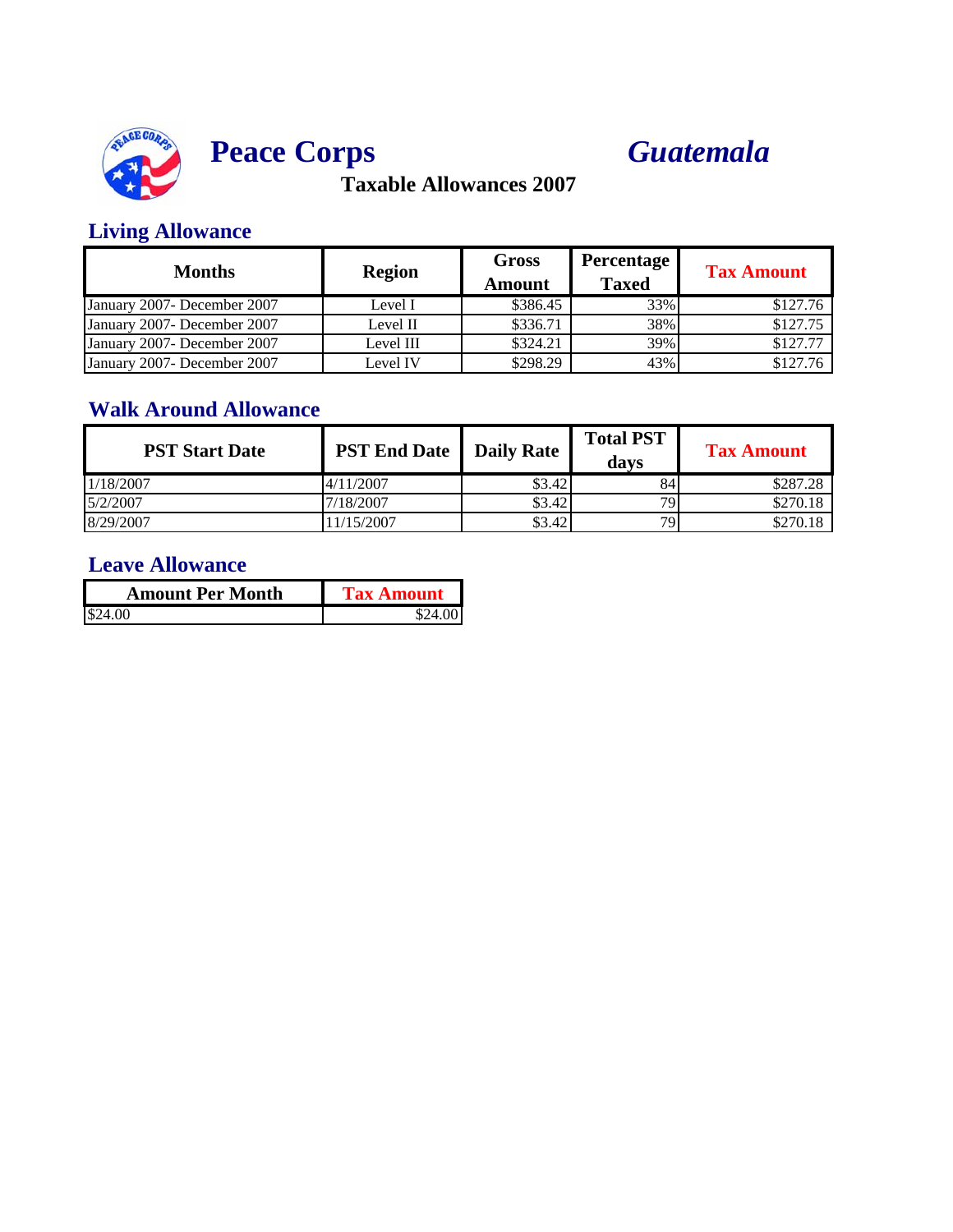



## **Living Allowance**

| <b>Months</b>                         | <b>Region</b> | <b>Gross</b><br>Amount | <b>Percentage</b><br><b>Taxed</b> | <b>Tax Amount</b> |
|---------------------------------------|---------------|------------------------|-----------------------------------|-------------------|
| January 2007                          | All           | \$110.00               | 33%                               | \$36.30           |
| July 2007 - November 2007             | All           | \$1,072.00             | 33%                               | \$353.76          |
| December 2007 -                       | All           | \$195.00               | 33%                               | \$64.35           |
| * Program suspended from Feb to July. |               |                        |                                   |                   |

## **Walk Around Allowance**

| <b>PST Start Date</b> | <b>PST End Date</b> | Daily Rate | <b>Total PST</b><br>davs | <b>Tax Amount</b> |
|-----------------------|---------------------|------------|--------------------------|-------------------|
| 12/5/2006             | 2008<br>Feb.        | \$1.91     | ^7<br>∼                  | 32 I.J            |

| <b>Amount Per Month</b> | <b>Tax Amount</b> |
|-------------------------|-------------------|
| \$24.00                 | \$24.00           |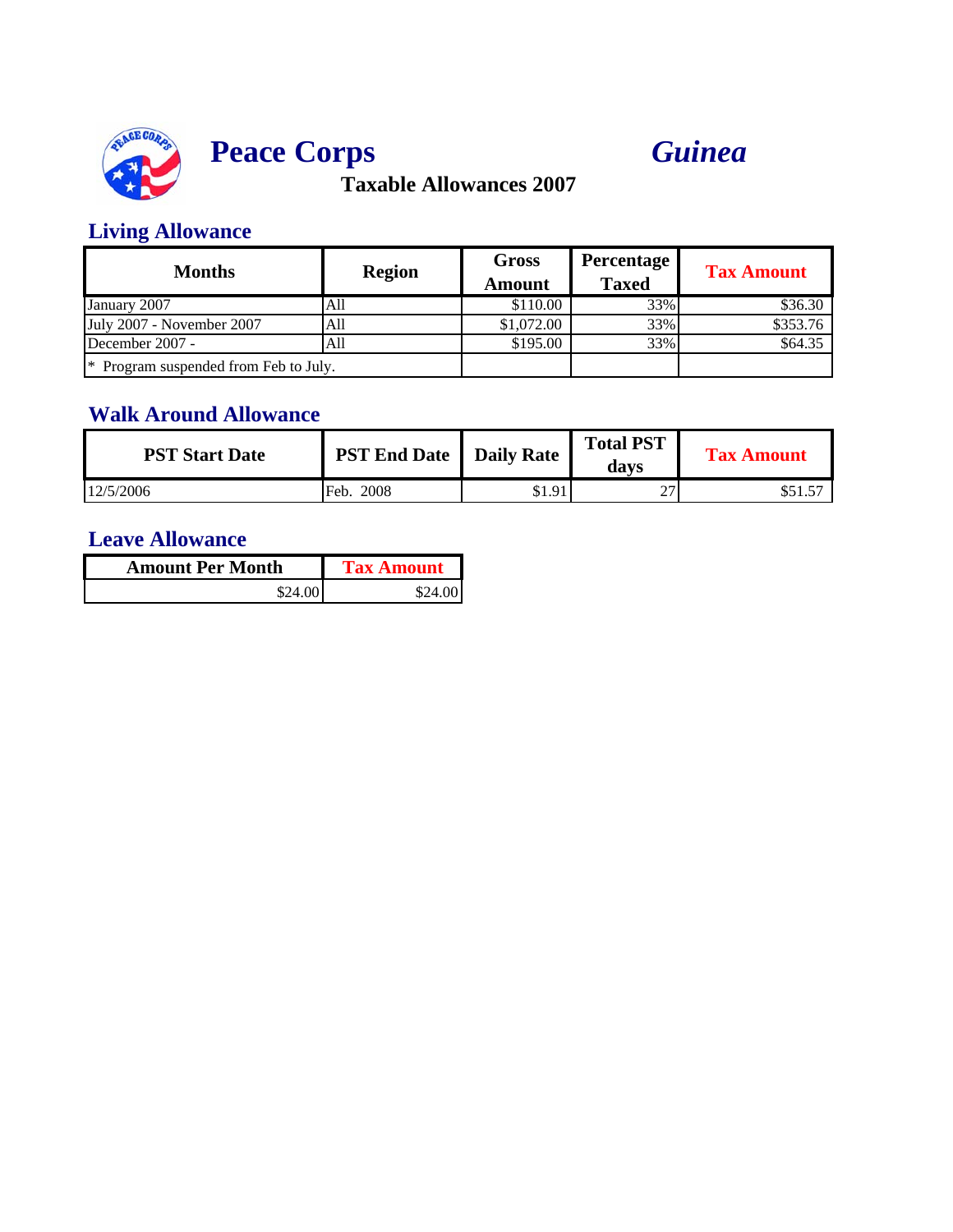

# **Peace Corps** *Guyana*

**Taxable Allowances 2007**

### **Living Allowance**

| Months                                 | <b>Region</b> | Gross    | Percentage   | <b>Tax Amount</b> |
|----------------------------------------|---------------|----------|--------------|-------------------|
|                                        |               | Amount   | <b>Taxed</b> |                   |
| 2007 - December 2007<br><b>January</b> | All           | \$207.70 | 50%          | \$103.85          |

#### **Walk Around Allowance**

| <b>PST Start Date</b> | <b>PST End Date</b>   Daily Rate |        | <b>Total PST</b><br>davs | <b>Tax Amount</b> |
|-----------------------|----------------------------------|--------|--------------------------|-------------------|
| 6/1/207               | 7/26/2007                        | \$2.48 | 56                       | \$138.88          |

| <b>Amount Per Month</b> | <b>Tax Amount</b> |  |
|-------------------------|-------------------|--|
|                         |                   |  |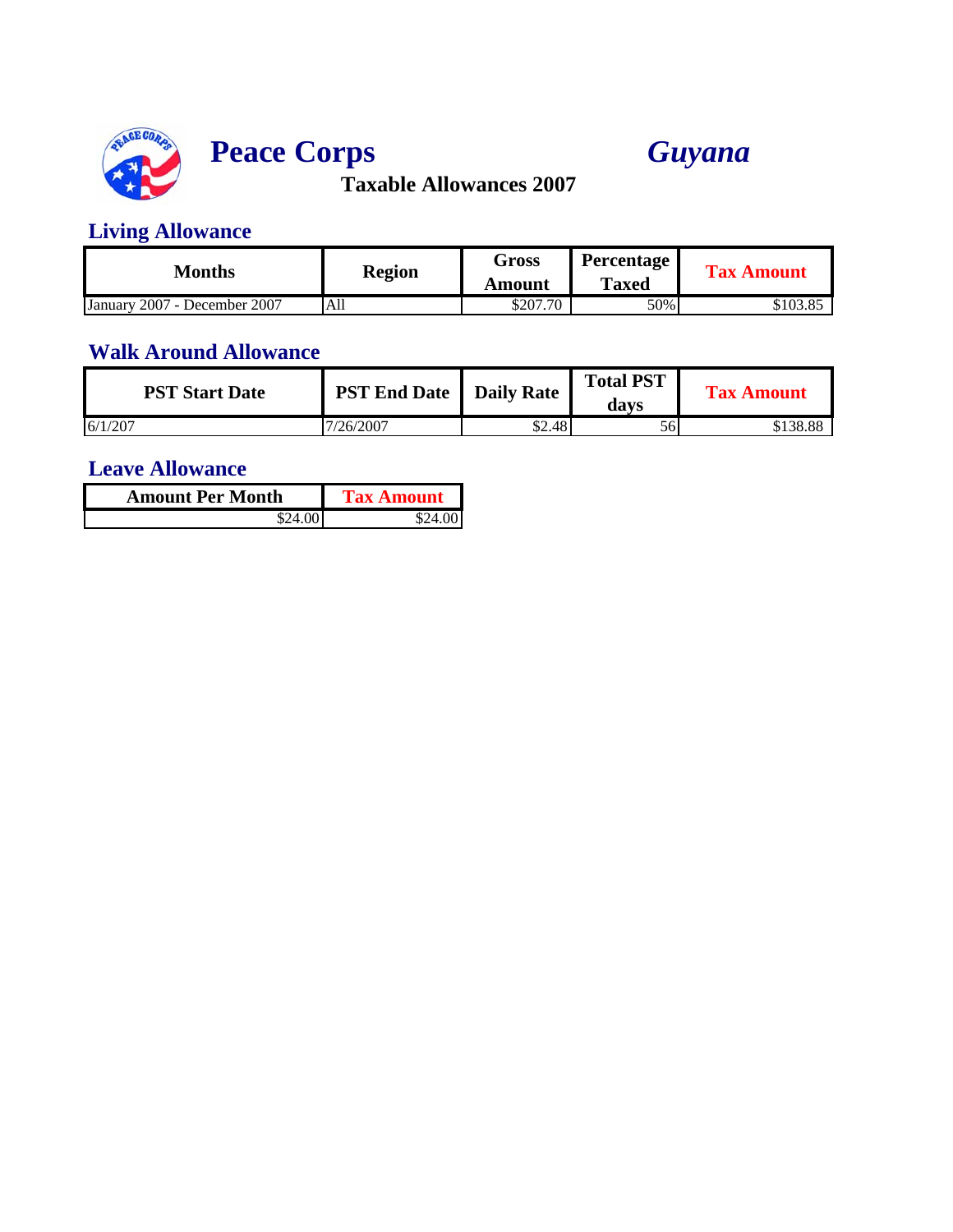

# **Peace Corps** *Honduras*

**Taxable Allowances 2007**

### **Living Allowance**

| <b>Months</b>                   | <b>Region</b>     | <b>Gross</b><br>Amount | Percentage<br><b>Taxed</b> | <b>Tax Amount</b> |
|---------------------------------|-------------------|------------------------|----------------------------|-------------------|
| <b>JANUARY - SEPTEMBER 2007</b> | <b>URBAN</b>      | \$293.04               | 28%                        | \$82.05           |
| <b>OCTOBER - DECEMBER 2007</b>  | <b>URBAN</b>      | \$295.06               | 22%                        | \$82.62           |
| <b>JANUARY - SEPTEMBER 2007</b> | <b>SEMI URBAN</b> | \$242.20               | 24%                        | \$58.13           |
| <b>OCTOBER - DECEMBER 2007</b>  | <b>SEMI URBAN</b> | \$263.85               | 24%                        | \$63.32           |
| <b>JANUARY - SEPTEMBER 2007</b> | <b>RURAL</b>      | \$211.06               | 29%                        | \$61.21           |
| <b>OCTOBER - DECEMBER 2007</b>  | <b>RURAL</b>      | \$221.64               | 29%                        | \$64.28           |

### **Walk Around Allowance**

| <b>PST Start Date</b> | <b>PST End Date</b>   Daily Rate |        | <b>Total PST</b><br>davs | <b>Tax Amount</b> |
|-----------------------|----------------------------------|--------|--------------------------|-------------------|
| 2/4/2007              | 4/3/2007                         | \$2.90 | 70.                      | \$229.10          |
| 7/11/2007             | 9/27/2007                        | \$2.90 | 79                       | \$229.10          |

| <b>Amount Per Month</b> | <b>Tax Amount</b> |
|-------------------------|-------------------|
| \$24.00                 | \$24.001          |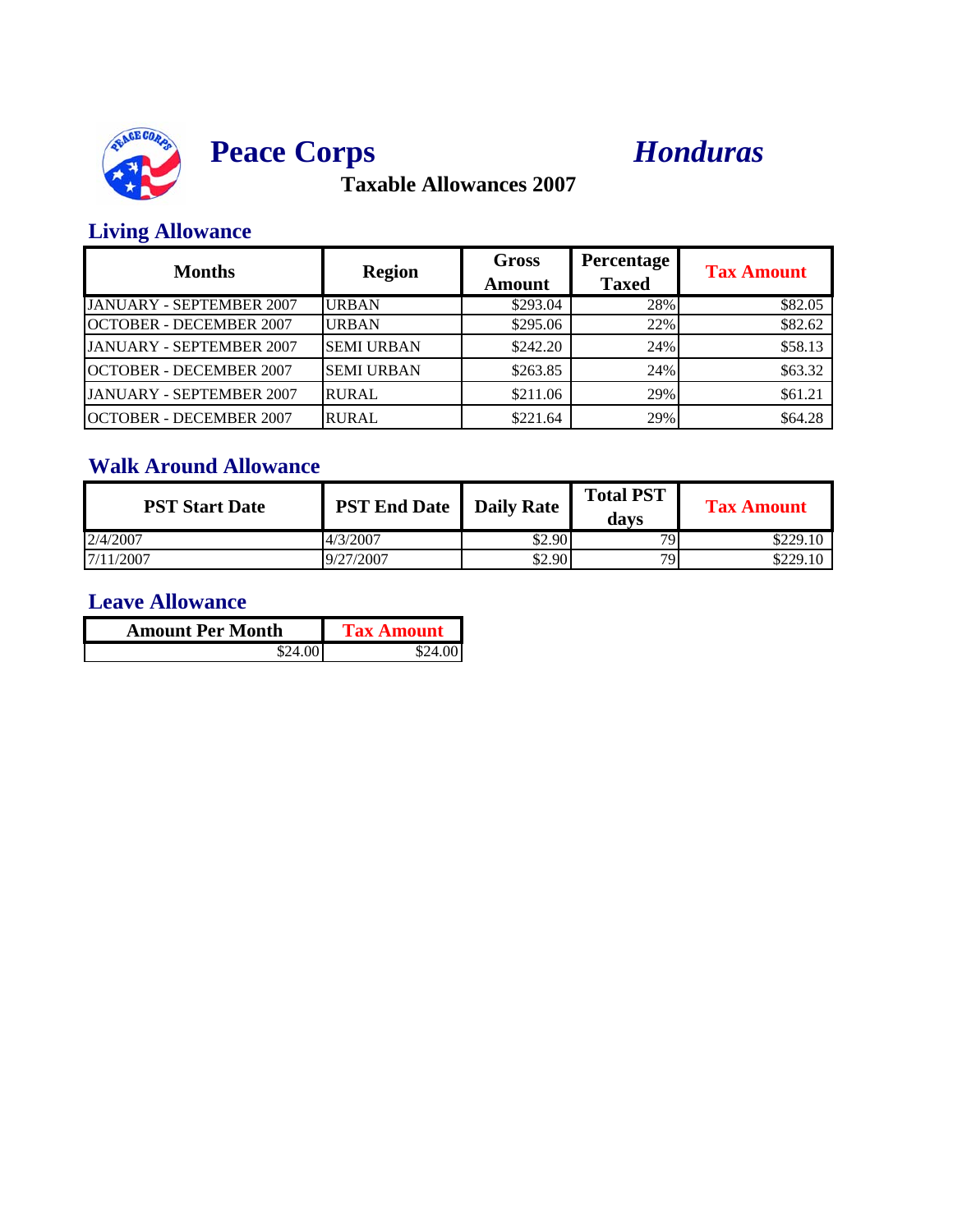

# **Peace Corps** *Jamaica*

**Taxable Allowances 2007**

### **Living Allowance**

| Months                          | <b>Region</b> | Gross    | <b>Percentage</b> | <b>Tax Amount</b> |
|---------------------------------|---------------|----------|-------------------|-------------------|
|                                 |               | Amount   | <b>Taxed</b>      |                   |
| JANUARY 2006 - DECEMBER 2001ALL |               | \$345.71 | 35%               | \$121.00          |

#### **Walk Around Allowance**

| <b>PST Start Date</b> | <b>PST End Date</b> | <b>Daily Rate</b> | <b>Total PST</b><br>davs | <b>Tax Amount</b> |
|-----------------------|---------------------|-------------------|--------------------------|-------------------|
| 73/2007               | 8/25/2007           | \$10.00           | 54                       | \$540.00          |

| <b>Amount Per Month</b> | <b>Tax Amount</b> |
|-------------------------|-------------------|
| \$24.00 I               |                   |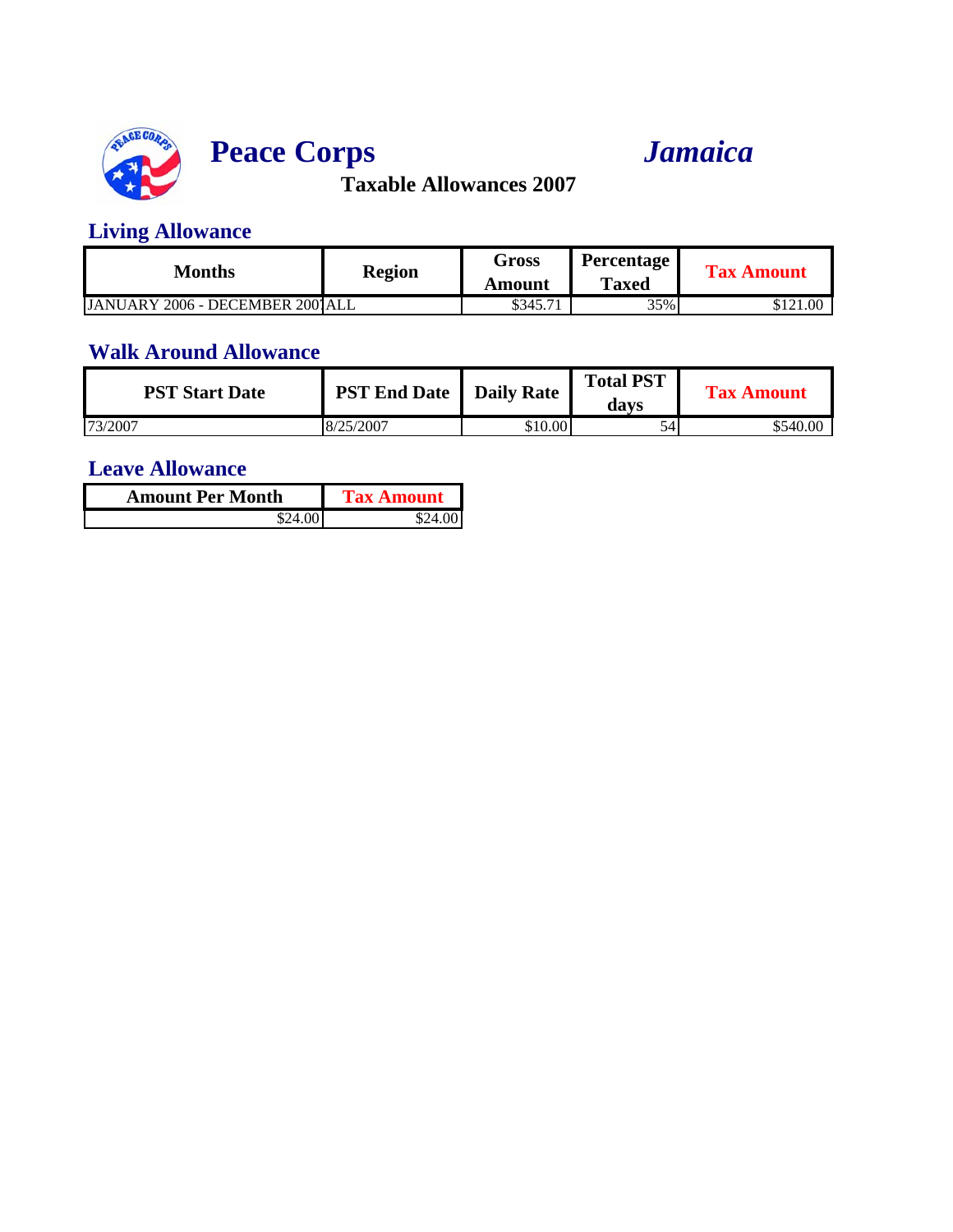

# **Peace Corps** *Jordan*

**Taxable Allowances 2007**

### **Living Allowance**

| Months                  | <b>Region</b> | Gross<br>Amount | <b>Percentage</b><br><b>Taxed</b> | <b>Tax Amount</b> |
|-------------------------|---------------|-----------------|-----------------------------------|-------------------|
| January - December 2007 | All           | \$218.93        | 45%                               | \$98.52           |

#### **Walk Around Allowance**

| <b>PST Start Date</b> | <b>PST End Date</b>   Daily Rate |               | <b>Total PST</b><br>davs | <b>Tax Amount</b> |
|-----------------------|----------------------------------|---------------|--------------------------|-------------------|
| 17/8/2007             | 9/17/2007                        | 0.12<br>04.14 |                          | \$150.52          |

| <b>Amount Per Month</b> | <b>Tax Amount</b> |
|-------------------------|-------------------|
| \$24.00                 | \$24.001          |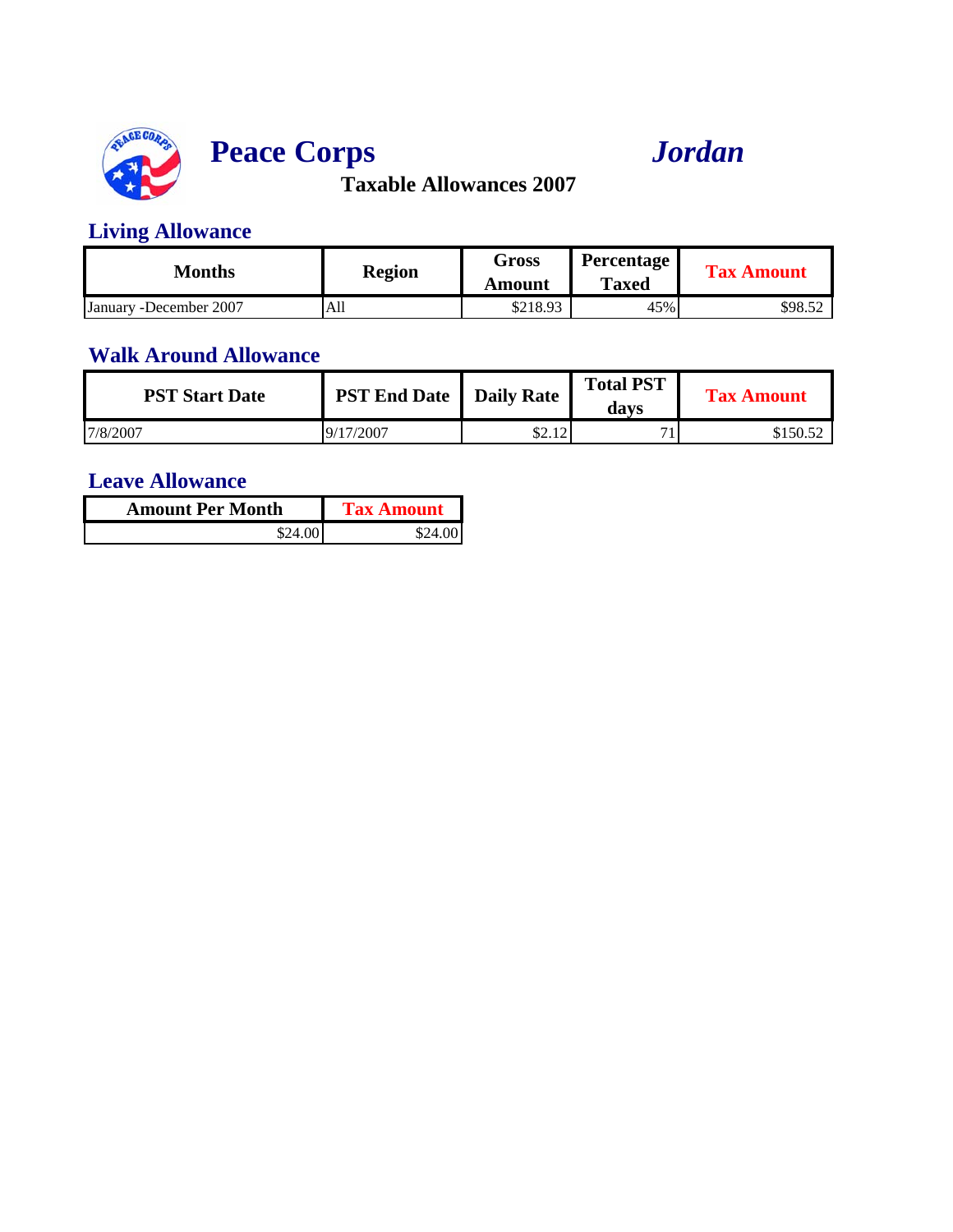



### **Living Allowance**

| KAZ 17-18 Months           | <b>Region</b> | <b>Gross</b><br>Amount | <b>Percentage</b><br><b>Taxed</b> | <b>Tax Amount</b> |
|----------------------------|---------------|------------------------|-----------------------------------|-------------------|
| January 2007-December 2007 | Tier 1        | \$5,960.00             | 20%                               | \$1,192.05        |
| January 2007-December 2007 | Tier 2        | \$5,215.00             | 20%                               | \$1,043.05        |
| January 2007-December 2007 | Tier 3        | \$4,346.00             | 20%                               | \$869.21          |
| January 2007-December 2007 | Tier 4        | \$3,725.00             | 20%                               | \$745.03          |
| January 2007-December 2007 | Tier 5        | \$2,774.00             | 20%                               | \$554.72          |

| <b>KAZ 19 Months</b>        | <b>Region</b> | <b>Gross</b><br><b>Amount</b> | <b>Percentage</b><br><b>Taxed</b> | <b>Tax Amount</b> |
|-----------------------------|---------------|-------------------------------|-----------------------------------|-------------------|
| November 2007-December 2007 | Tier 1        | \$1,083.00                    | 20%                               | \$216.53          |
| November 2007-December 2007 | Tier 2        | \$777.00                      | 20%                               | \$155.46          |
| November 2007-December 2007 | Tier 3        | \$680.00                      | 20%                               | \$136.03          |
| November 2007-December 2007 | Tier 4        | \$569.00                      | 20%                               | \$113.82          |
| November 2007-December 2007 | Tier 5        | \$444.00                      | 20%                               | \$88.83           |

| <b>Amount Per Month</b> | <b>Tax Amount</b> |
|-------------------------|-------------------|
| 24. OO L                | SO 4              |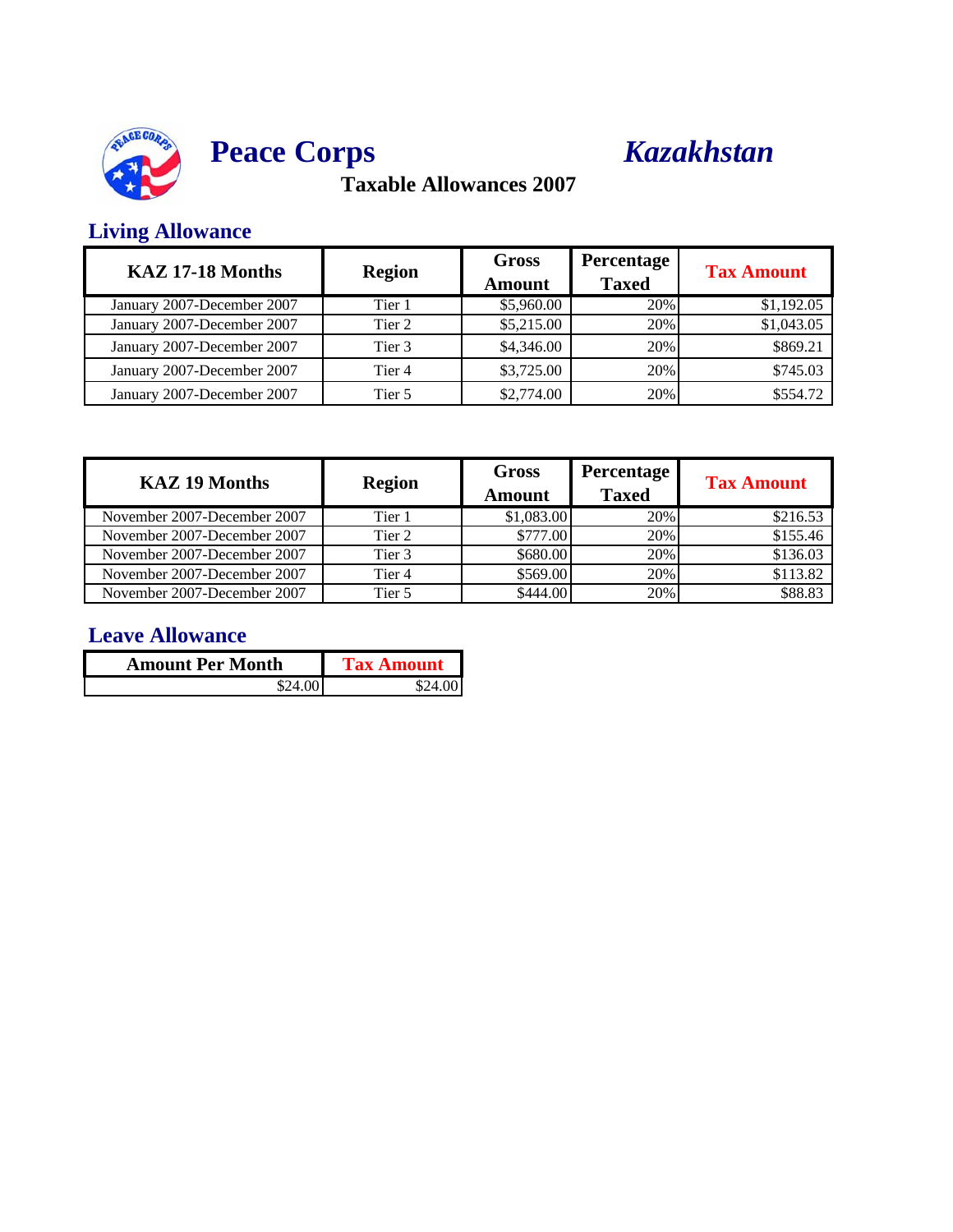



### **Living Allowance**

| Months                        | <b>Region</b> | <b>Gross</b><br>Amount | Percentage<br><b>Taxed</b> | <b>Tax Amount</b> |
|-------------------------------|---------------|------------------------|----------------------------|-------------------|
| January 2007 - May 2007       | All           | \$162.46               | 41%                        | \$66.60           |
| May - November 2007           | All           | \$162.31               | 41%                        | \$66.71           |
| December 2007 - December 2007 | All           | \$163.01               | 41%                        | \$67.03           |

### **Walk Around Allowance**

| <b>PST Start Date</b> | <b>PST End Date</b>  | <b>Daily Rate</b> | <b>Total PST</b><br>davs | <b>Tax Amount</b> |
|-----------------------|----------------------|-------------------|--------------------------|-------------------|
| 5/26/2007             | <b>August 2 2007</b> | \$4.09            | 70 <sub>1</sub>          | \$286.90          |
| 9/14/2007             | November 29 2007     | \$4.09            | 77                       | \$314.93          |
| 9/21/2007             | November 29 2007     | \$4.09            | 70                       | \$286.90          |

| <b>Amount Per Month</b> | <b>Tax Amount</b> |
|-------------------------|-------------------|
| \$24.00 I               | S24 00            |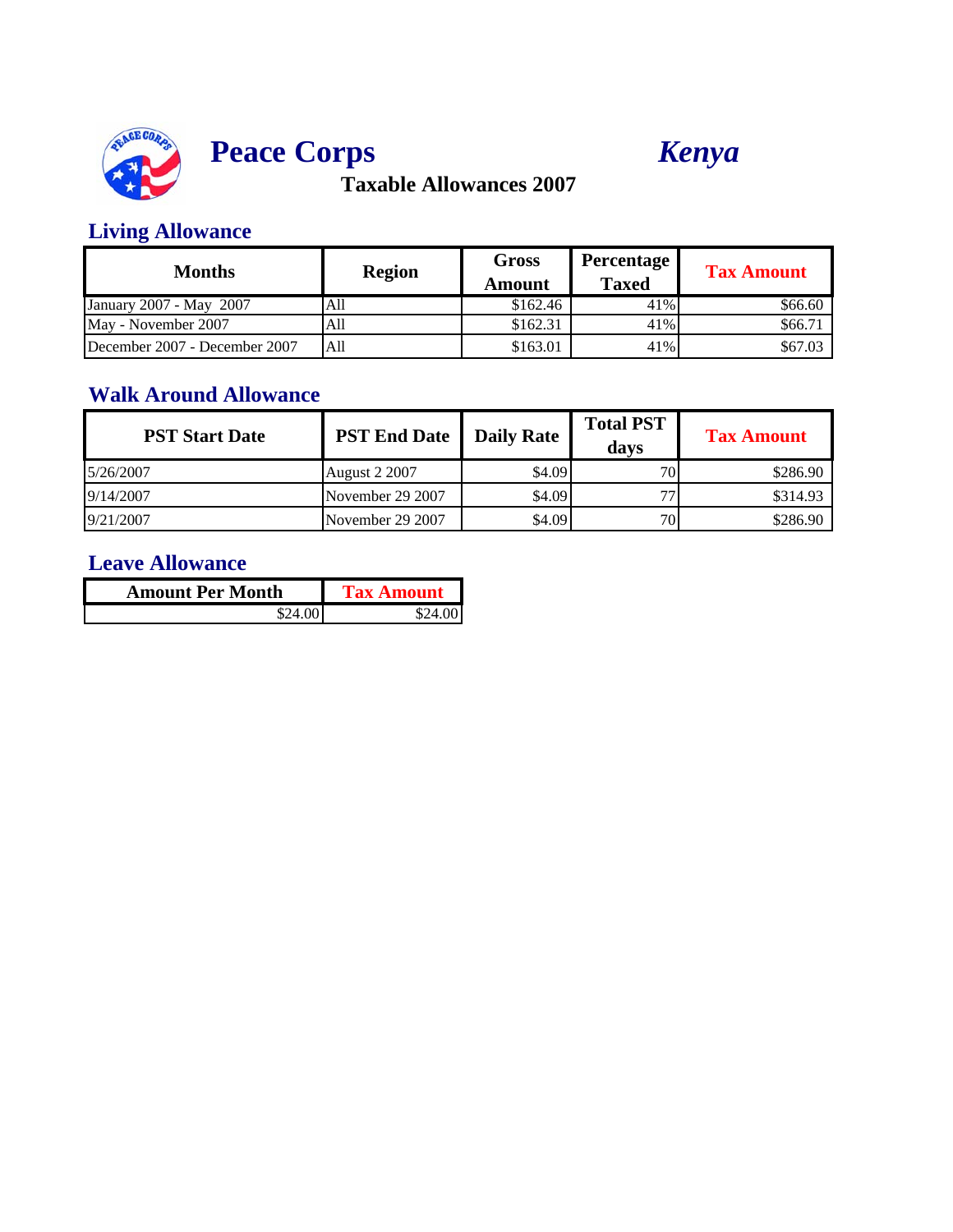



### **Living Allowance**

| Months                | <b>Region</b> | Gross<br>Amount | <b>Percentage</b><br><b>Taxed</b> | <b>Tax Amount</b> |
|-----------------------|---------------|-----------------|-----------------------------------|-------------------|
| January-December 2007 | Outer Island  | \$253.33        | 36%                               | \$90.67           |
| January-December 2007 | South Tarawa  | \$408.33        | 21%                               | \$84.69           |

### **Walk Around Allowance**

| <b>PST Start Date</b> | <b>PST End Date</b>   Daily Rate |             | <b>Total PST</b><br>davs | <b>Tax Amount</b> |
|-----------------------|----------------------------------|-------------|--------------------------|-------------------|
| 2-Mar-07              | 3-Apr-07                         | \$4.1<br>17 | $\mathcal{L}$<br>ىدر     | \$133.44          |

| <b>Amount Per Month</b> | Tax Amount |
|-------------------------|------------|
| λO                      |            |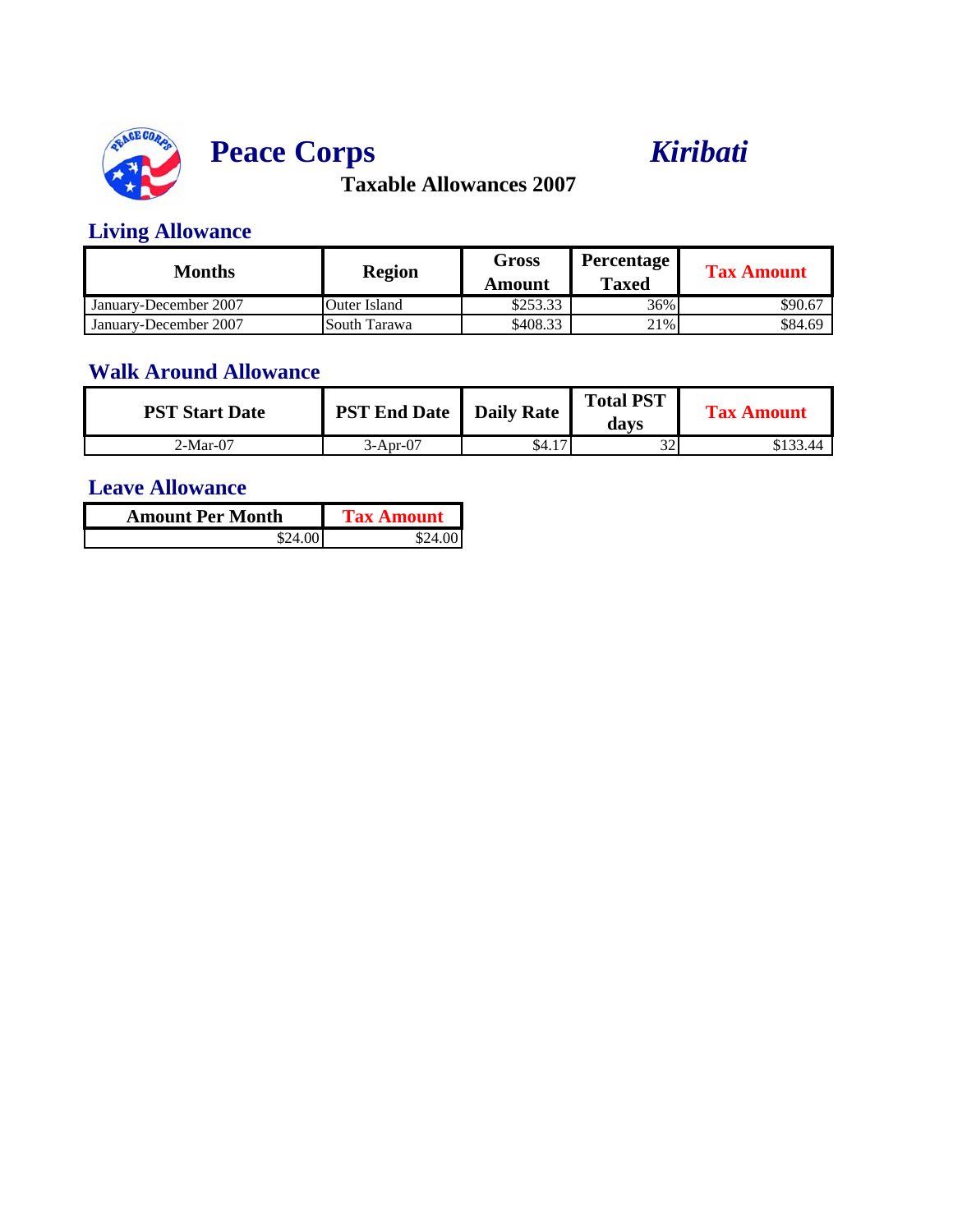



# **Peace Corps** *Kyrgyz Republic*

**Taxable Allowances 2007**

### **Living Allowance**

| <b>Months</b>                           | <b>Region</b> | <b>Gross</b><br><b>Amount</b> | <b>Percentage</b><br><b>Taxed</b> | <b>Tax Amount</b> |
|-----------------------------------------|---------------|-------------------------------|-----------------------------------|-------------------|
| January 2007 - April 2007 (monthly) All |               | \$102.00                      | 27%                               | \$28.00           |
| May 2007 - September 2007 (monthly All  |               | \$126.00                      | 27%                               | \$34.00           |
| October 2007 - December 2007 (montAll   |               | \$130.00                      | 27%                               | \$35.00           |
| $K-15$ PCVs swore-in on 09/20/07        |               |                               |                                   |                   |
| For 11 days of September                | All           | \$46.00                       | 27%                               | \$12.00           |

### **Walk Around Allowance**

| <b>PST Start Date</b> | <b>PST End Date</b> | Daily Rate         | <b>Total PST</b><br>davs | <b>Tax Amount</b> |
|-----------------------|---------------------|--------------------|--------------------------|-------------------|
| 7/9/2007              | 9/19/2007           | 25<br>ሶ 1<br>01.ZJ | $\overline{\phantom{a}}$ | \$91.00           |

| <b>Amount Per Month</b> | <b>Tax Amount</b> |
|-------------------------|-------------------|
| \$24.00                 | \$24.001          |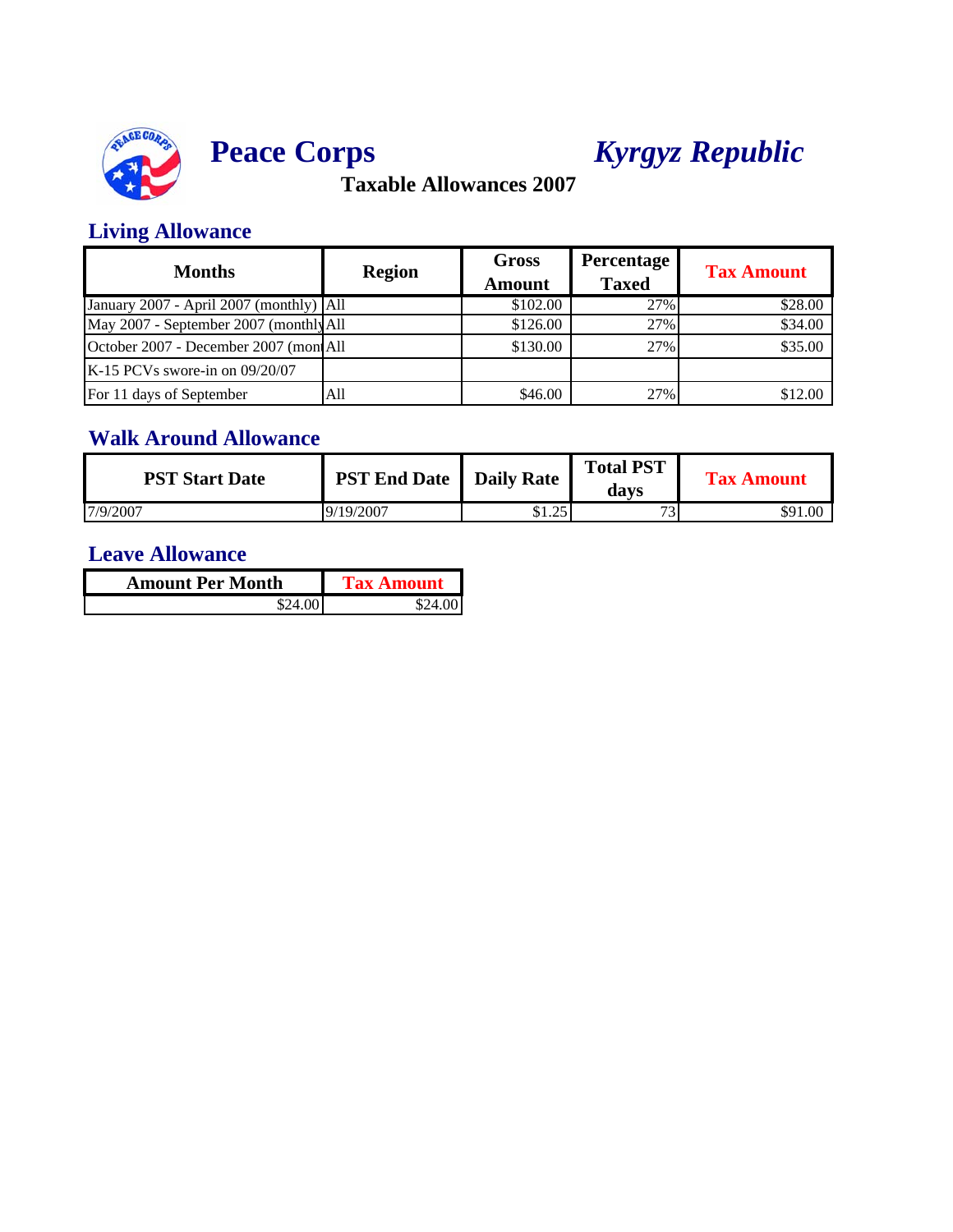

# **Peace Corps** *Lesotho*

**Taxable Allowances 2007**

### **Living Allowance**

| Months                      | <b>Region</b> | Gross      | <b>Percentage</b> | <b>Tax Amount</b> |
|-----------------------------|---------------|------------|-------------------|-------------------|
|                             |               | Amount     | <b>Taxed</b>      |                   |
| January 2007- December 2007 | <b>ALL</b>    | \$2,705.55 | 45%               | \$1,217.50        |

#### **Walk Around Allowance**

| <b>PST Start Date</b>              | <b>PST End Date</b>   Daily Rate |        | <b>Total PST</b><br>davs | <b>Tax Amount</b> |
|------------------------------------|----------------------------------|--------|--------------------------|-------------------|
| $1/1/2007$ (ie started $11/7/06$ ) | 1/11/2007                        | \$2.13 |                          | \$23.43           |
| 6/12/2007                          | 8/14/2007                        | \$2.13 | 61                       | \$129.93          |
| 11/5/2007                          | 2/31/2007                        | \$2.13 | 53                       | \$112.89          |

| <b>Amount Per Month</b> | <b>Tax Amount</b> |
|-------------------------|-------------------|
| \$24.001                | \$24.001          |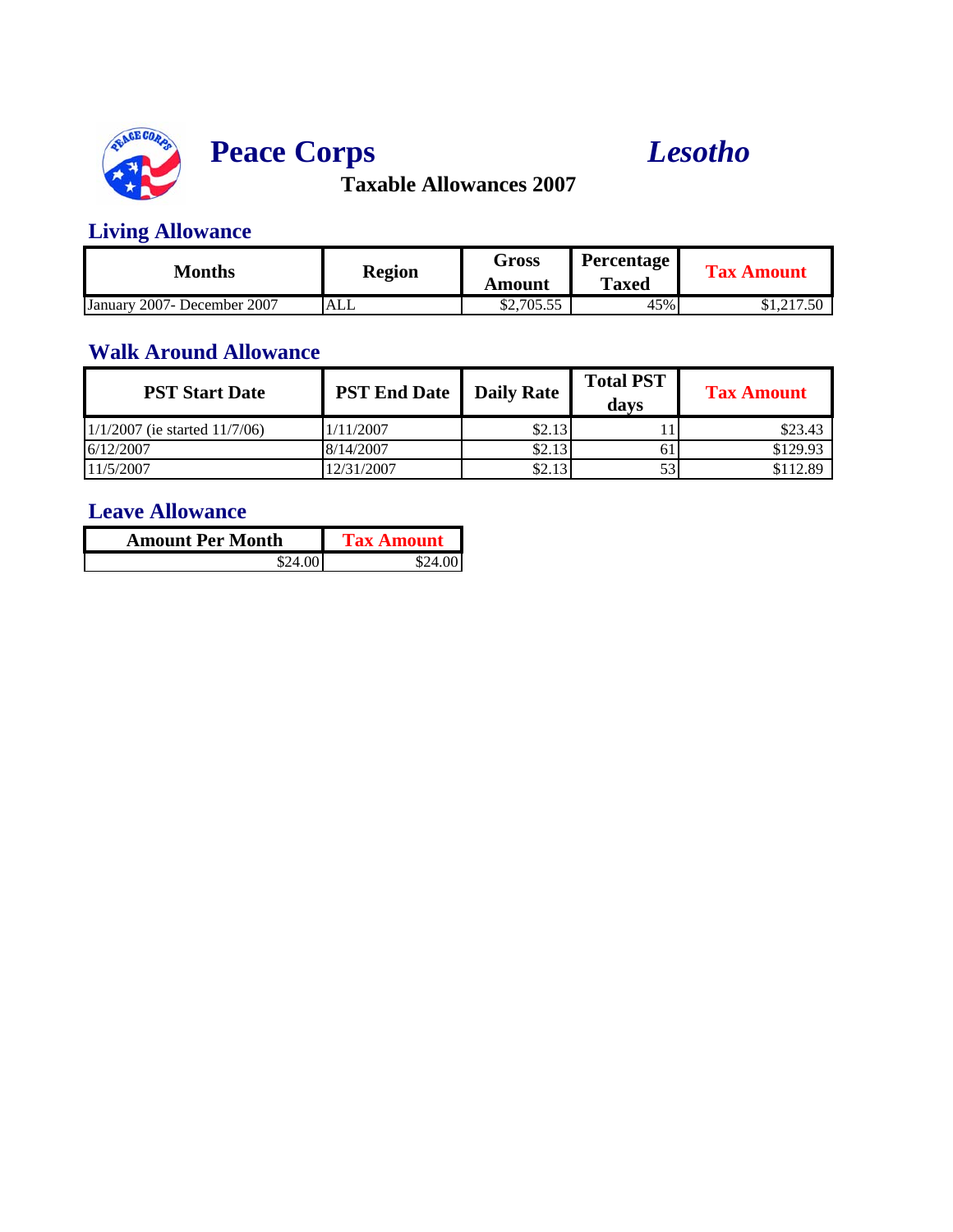

# **Peace Corps** *Macedonia*

**Taxable Allowances 2007**

### **Living Allowance**

| Months                       | <b>Region</b> | Gross<br>Amount | <b>Percentage</b><br><b>Taxed</b> | <b>Tax Amount</b> |
|------------------------------|---------------|-----------------|-----------------------------------|-------------------|
| January 2007 - December 2007 | Non-Skopje    | \$226.88        | 39%                               | \$88.48           |
| January 2007 - December 2007 | Skopje        | \$247.50        | 39%                               | \$96.53           |

## **Walk Around Allowance**

| <b>PST Start Date</b> | <b>PST End Date</b>   Daily Rate |        | <b>Total PST</b><br>davs | <b>Tax Amount</b> |
|-----------------------|----------------------------------|--------|--------------------------|-------------------|
| 9/24/2007             | 2/14/2007                        | \$2.60 | $^{o2}$<br>89            | \$215.80          |

| <b>Amount Per Month</b> | Tax Amount |
|-------------------------|------------|
|                         |            |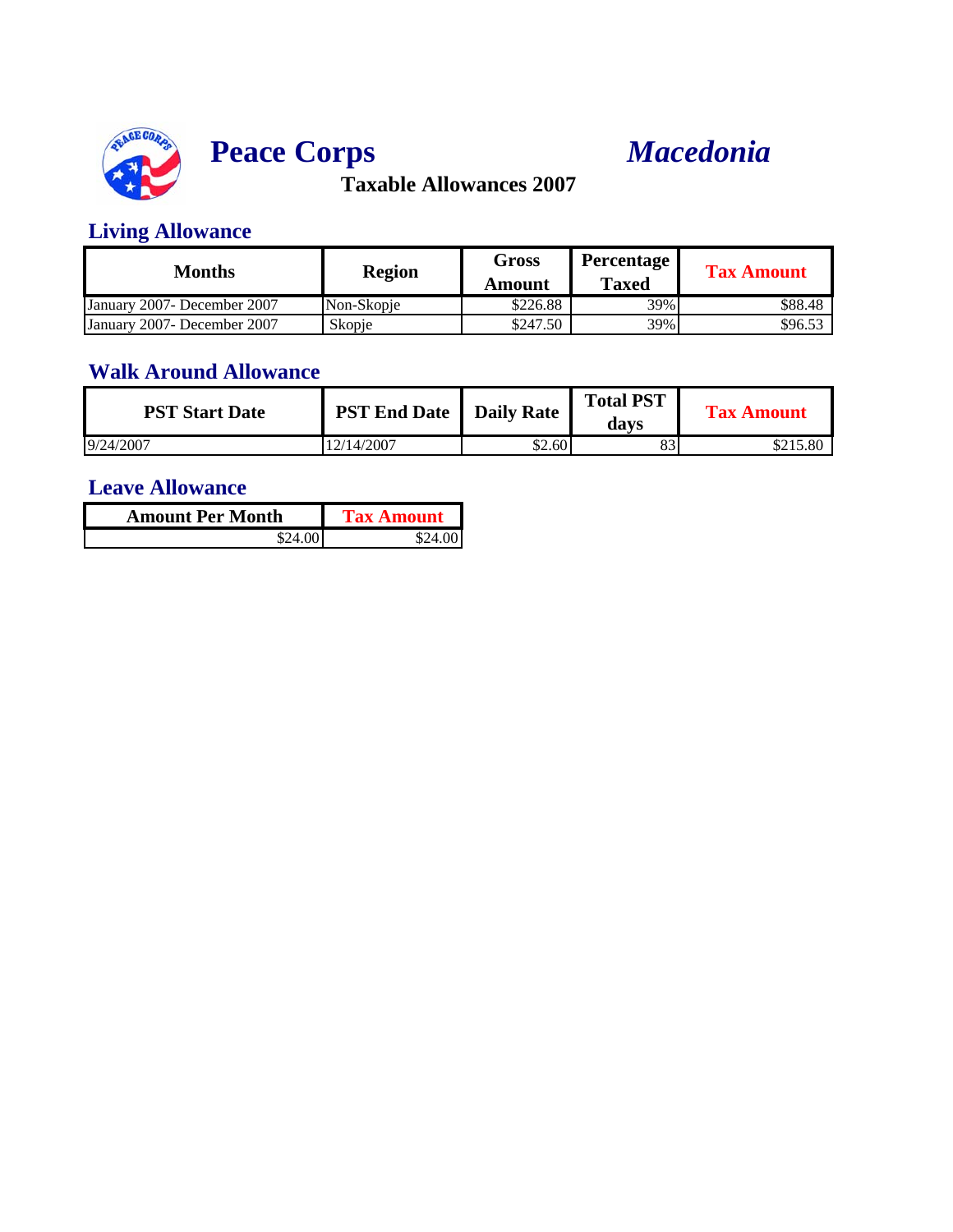



### **Living Allowance**

| <b>Months</b> | <b>Region</b> | <b>Gross</b><br><b>Amount</b> | Percentage<br><b>Taxed</b> | <b>Tax Amount</b> |
|---------------|---------------|-------------------------------|----------------------------|-------------------|
| January       | All           | \$126.52                      | 46.70%                     | \$59.08           |
| February      | All           | \$126.52                      | 46.70%                     | \$59.08           |
| March         | All           | \$125.41                      | 46.70%                     | \$58.57           |
| April         | All           | \$126.52                      | 46.70%                     | \$59.08           |
| May           | All           | \$124.87                      | 46.70%                     | \$58.31           |
| June          | All           | \$124.87                      | 46.70%                     | \$58.31           |
| July          | All           | \$124.87                      | 46.70%                     | \$58.31           |
| August        | All           | \$125.71                      | 46.70%                     | \$58.71           |
| September     | All           | \$125.71                      | 46.70%                     | \$58.71           |
| October       | All           | \$126.52                      | 46.70%                     | \$59.08           |
| November      | All           | \$126.52                      | 46.70%                     | \$59.08           |
| December      | All           | \$126.70                      | 46.70%                     | \$59.17           |

### **Walk Around Allowance**

| <b>PST Start Date</b> | <b>PST End Date</b>   Daily Rate |        | <b>Total PST</b><br>davs | <b>Tax Amount</b> |
|-----------------------|----------------------------------|--------|--------------------------|-------------------|
| 2/22/2007             | 5/2/2007                         | \$3.20 | 70.                      | \$224.00          |
| 6/17/2007             | 8/28/2007                        | \$3.20 | 72                       | \$233.60          |
| 9/27/2007             | 12/4/2007                        | \$3.20 | 69                       | \$220.80          |

| <b>Amount Per Month</b> | <b>Tax Amount</b> |
|-------------------------|-------------------|
| \$24.001                | \$24.00 I         |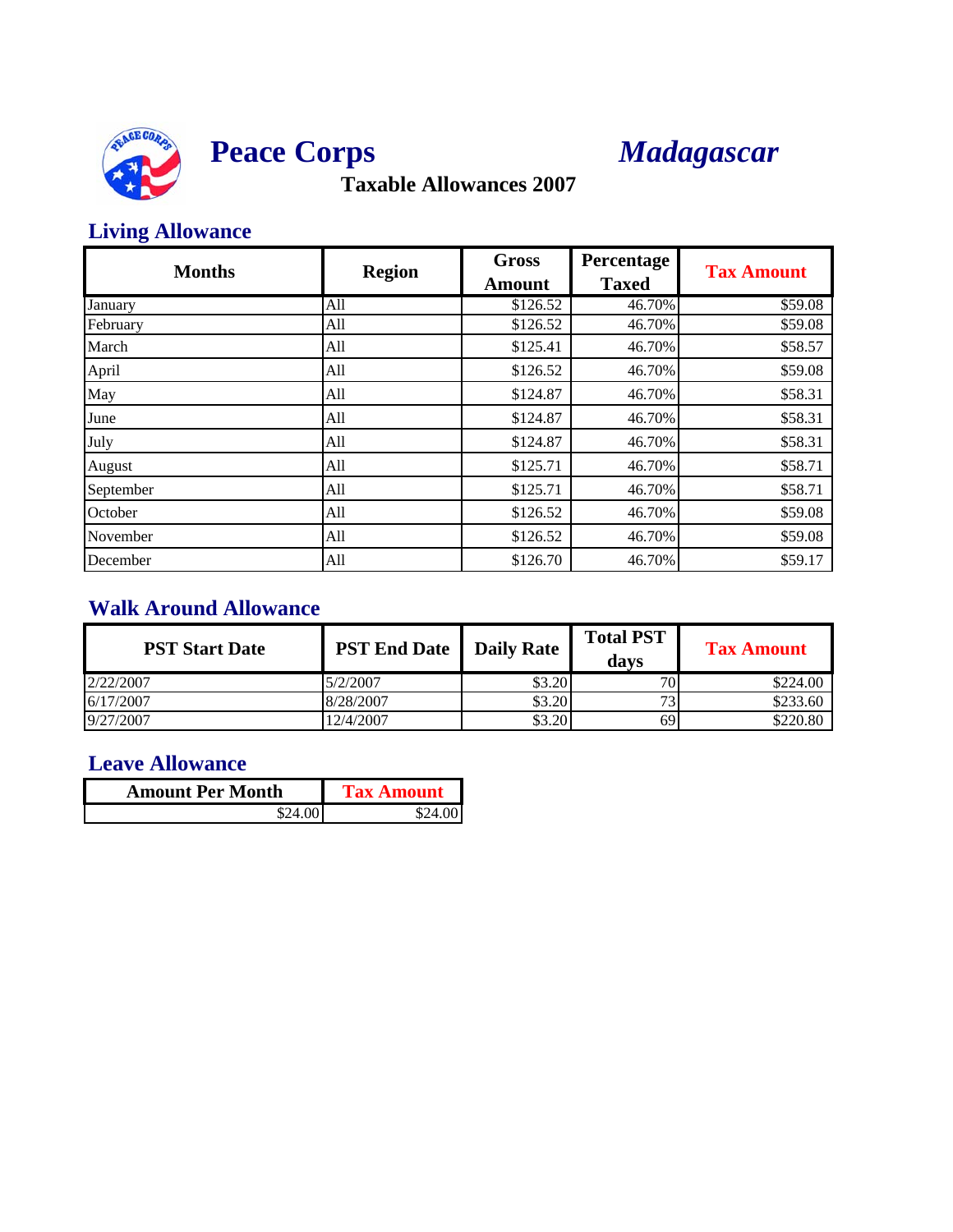



### **Living Allowance**

| <b>Months</b>           | <b>Region</b> | Gross<br>Amount | <b>Percentage</b><br><b>Taxed</b> | <b>Tax Amount</b> |
|-------------------------|---------------|-----------------|-----------------------------------|-------------------|
| January 2007- Dec 2007  | Urban         | \$153.00        | 34%                               | \$52.02           |
| January 2007 - Dec 2007 | Rural         | \$140.00        | 34%                               | \$47.60           |

#### **Walk Around Allowance**

| <b>PST Start Date</b>      | <b>PST End Date</b> | <b>Daily Rate</b> | <b>Total PST</b><br>days | <b>Tax Amount</b> |
|----------------------------|---------------------|-------------------|--------------------------|-------------------|
| Environment 3/1/2007       | 4/27/2007           | \$1.50            | 55                       | \$82.50           |
| Health $6/1/2007$          | 7/24/2007           | \$1.50            | 55                       | \$82.50           |
| <b>Education 9/27/2007</b> | 12/11/2007          | \$1.50            | 74                       | \$111.00          |

| <b>Amount Per Month</b> | <b>Tax Amount</b> |
|-------------------------|-------------------|
| \$24.00                 | \$24.00           |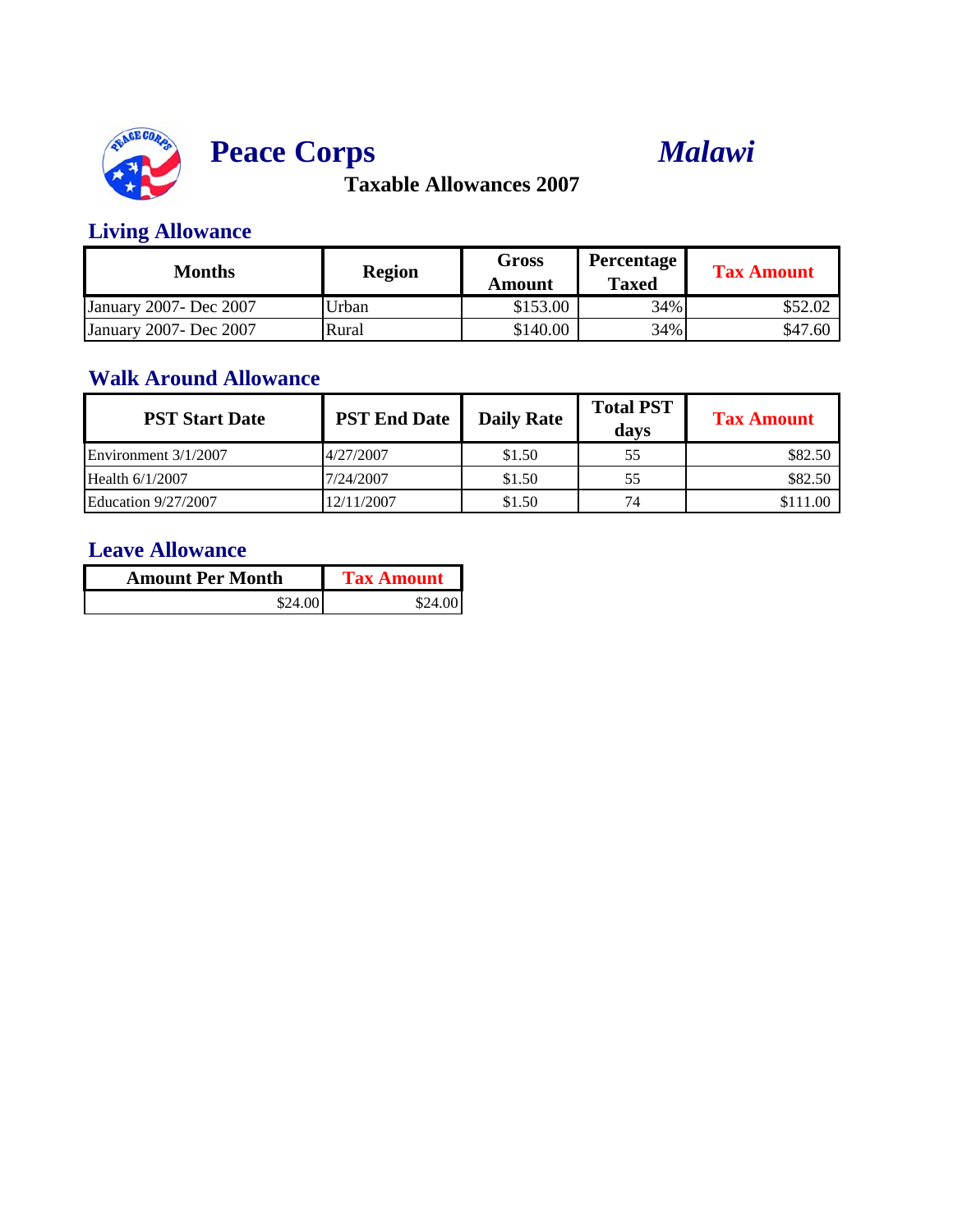





## **Living Allowance**

| $\frac{1}{1}$                |                |                 |                                   |                   |  |
|------------------------------|----------------|-----------------|-----------------------------------|-------------------|--|
| Months                       | <b>Region</b>  | Gross<br>Amount | <b>Percentage</b><br><b>Taxed</b> | <b>Tax Amount</b> |  |
| January 2007 - December 2007 | Capital Bamako | \$315.56        | 52%                               | \$164.09          |  |
| January 2007 - December 2007 | Urban          | \$293.33        | 50%                               | \$152.53          |  |
| January 2007 - December 2007 | Rural          | \$233.33        | 48%                               | \$112.00          |  |

## **Walk Around Allowance**

| <b>PST Start Date</b> | <b>PST End Date</b>   Daily Rate |        | <b>Total PST</b><br>davs | <b>Tax Amount</b> |
|-----------------------|----------------------------------|--------|--------------------------|-------------------|
| 7/21/2007             | 9/21/2007                        | \$6.67 | 63                       | \$420.00          |

| <b>Amount Per Month</b> | <b>Tax Amount</b> |
|-------------------------|-------------------|
| S24 00                  | S24 00            |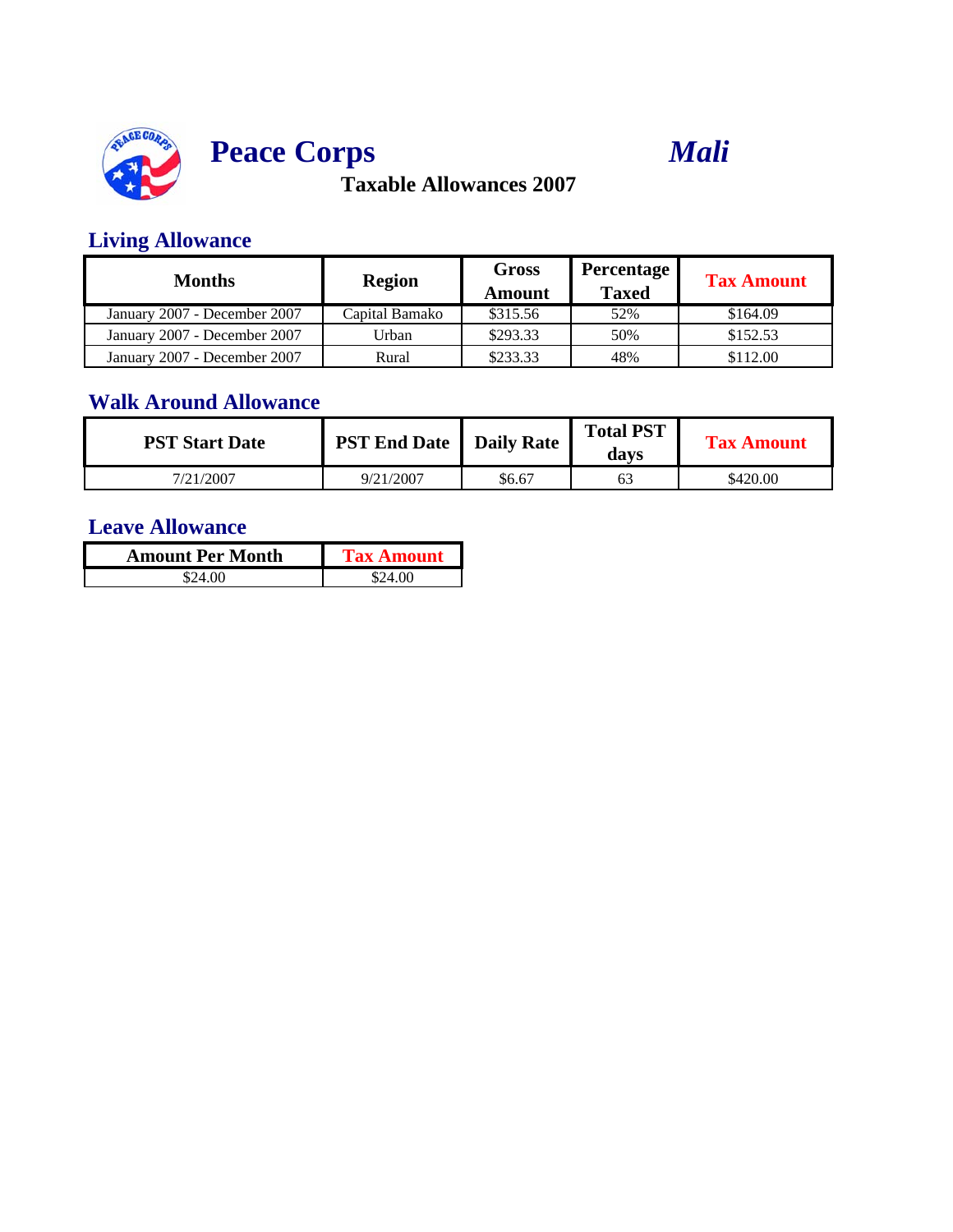



### **Living Allowance**

| <b>Months</b>            | <b>Region</b> | <b>Gross</b><br><b>Amount</b> | <b>Percentage</b><br><b>Taxed</b> | <b>Tax Amount</b> |
|--------------------------|---------------|-------------------------------|-----------------------------------|-------------------|
| January 07 - May 07      | Urban         | \$455.00                      | 23%                               | \$104.65          |
| June 07 - December 07    | Urban         | \$503.00                      | 21%                               | \$105.63          |
| January 07 - May 07      | Semi-Urban    | \$194.00                      | 25%                               | \$48.50           |
| June 07 - December 07    | Semi-Urban    | \$201.00                      | 26%                               | \$52.26           |
| January 07 - December 07 | Rural         | \$186.00                      | 30%                               | \$55.80           |

## **Walk Around Allowance**

| <b>PST Start Date</b> | <b>PST End Date</b> | <b>Daily Rate</b> | <b>Total PST</b><br>davs | <b>Tax Amount</b> |
|-----------------------|---------------------|-------------------|--------------------------|-------------------|
| 6/27/2007             | 9/5/2007            | \$1.97            | 71                       | \$139.87          |

| <b>Amount Per Month</b> | <b>Tax Amount</b> |
|-------------------------|-------------------|
| \$24.00                 | \$24.00 I         |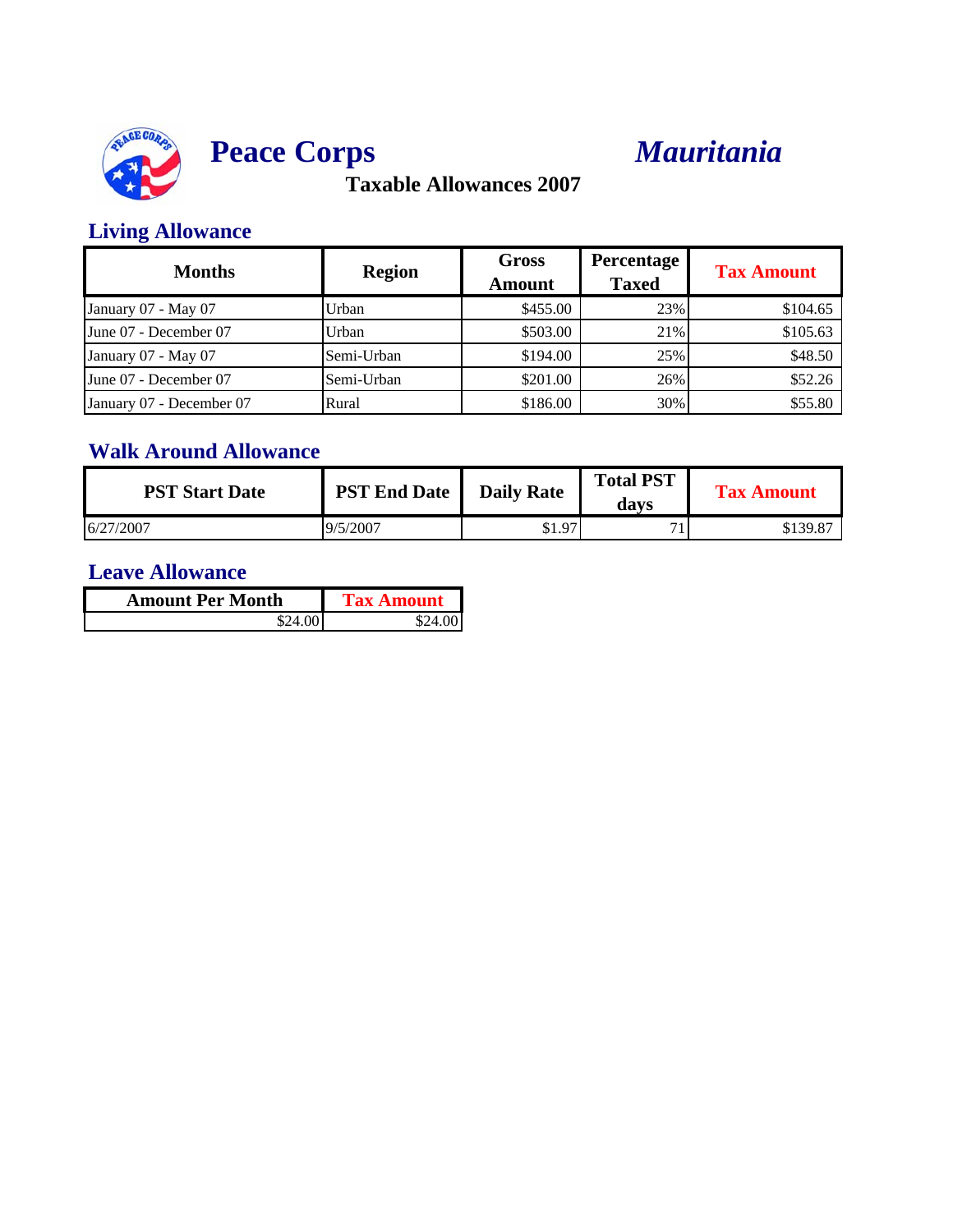



### **Living Allowance**

| <b>Groups</b> | <b>Region</b>  | <b>Gross</b><br><b>Monthly</b><br><b>Amount</b> | Percentage<br><b>Taxed</b> | <b>Tax Monthly</b><br><b>Amount</b> |
|---------------|----------------|-------------------------------------------------|----------------------------|-------------------------------------|
| PCM-1 Singles | NA             | \$1,141.00                                      | 31%                        | \$353.71                            |
| PCM-2 Singles | <b>NA</b>      | \$1,096.00                                      | 32%                        | \$350.72                            |
| PCM-2 Couples | NA             | \$1,050.00                                      | 34%                        | \$357.00                            |
| PCM-3 Singles | A              | \$1,050.00                                      | 31%                        | \$325.50                            |
| PCM-3 Couples | A              | \$1,005.00                                      | 32%                        | \$321.60                            |
| PCM-3 Singles | B              | \$1,005.00                                      | 32%                        | \$321.60                            |
| PCM-3 Couples | B              | \$960.00                                        | 34%                        | \$326.40                            |
| PCM-4 Singles | A              | \$1,050.00                                      | 31%                        | \$325.50                            |
| PCM-4 Couples | A              | \$942.00                                        | 35%                        | \$329.70                            |
| PCM-4 Singles | $\, {\bf B}$   | \$1,005.00                                      | 32%                        | \$321.60                            |
| PCM-4 Couples | $\, {\bf B}$   | \$897.00                                        | 36%                        | \$322.92                            |
| PCM-4 Singles | $\mathcal{C}$  | \$960.00                                        | 34%                        | \$326.40                            |
| PCM-4 Couples | $\overline{C}$ | \$852.00                                        | 38%                        | \$323.76                            |
| PCM-5 Singles | A              | \$945.00                                        | 31%                        | \$292.95                            |
| PCM-5 Couples | A              | \$848.00                                        | 35%                        | \$296.80                            |
| PCM-5 Singles | B              | \$854.00                                        | 32%                        | \$273.28                            |
| PCM-5 Couples | $\overline{B}$ | \$762.00                                        | 36%                        | \$274.32                            |
| PCM-5 Singles | $\mathbf C$    | \$816.00                                        | 34%                        | \$277.44                            |
| PCM-5 Couples | $\mathcal{C}$  | \$724.00                                        | 38%                        | \$275.12                            |

### **Walk Around Allowance (PCM-3)**

| <b>PST Start Date</b> | <b>PST End Date</b>   Daily Rate |        | <b>Total PST</b><br>davs | <b>Tax Amount</b> |
|-----------------------|----------------------------------|--------|--------------------------|-------------------|
| 3/24/2007             | 8/6/2007                         | \$5.50 | 77                       | \$423.50          |
| 3/10/2007             | 12/18/2007                       | \$5.50 | 77                       | \$423.50          |

| <b>Amount Per Month</b> | <b>Tax Amount</b> |
|-------------------------|-------------------|
| \$24.00                 | \$24.00 I         |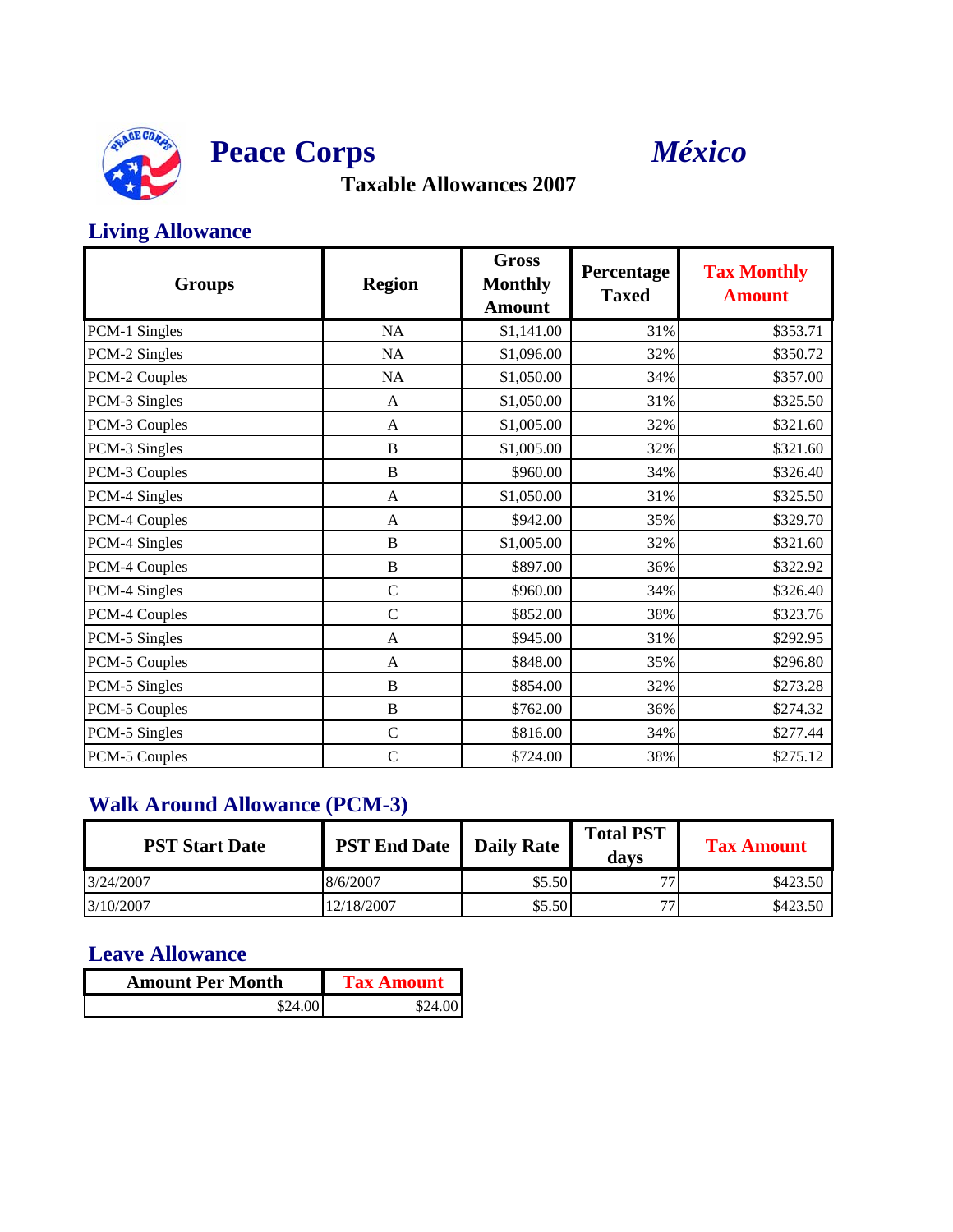

# **Peace Corps** *Micronesia*

**Taxable Allowances 2007**

### **Living Allowance**

| Months                   | <b>Region</b> | <b>Gross</b><br>Amount | <b>Percentage</b><br><b>Taxed</b> | <b>Tax Amount</b> |
|--------------------------|---------------|------------------------|-----------------------------------|-------------------|
| January - December, 2007 | <b>FSM</b>    | \$383.00               | 35%                               | \$134.05          |
| January - December, 2007 | Palau         | \$415.00               | 35%                               | \$145.25          |

#### **Walk Around Allowance**

| <b>PST Start Date</b> | <b>PST End Date</b> | <b>Daily Rate</b> | <b>Total PST</b><br>davs | <b>Tax Amount</b> |
|-----------------------|---------------------|-------------------|--------------------------|-------------------|
| 9/9/2007              | 11/10/2007          | \$7.00            | 62.00                    | \$434.00          |

| <b>Amount Per Month</b> | <b>Tax Amount</b> |
|-------------------------|-------------------|
| \$24.00"                | \$24.00I          |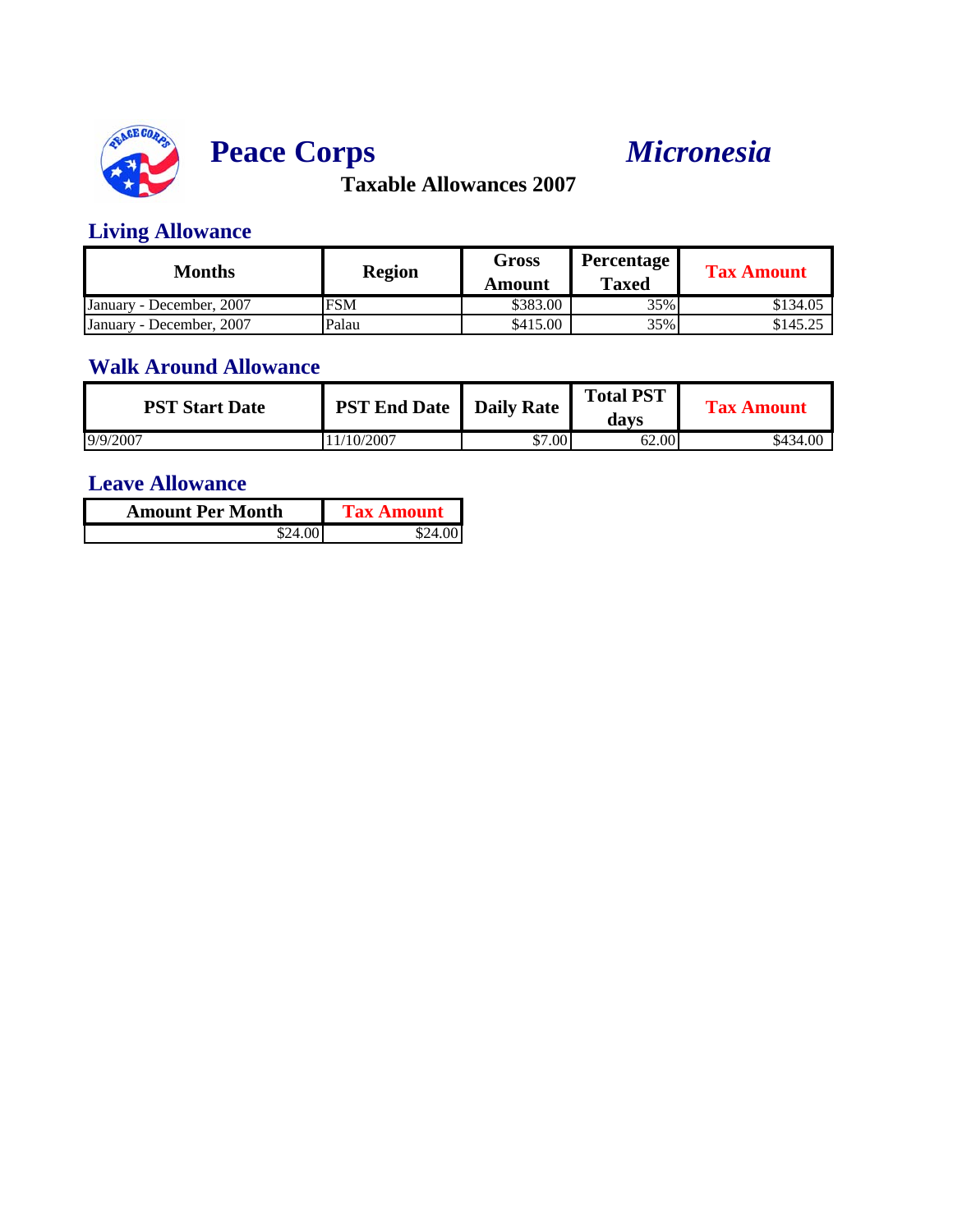



### **Living Allowance**

| Months                       | <b>Region</b>    | <b>Gross</b><br>Amount | Percentage<br><b>Taxed</b> | <b>Tax Amount</b> |
|------------------------------|------------------|------------------------|----------------------------|-------------------|
| January 2007 - December 2007 | Rural/Semi-Urban | \$2,707.00             | $37\%$                     | \$1,002.00        |
| January 2007 - December 2007 | Urban            | \$2,765.00             | 38%                        | \$1,051.00        |

## **Walk Around Allowance**

| <b>PST Start Date</b> | <b>PST End Date</b>   Daily Rate |        | <b>Total PST</b><br>davs | <b>Tax Amount</b> |
|-----------------------|----------------------------------|--------|--------------------------|-------------------|
| 6/6/2007              | 8/15/2007                        | \$2.09 |                          | \$148.00          |
| 9/12/2007             | 1/21/2007                        | \$2.17 |                          | \$154.00          |

| <b>Amount Per Month</b> | <b>Tax Amount</b> |
|-------------------------|-------------------|
| \$24.00                 | \$24.001          |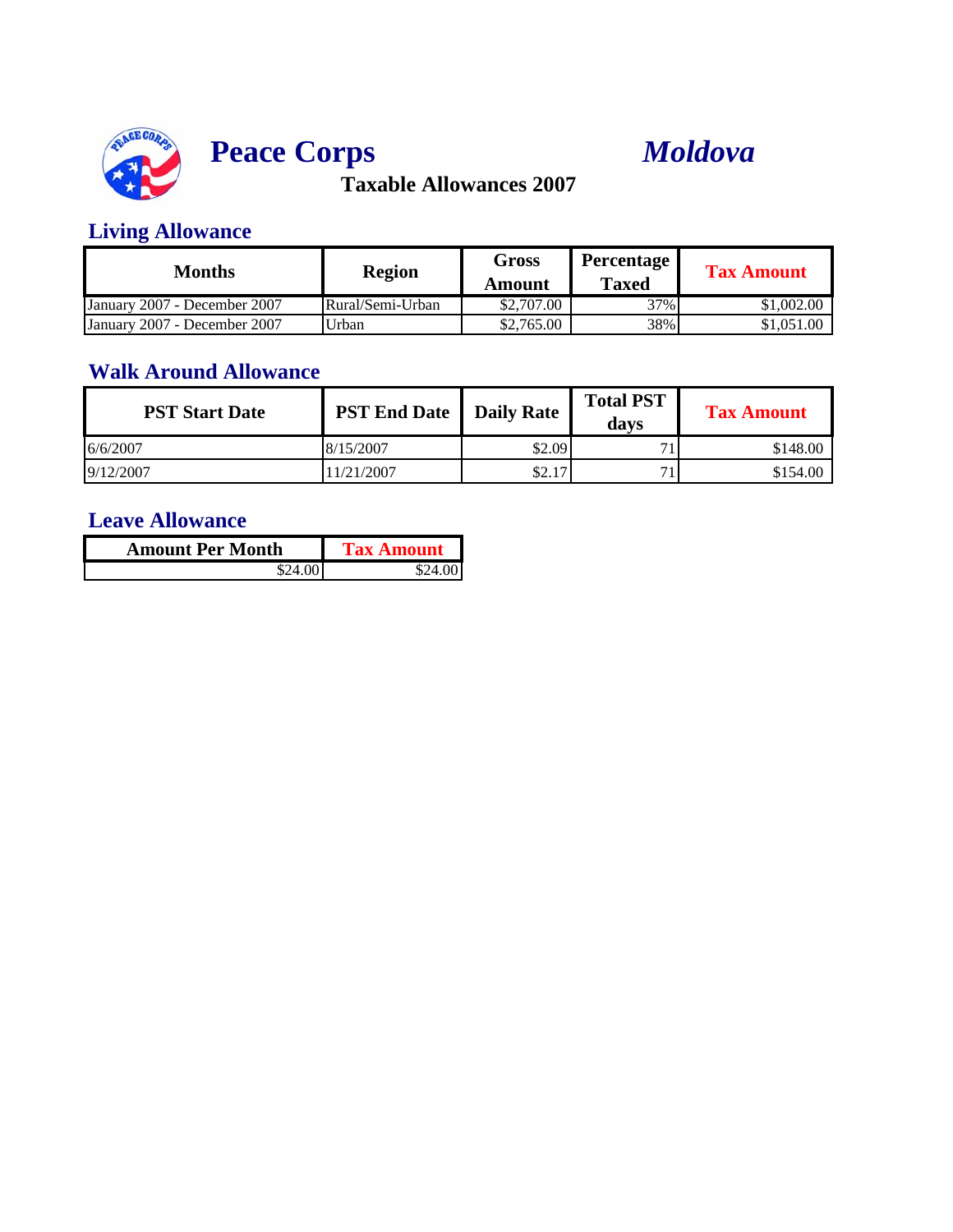

# **Peace Corps**



**Taxable Allowances 2007**

#### **Living Allowance**

| Months                       | <b>Region</b> | Gross<br>Amount | <b>Percentage</b><br><b>Taxed</b> | <b>Tax Amount</b> |
|------------------------------|---------------|-----------------|-----------------------------------|-------------------|
| January 2007- December 2007  | Urban         | \$147.35        | 26.3%                             | \$38.75           |
| January 2007 - December 2007 | Rural         | \$105.13        | 31.8%                             | \$33.43           |

### **Walk Around Allowance**

| <b>PST Start Date</b> | <b>PST End</b><br><b>Date</b> | <b>Daily Rate</b> | <b>Total PST</b><br>davs | <b>Tax Amount</b> |
|-----------------------|-------------------------------|-------------------|--------------------------|-------------------|
| 6/4/2007              | 8/17/2007                     | \$1.41            | $\pi$                    | \$105.75          |

| <b>Amount Per Month</b> | <b>Tax Amount</b> |
|-------------------------|-------------------|
| \$24.00 I               | S74 AAL           |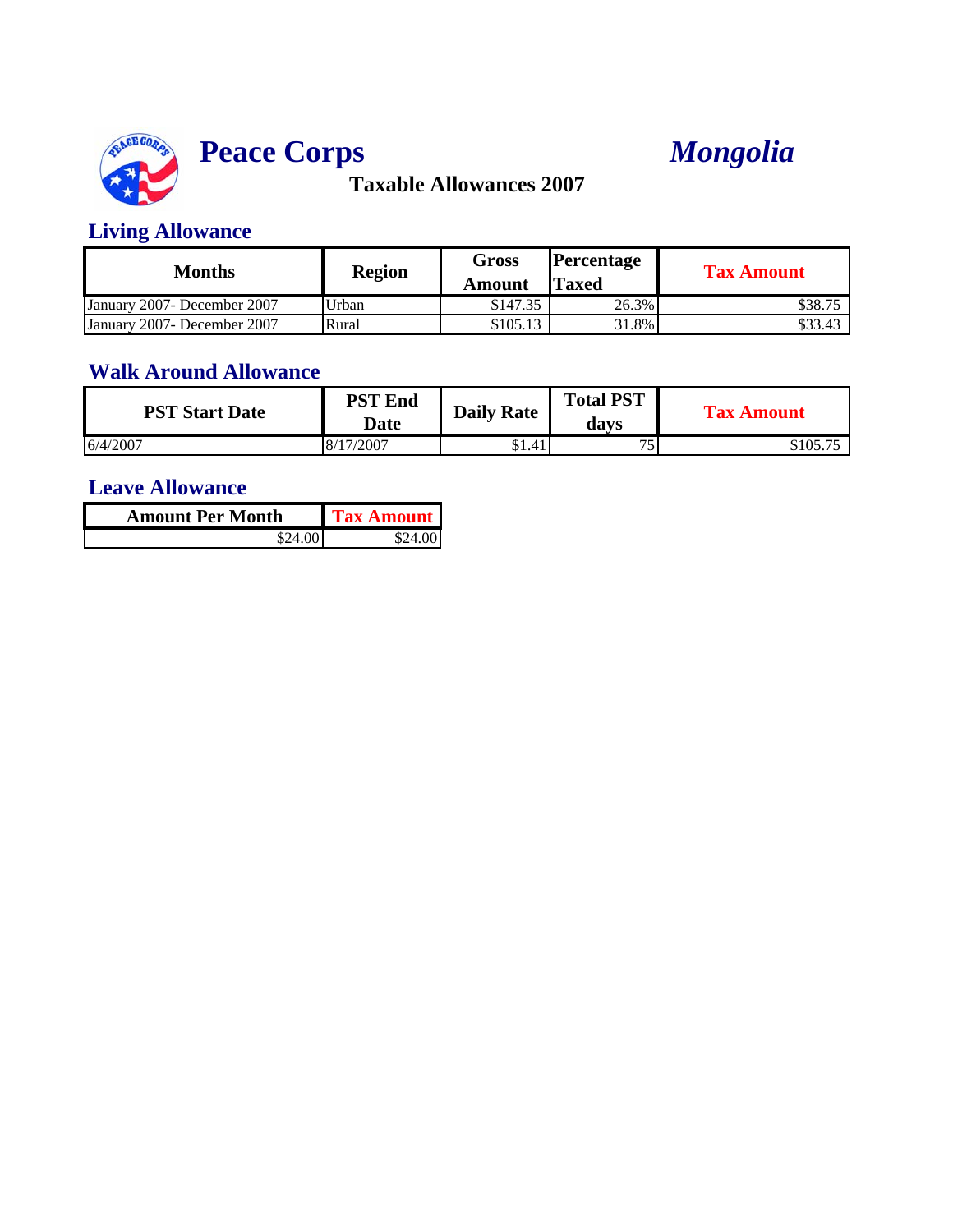

# **Peace Corps** *Morocco*

**Taxable Allowances 2007**

## **Living Allowance**

| Months         | <b>Region</b> | Gross<br>Amount | <b>Percentage</b><br><b>Taxed</b> | <b>Tax Amount</b> |
|----------------|---------------|-----------------|-----------------------------------|-------------------|
| $\overline{ }$ | ALL           | \$3,125.00      | 42%                               | \$1,312.50        |

### **Walk Around Allowance**

| <b>PST Start Date</b> | <b>PST End Date</b>   Daily Rate |        | <b>Total PST</b><br>davs | <b>Tax Amount</b> |
|-----------------------|----------------------------------|--------|--------------------------|-------------------|
| 3/6/2007              | 5/24/2007                        | \$3.28 | 79.                      | \$259.12          |
| 9/11/2007             | 1/26/2007                        | \$3.28 | 76.                      | \$249.28          |

| <b>Amount Per Month</b> | <b>Tax Amount</b> |
|-------------------------|-------------------|
| \$24.00                 |                   |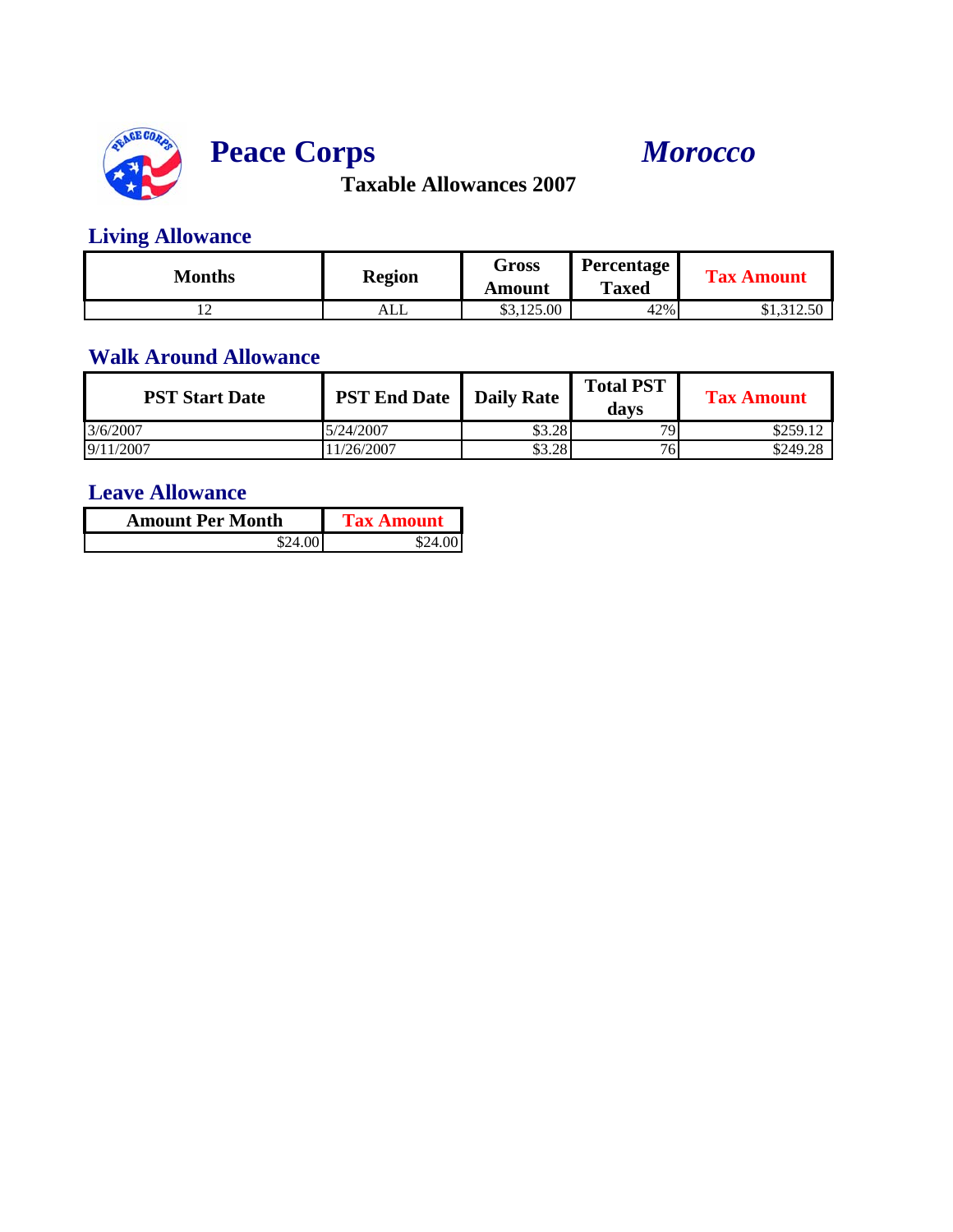

# **Peace Corps** *Mozambique*

**Taxable Allowances 2007**

### **Living Allowance**

| Months                    | <b>Region</b> | <b>Gross</b><br>Amount | Percentage<br><b>Taxed</b> | <b>Tax Amount</b> |
|---------------------------|---------------|------------------------|----------------------------|-------------------|
| January 2007 - May 2007   | All           | \$919.00               | 30%                        | \$275.70          |
| June 2007 - December 2007 | All           | \$1,414.00             | 30%                        | \$424.20          |

## **Walk Around Allowance**

| <b>PST Start Date</b> | <b>PST End Date</b>   Daily Rate |            | <b>Total PST</b><br>davs | <b>Tax Amount</b> |
|-----------------------|----------------------------------|------------|--------------------------|-------------------|
| 9/29/2007             | 12/6/2007                        | 57<br>ل…∠ب | 70 <sub>1</sub>          | \$180.00          |

| <b>Amount Per Month</b> | <b>Tax Amount</b> |
|-------------------------|-------------------|
| \$24.00                 | \$24.00           |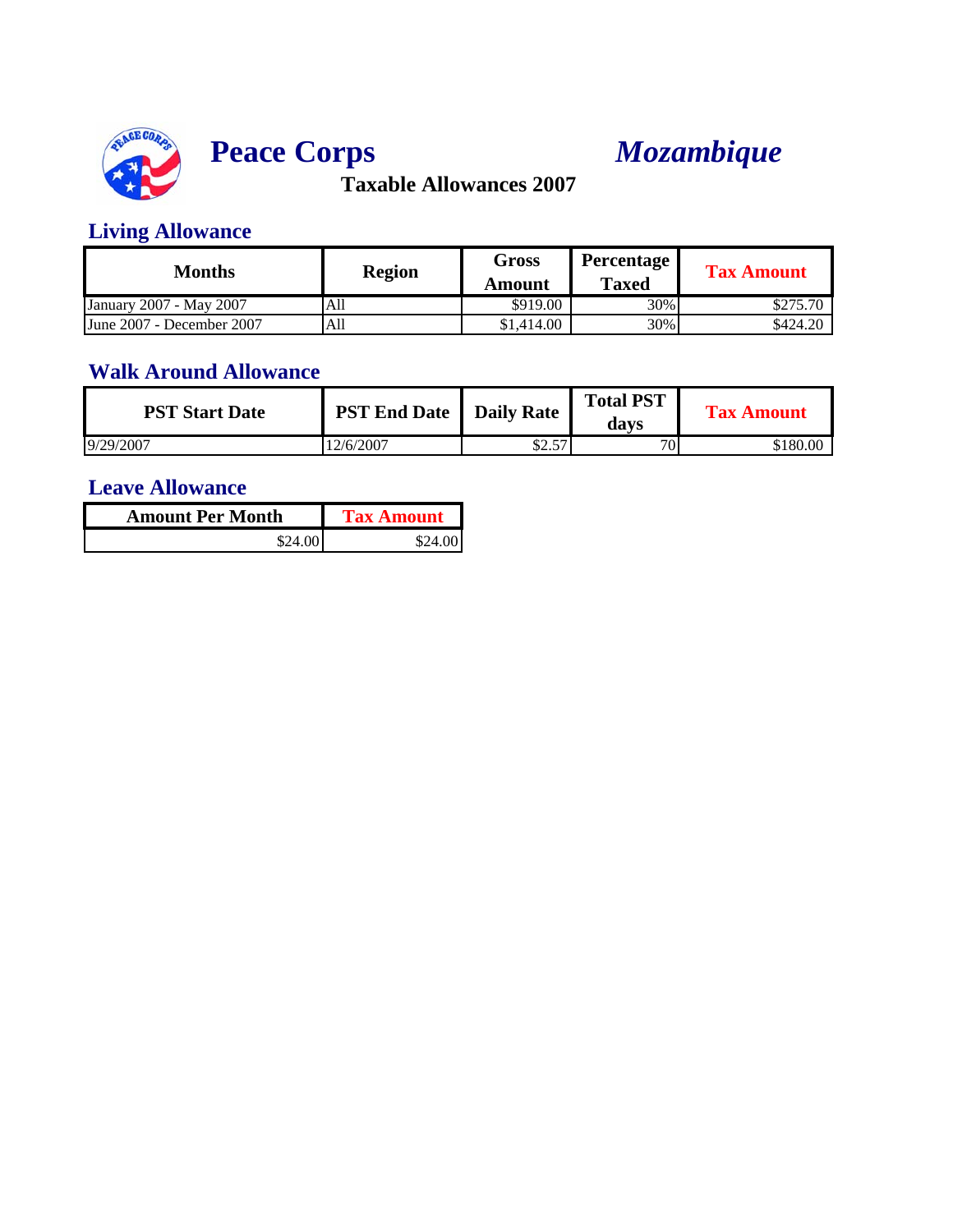

# **Peace Corps** *Namibia*

**Taxable Allowances 2007**

### **Living Allowance**

| Months                          | <b>Region</b> | Gross      | <b>Percentage</b> | <b>Tax Amount</b> |
|---------------------------------|---------------|------------|-------------------|-------------------|
|                                 |               | Amount     | <b>Taxed</b>      |                   |
| 2007 - December 2007<br>January | All           | \$2,753.68 | 33%               | \$908.72          |

#### **Walk Around Allowance**

| <b>PST Start Date</b> | <b>PST End Date</b>   Daily Rate |        | <b>Total PST</b><br>davs | <b>Tax Amount</b> |
|-----------------------|----------------------------------|--------|--------------------------|-------------------|
| Group 26 - 01/01/07   | 1/5/2007                         | \$2.81 |                          | \$14.05           |
| Group 27 - 11/02/07   | 2/31/2007                        | \$2.81 | 60                       | \$168.60          |

| <b>Amount Per Month</b> | Tax Amount |  |
|-------------------------|------------|--|
|                         |            |  |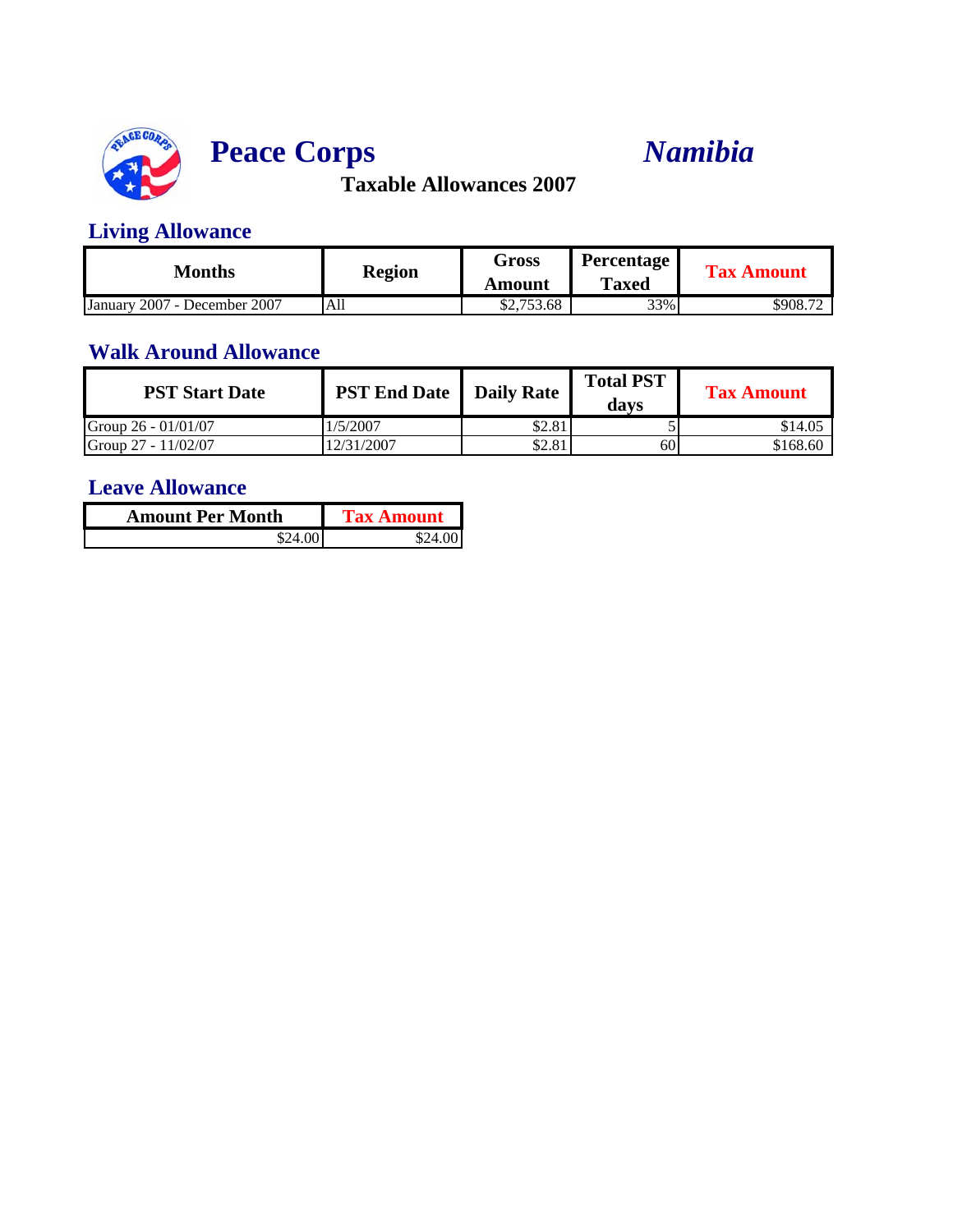



### **Living Allowance**

| <b>Months</b>  | <b>Region</b> | <b>Gross</b><br><b>Amount</b> | Percentage<br><b>Taxed</b> | <b>Tax Amount</b> |
|----------------|---------------|-------------------------------|----------------------------|-------------------|
| January - June |               | \$227.78                      | 30%                        | \$68.61           |
| January - June |               | \$194.44                      | 28%                        | \$54.72           |
| January - June |               | \$233.33                      | 24%                        | \$56.40           |
| July-December  |               | \$241.67                      | 31%                        | \$74.99           |
| July-December  |               | \$194.44                      | 35%                        | \$68.89           |
| July-December  |               | \$252.78                      | 29%                        | \$72.22           |
| July-December  |               | \$201.67                      | 32%                        | \$63.89           |

## **Walk Around Allowance**

| <b>PST Start Date</b> | <b>PST End Date</b> | <b>Daily Rate</b> | <b>Total PST</b><br>davs | <b>Tax Amount</b> |
|-----------------------|---------------------|-------------------|--------------------------|-------------------|
| January 07            |                     | \$1.94            | 77                       | \$149.38          |
| May 07                |                     | \$1.94            | 77                       | \$149.38          |
| September 07          |                     | \$1.94            | 77                       | \$149.38          |

| <b>Amount Per Month</b> | <b>Tax Amount</b> |
|-------------------------|-------------------|
| \$24.00 I               | \$24.001          |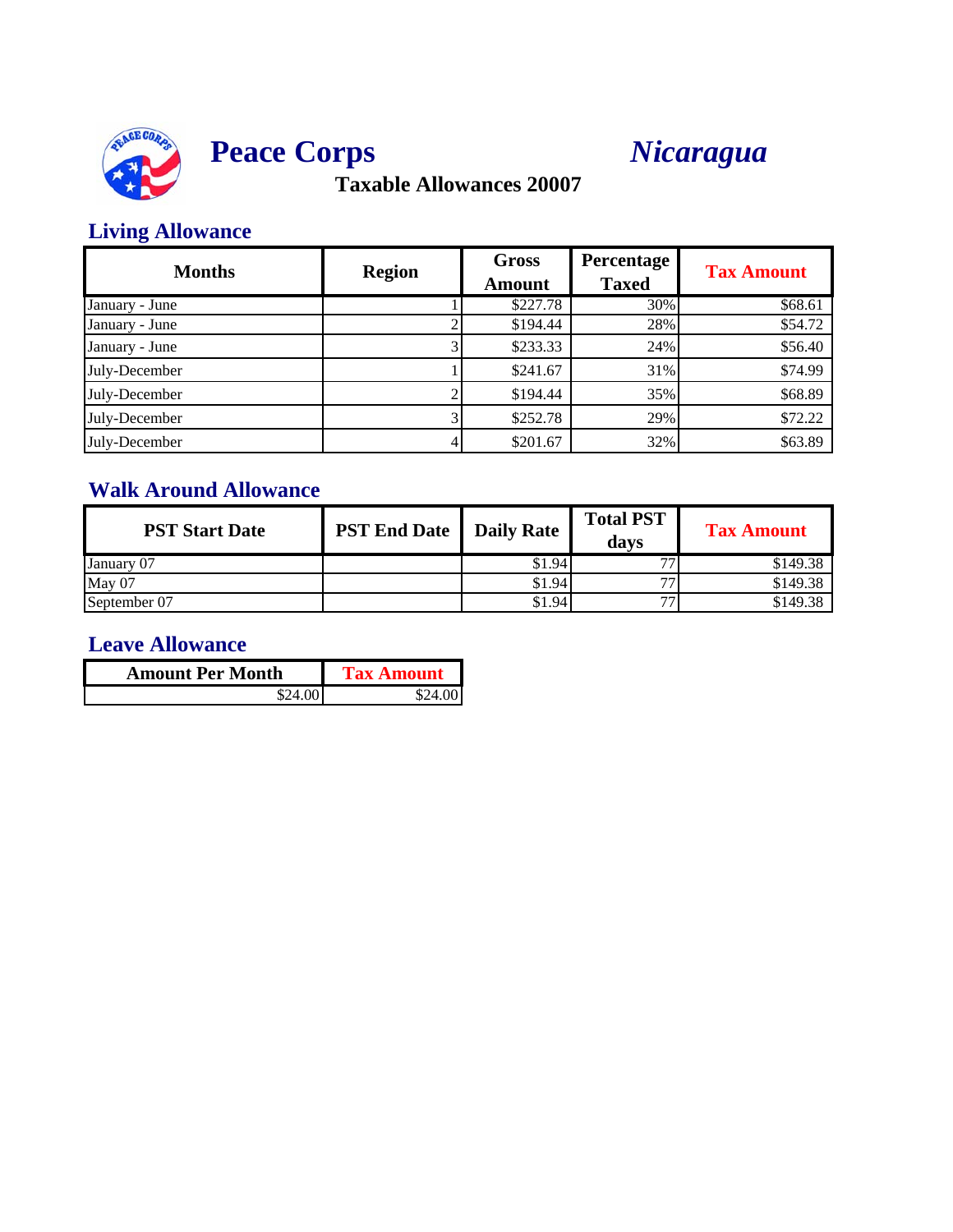





### **Living Allowance**

| Months                   | <b>Region</b> | <b>Gross</b><br>Amount | <b>Percentage</b><br><b>Taxed</b> | <b>Tax Amount</b> |
|--------------------------|---------------|------------------------|-----------------------------------|-------------------|
| January 2007 - Dec. 2007 | Urban         | \$277.45               |                                   | 126.52            |
| January 2007 - Dec. 2007 | Semi-Urban    | \$257.98               | 45.60% \$                         | 117.64            |
| January 2007 - Dec. 2007 | Semi-Urban    | \$269.66               | $45.60\%$ \$                      | 122.96            |
| January 2007 - Dec. 2007 | Rural         | \$219.04               | 45.60%                            | 99.88             |

#### **Walk Around Allowance**

| <b>PST Start Date</b> | <b>PST End Date</b> Daily Rate |        | <b>Total PST</b><br>davs | <b>Tax Amount</b> |
|-----------------------|--------------------------------|--------|--------------------------|-------------------|
| 1/12/2007             | 3/16/2007                      | \$1.95 | 631                      | 122.66            |
| 7/27/2007             | 9/25/2007                      | \$1.95 | 61 I                     | 118.77            |

| <b>Amount Per Month</b> | <b>Tax Amount</b> |
|-------------------------|-------------------|
| \$24.00                 | \$24.00           |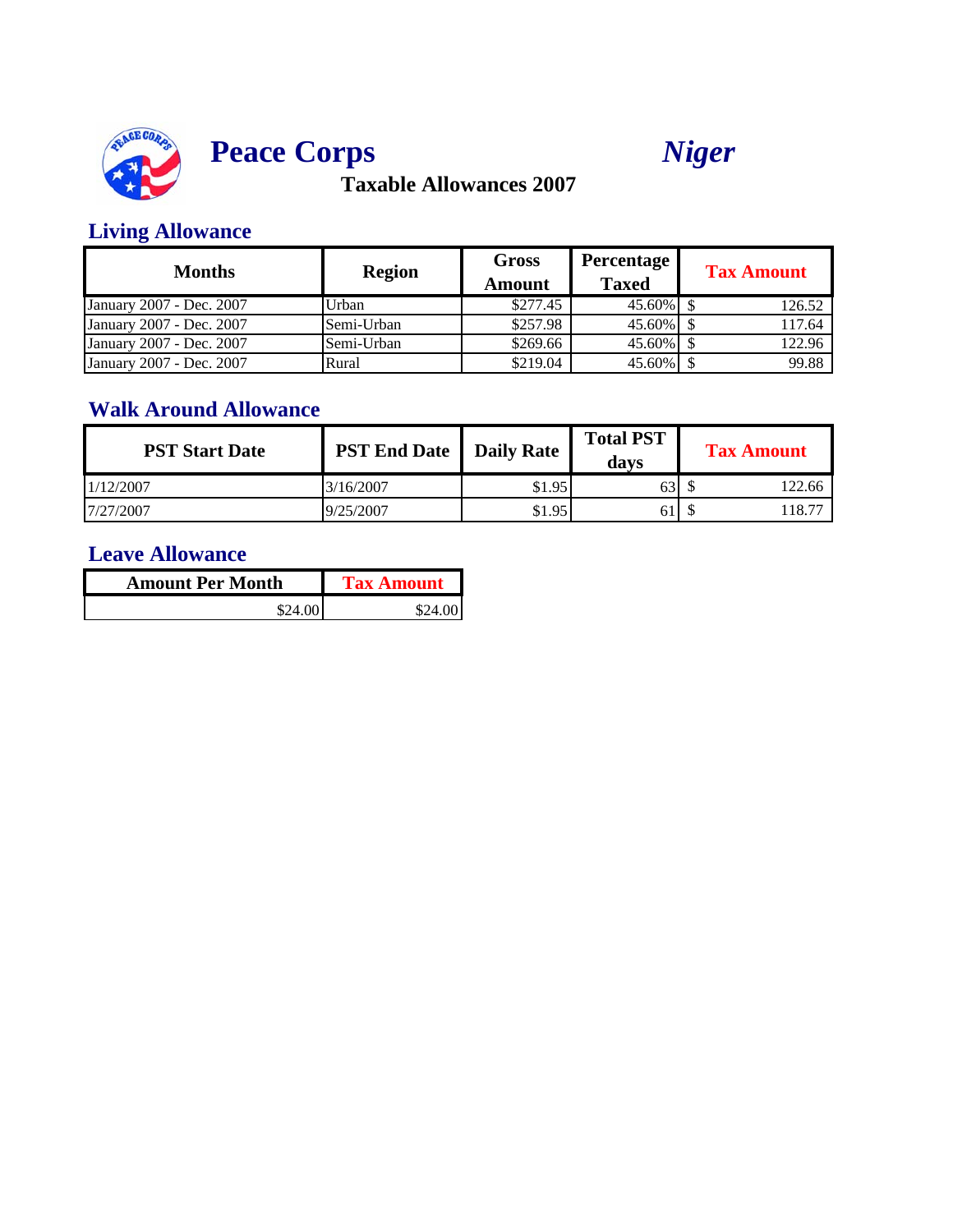

# **Peace Corps** *Panama*

**Taxable Allowances 2007**

### **Living Allowance**

| Months                         | <b>Region</b> | Gross<br>Amount | <b>Percentage</b><br><b>Taxed</b> | <b>Tax Amount</b> |
|--------------------------------|---------------|-----------------|-----------------------------------|-------------------|
| - December 31, 2007<br>January | ALL           | \$316.00        | 39%                               | $0.122$ $0.1$     |

#### **Walk Around Allowance**

| <b>PST Start Date</b> | <b>PST End Date</b>   Daily Rate |        | <b>Total PST</b><br>davs | <b>Tax Amount</b> |
|-----------------------|----------------------------------|--------|--------------------------|-------------------|
| 5/16/2007             | 7/26/2007                        | \$3.00 | 71                       | \$213.00          |
| 8/16/2007             | 10/25/2007                       | \$3.00 | 701                      | \$210.00          |

| <b>Amount Per Month</b> | <b>Tax Amount</b> |
|-------------------------|-------------------|
| \$24.00                 | \$24.00           |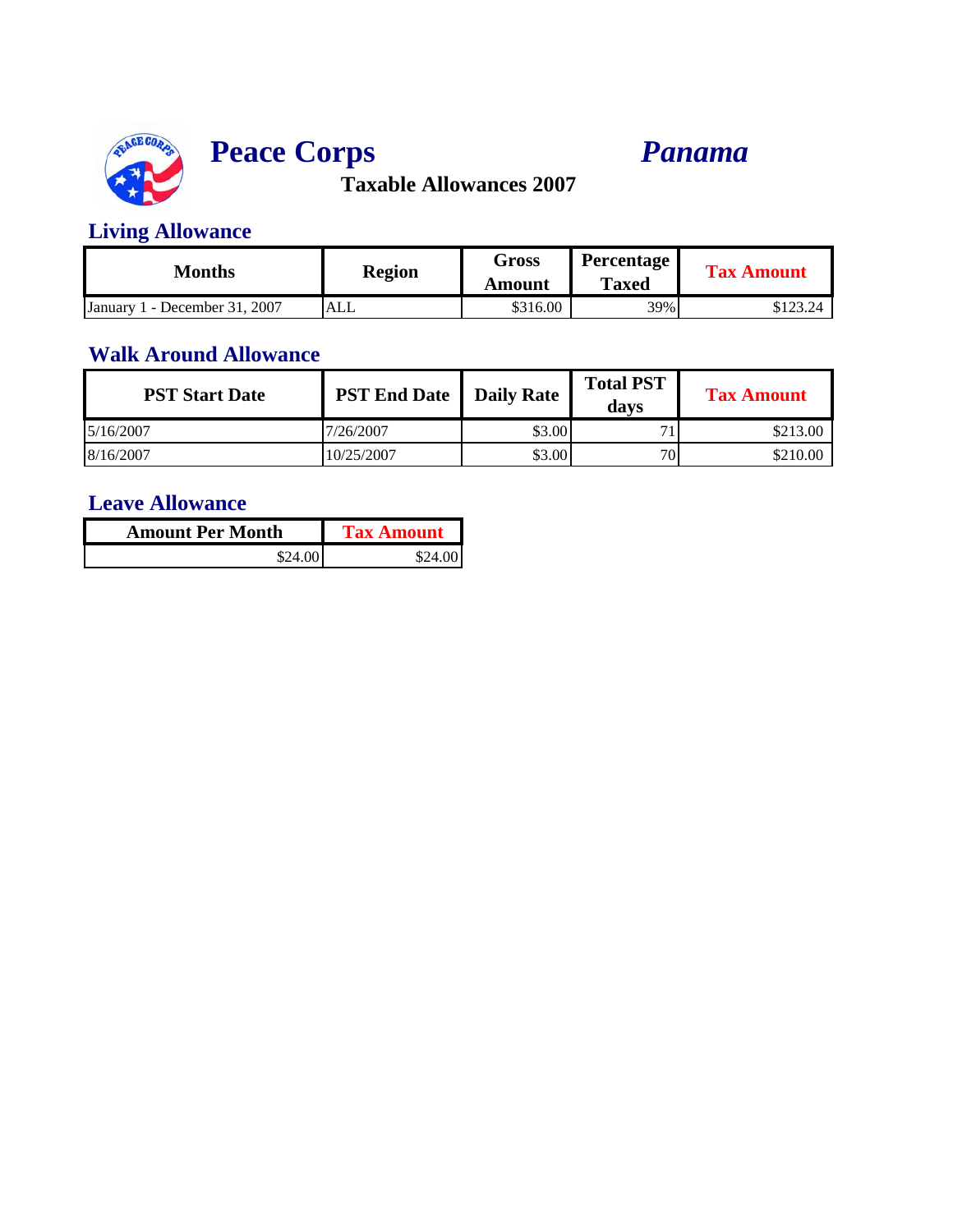





### **Living Allowance**

| <b>Months</b>                | <b>Region</b> | Gross<br><b>Amount</b> | Percentage<br><b>Taxed</b> | <b>Tax Amount</b> |
|------------------------------|---------------|------------------------|----------------------------|-------------------|
| January 2007 - December 2007 | Level I       | \$316.46               | 18%                        | \$57.47           |
| January 2007 - December 2007 | Level II      | \$271.25               | 26%                        | \$69.85           |
| January 2007 - December 2007 | Level III     | \$248.64               | 31%                        | \$77.60           |
| January 2007 - December 2007 | Level IV      | \$217.00               | 36%                        | \$77.88           |

## **Walk Around Allowance**

| <b>PST Start Date</b> | <b>PST End Date</b> | <b>Daily Rate</b> | <b>Total PST</b><br>davs | <b>Tax Amount</b> |
|-----------------------|---------------------|-------------------|--------------------------|-------------------|
| 2/8/2007              |                     | \$3.07            | 77                       | \$236.39          |
| 5/31/2007             |                     | \$3.07            | 77                       | \$236.39          |
| 9/27/2006             |                     | \$3.07            | 77                       | \$236.39          |

| <b>Amount Per Month</b> | <b>Tax Amount</b> |  |
|-------------------------|-------------------|--|
| \$24.00'                | \$24.00           |  |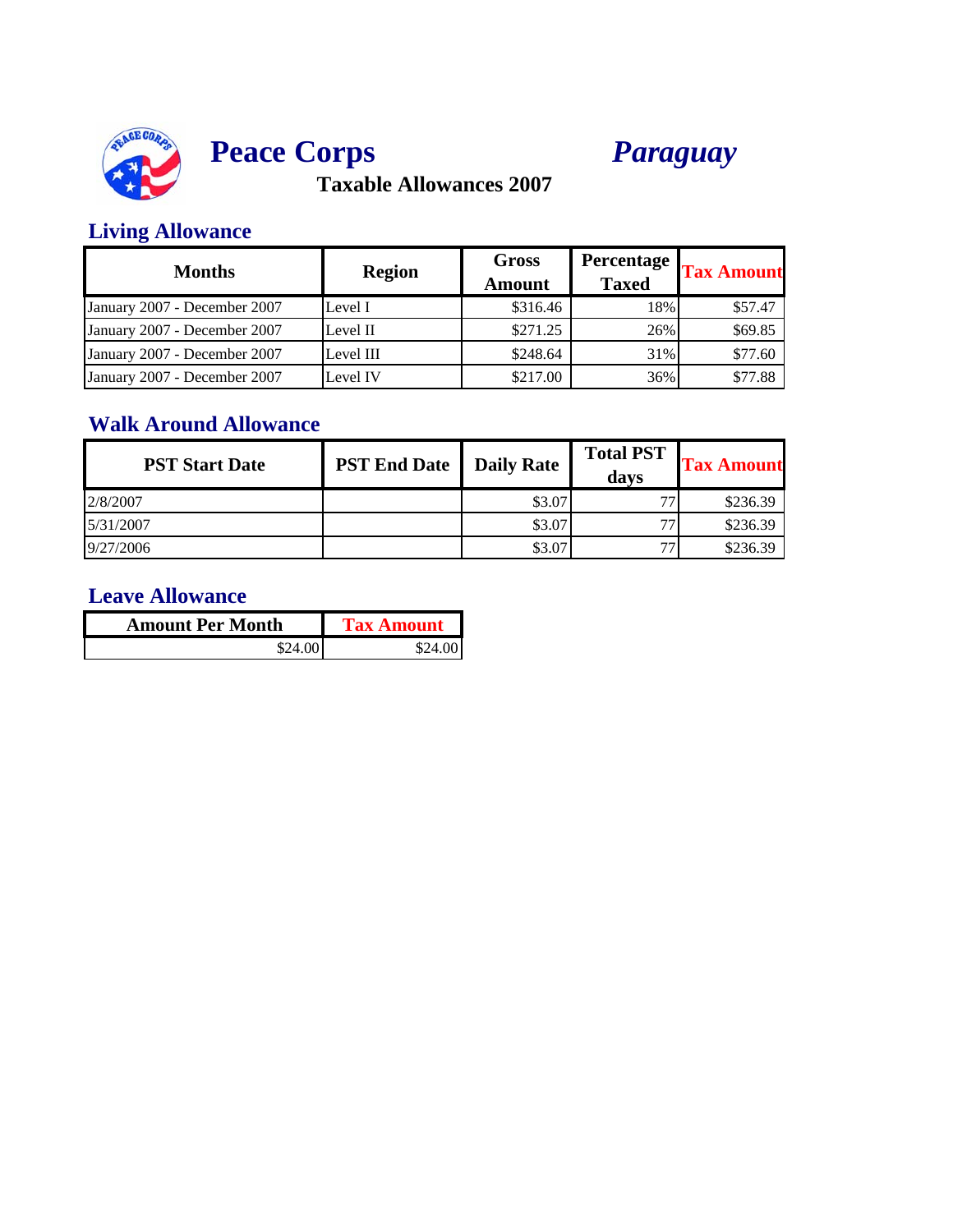

# **Peace Corps** *Peru*

**Taxable Allowances 2007**

### **Living Allowance**

| Months                       | <b>Region</b> | <b>Gross</b><br>Amount | Percentage<br><b>Taxed</b> | <b>Tax Amount</b> |
|------------------------------|---------------|------------------------|----------------------------|-------------------|
| January 2007 - December 2007 | Urban         | \$390.27               | 49%                        | \$191.54          |
| January 2007 - December 2007 | Semi-Urban    | \$334.06               | 45%                        | \$151.66          |
| January 2007 - December 2007 | Rural         | \$306.49               | 48%                        | \$146.26          |

### **Walk Around Allowance**

| <b>PST Start Date</b> | <b>PST End Date</b> Daily Rate |        | <b>Total PST</b><br>davs | <b>Tax Amount</b> |
|-----------------------|--------------------------------|--------|--------------------------|-------------------|
| 6/9/2007              | 8/24/2007                      | \$2.53 | 77                       | \$194.81          |
| 9/15/2007             | 1/30/2007                      | \$2.61 | 77                       | \$200.97          |

| <b>Amount Per Month</b> | <b>Tax Amount</b> |  |
|-------------------------|-------------------|--|
| \$24.00                 | \$24.00           |  |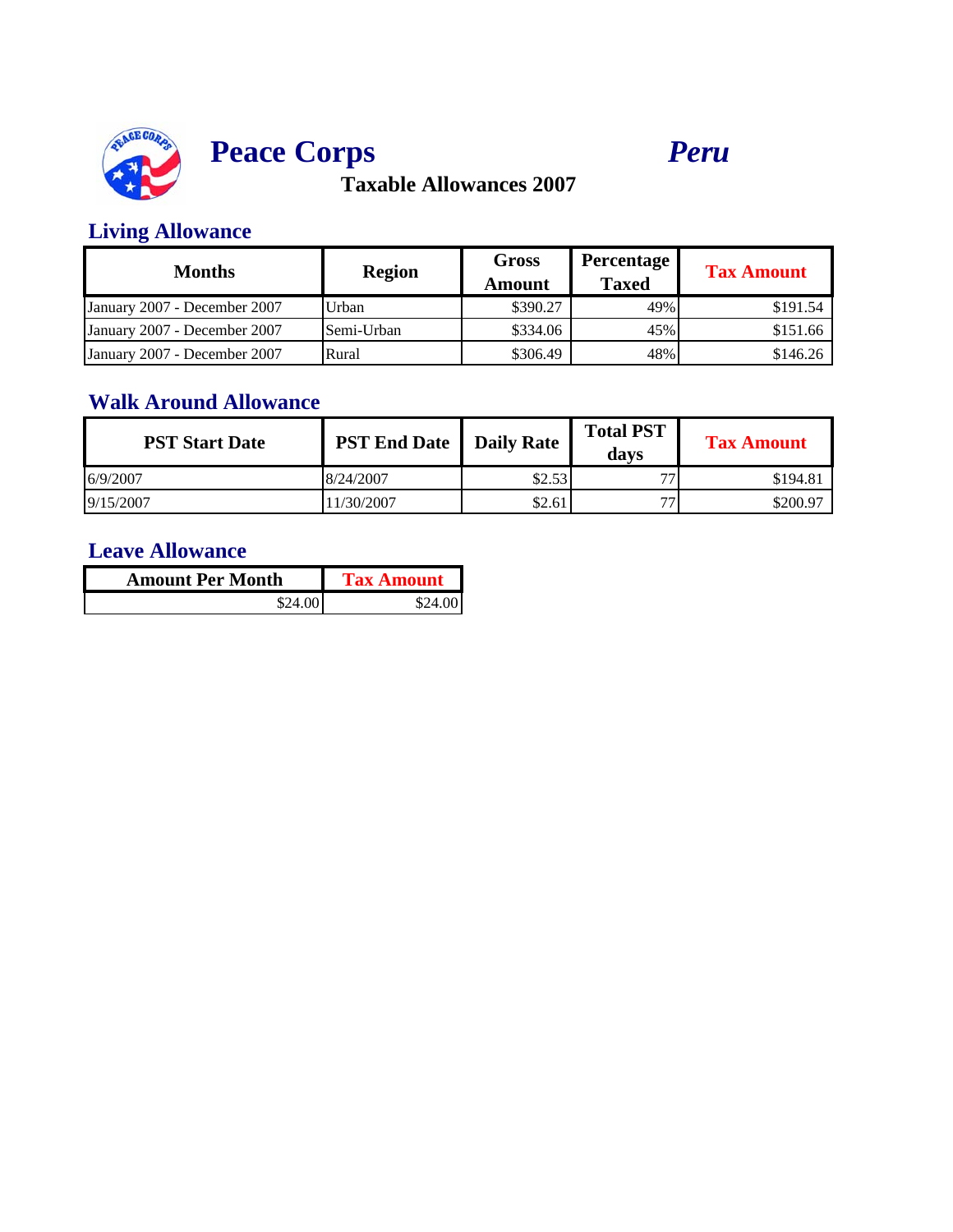

# **Peace Corps** *Philippines*

**Taxable Allowances 2007**

### **Living Allowance**

| <b>Months</b>                | <b>Region</b> | Gross<br>Amount | <b>Percentage</b><br><b>Taxed</b> | <b>Tax Amount</b> |
|------------------------------|---------------|-----------------|-----------------------------------|-------------------|
| January 2007 - February 2007 | Urban         | \$246.15        | 25%                               | \$61.54           |
| January 2007 - February 2007 | Rural         | \$206.59        | 25%                               | \$51.65           |
| March 2007 - December 2007   | All           | \$246.15        | 25%                               | \$61.54           |

### **Walk Around Allowance**

| <b>PST Start Date</b> | <b>PST End Date</b> Daily Rate |        | <b>Total PST</b><br>davs | <b>Tax Amount</b> |
|-----------------------|--------------------------------|--------|--------------------------|-------------------|
| 5/13/2007             | 8/3/2007                       | \$1.87 | 83                       |                   |

| <b>Amount Per Month</b> | <b>Tax Amount</b> |  |
|-------------------------|-------------------|--|
| \$24.00                 | \$24.00           |  |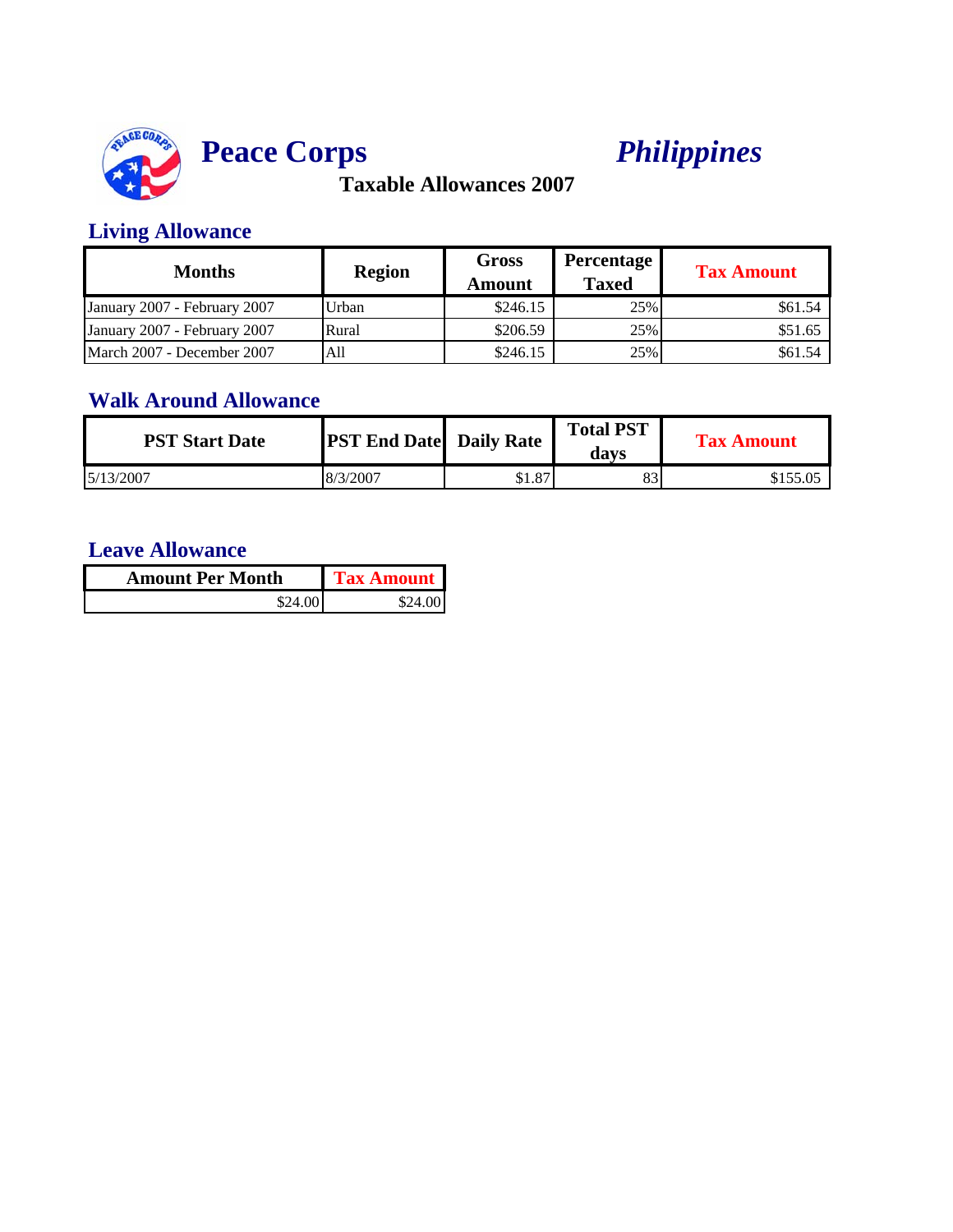



### **Living Allowance**

| <b>Months</b>                 | <b>Region</b> | <b>Gross</b><br>Amount | Percentage<br><b>Taxed</b> | <b>Tax Amount</b> |
|-------------------------------|---------------|------------------------|----------------------------|-------------------|
| January 2007 - March 2007     | All           | \$361.06               | 16.26%                     | \$59.00           |
| April 2007 - October 2007     | A11           | \$330.32               | 17.78%                     | \$59.00           |
| November 2007 - Decemebr 2007 | All           | \$361.06               | 16.26%                     | \$59.00           |

### **Walk Around Allowance**

| <b>PST Start Date</b> | <b>PST End Date</b>   Daily Rate |        | <b>Total PST</b><br>davs | <b>Tax Amount</b> |
|-----------------------|----------------------------------|--------|--------------------------|-------------------|
| 2/26/2007             | 5/3/2007                         | \$4.85 | б.                       | \$324.95          |
| 5/21/2007             | 7/26/2007                        | \$4.85 | 67                       | \$324.95          |

| <b>Amount Per Month</b> | <b>Tax Amount</b> |
|-------------------------|-------------------|
| \$24.00                 | \$24.001          |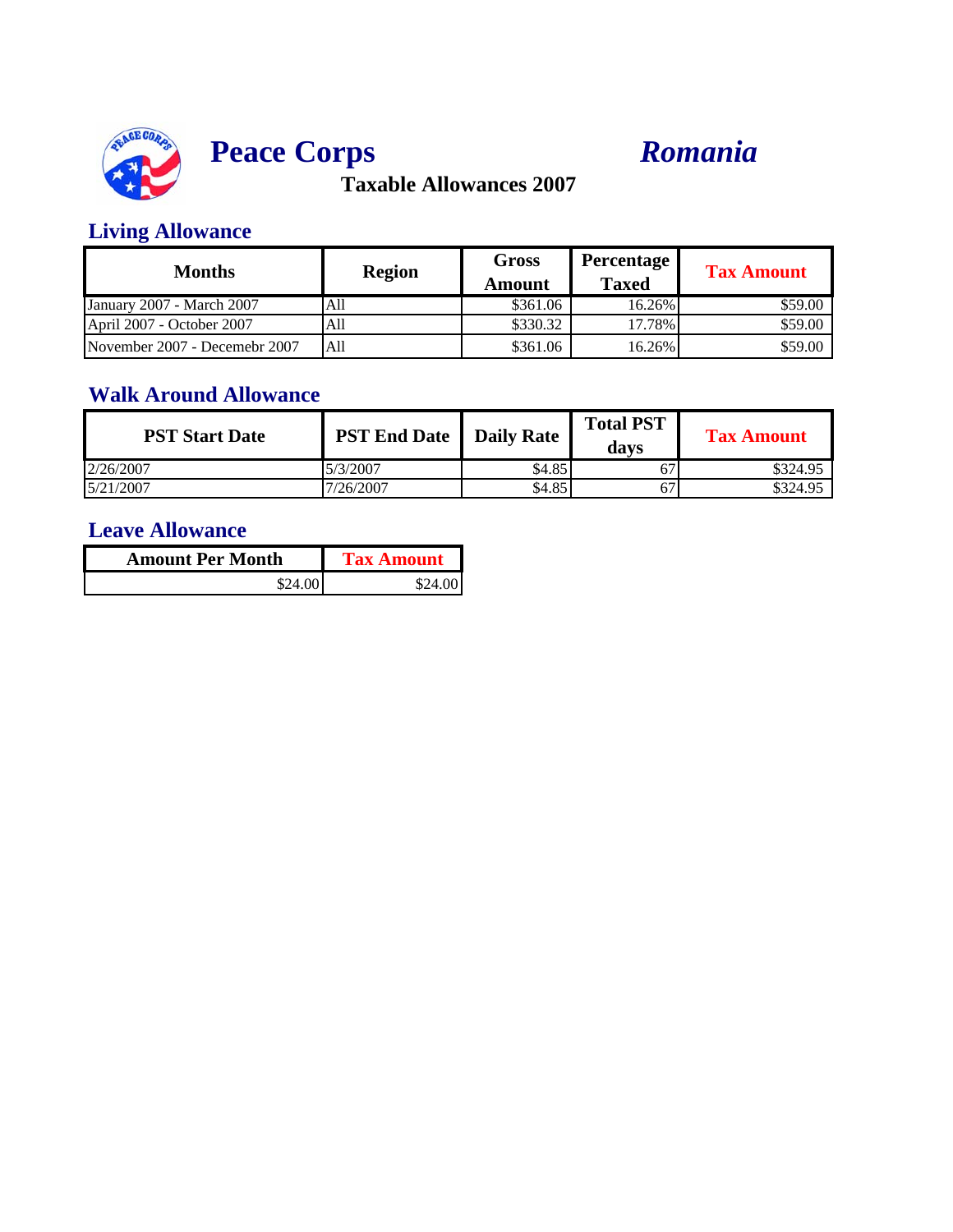

# **Peace Corps**

# *Samoa*

**Taxable Allowances 2007**

### **Living Allowance**

| Months                  | <b>Region</b> | Gross    | Percentage   | <b>Tax Amount</b>             |
|-------------------------|---------------|----------|--------------|-------------------------------|
|                         |               | Amount   | <b>Taxed</b> |                               |
| January - December 2007 | <b>ALL</b>    | \$350.00 | 35.0%        | <u> ሰ1 ገባ</u><br>ل و کارکال ل |

#### **Walk Around Allowance**

| <b>PST Start Date</b> | <b>PST End Date</b>   Daily Rate |        | <b>Total PST</b><br>davs | <b>Tax Amount</b> |
|-----------------------|----------------------------------|--------|--------------------------|-------------------|
| 6/6/2007              | 8/22/2007                        | \$1.80 | 89                       | \$140.40          |
| 10/17/2007            | 2/12/2007                        | \$1.80 | 57                       | \$102.60          |

| <b>Amount Per Month</b> | <b>Tax Amount</b> |  |
|-------------------------|-------------------|--|
|                         |                   |  |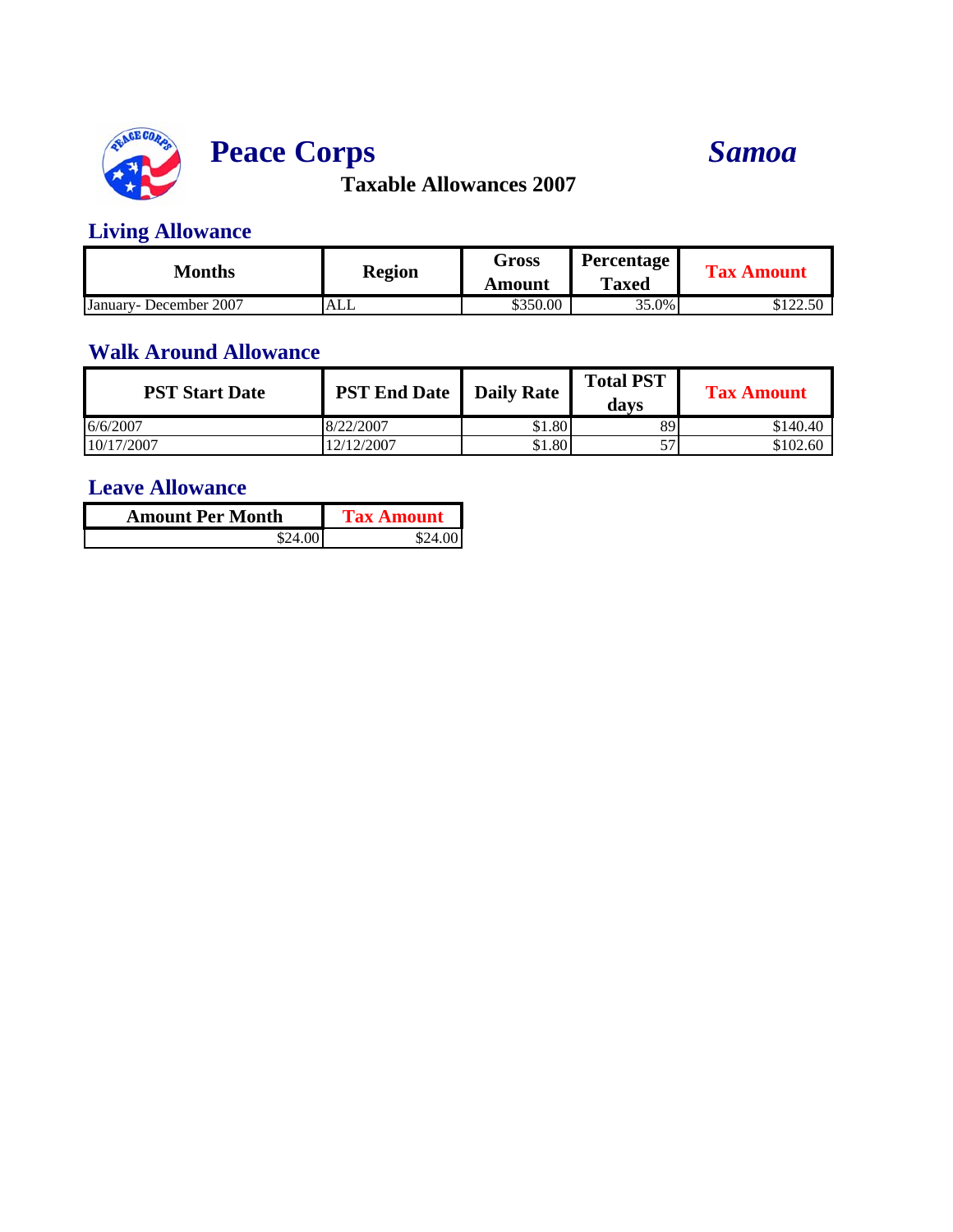

# **Peace Corps**



# **Taxable Allowances 2007**

### **Living Allowance**

| <b>Months</b>                | <b>Region</b>        | <b>Gross</b><br><b>Amount</b> | <b>Percentage</b><br><b>Taxed</b> | <b>Tax Amount</b> |
|------------------------------|----------------------|-------------------------------|-----------------------------------|-------------------|
| January 2007 - December 2007 | Rural                | \$210.53                      | 48%                               | \$108.00          |
| January 2007 - December 2007 | <b>Small Town</b>    | \$239.77                      | 48%                               | \$112.70          |
| January 2007 - December 2007 | Mid-Size Town        | \$269.01                      | 48%                               | \$137.00          |
| January 2007 - December 2007 | Major Urban          | \$308.00                      | 48%                               | \$157.00          |
| January 2007 - December 2007 | Dakar (Capital City) | \$346.00                      | 48%                               | \$177.00          |

## **Walk Around Allowance**

| <b>PST Start Date</b> | <b>PST End Date</b>   Daily Rate |        | <b>Total PST</b><br>davs | <b>Tax Amount</b> |
|-----------------------|----------------------------------|--------|--------------------------|-------------------|
| 3/15/2007             | 5/12/2007                        | \$3.77 | 58                       | \$218.66          |
| 9/13/2007             | 1/9/2007                         | \$3.77 | 58                       | \$218.56          |

| <b>Amount Per Month</b> | <b>Tax Amount</b> |
|-------------------------|-------------------|
|                         |                   |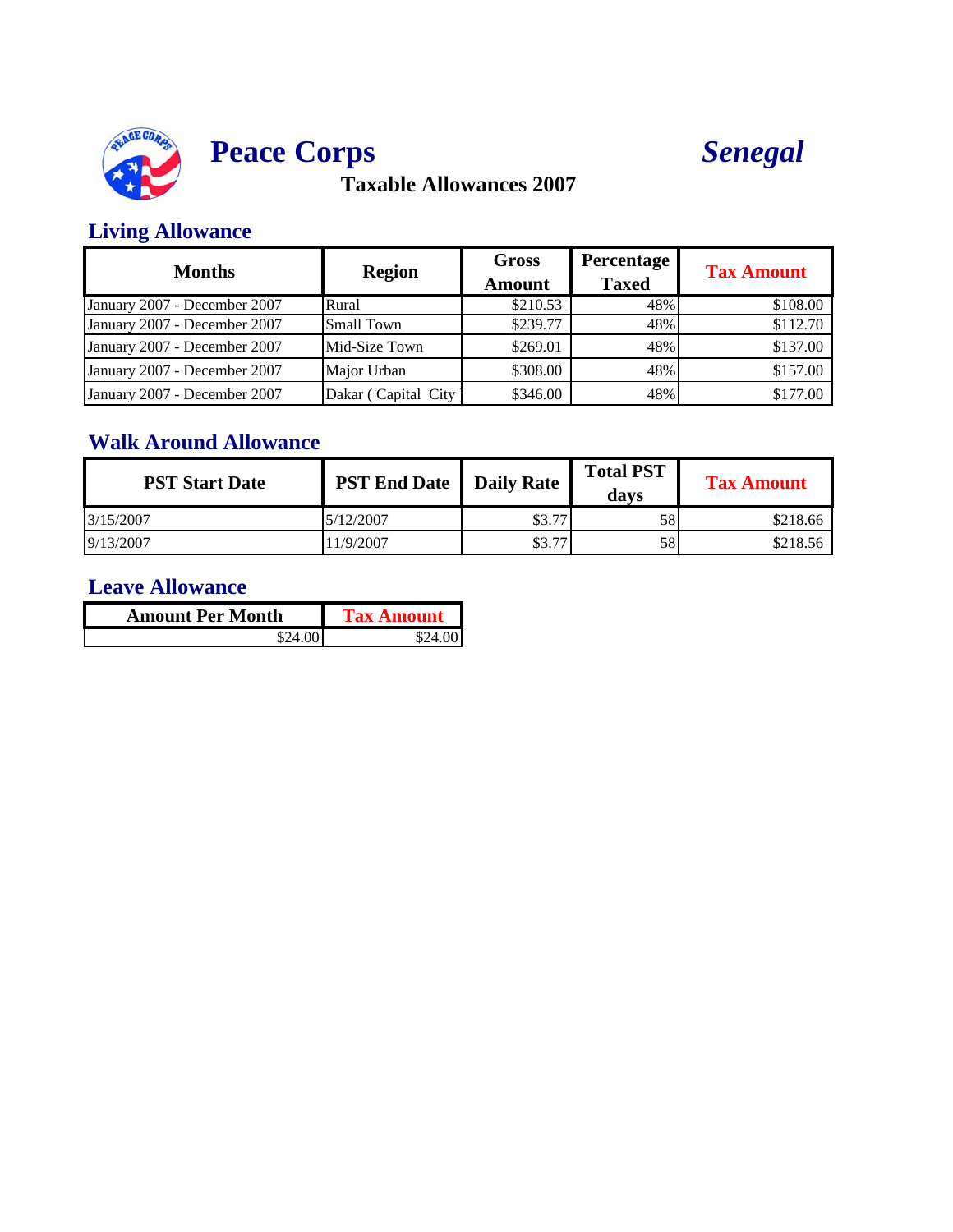



### **Living Allowance**

| Months         | <b>Region</b> | <b>Gross</b><br>Amount | Percentage<br><b>Taxed</b> | <b>Tax Amount</b> |
|----------------|---------------|------------------------|----------------------------|-------------------|
| Jan - Dec 2007 | Urban         | \$291.23               | 40%                        | \$116.49          |
| Jan - Dec 2007 | Rural         | \$256.28               | 40%                        | \$102.51          |

#### **Walk Around Allowance**

| <b>PST Start Date</b> | <b>PST End Date</b>   Daily Rate |        | <b>Total PST</b><br>davs | <b>Tax Amount</b> |
|-----------------------|----------------------------------|--------|--------------------------|-------------------|
| 7/19/2007             | 9/20/2007                        | \$2.05 | 63                       | \$129.15          |

| <b>Amount Per Month</b> | Tax Amount |  |
|-------------------------|------------|--|
|                         |            |  |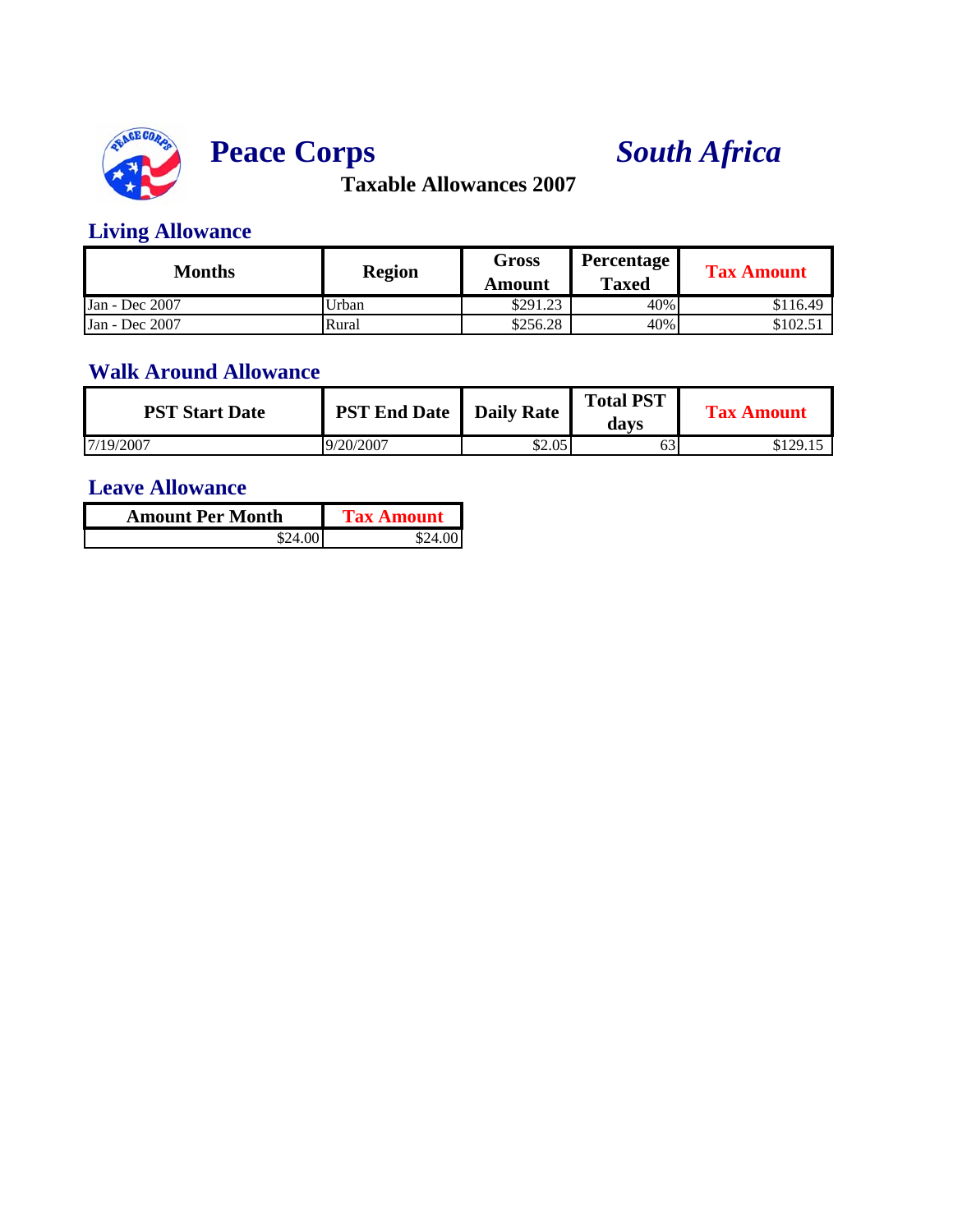

# **Peace Corps** *Suriname*

**Taxable Allowances 2007**

## **Living Allowance**

| Months          | <b>Region</b> | Gross<br>Amount | <b>Percentage</b><br><b>Taxed</b> | <b>Tax Amount</b> |
|-----------------|---------------|-----------------|-----------------------------------|-------------------|
| A <sub>11</sub> | All           | \$2,400.00      | 35%                               | \$828.00          |

### **Walk Around Allowance**

| <b>PST Start Date</b> | <b>PST End Date</b>   Daily Rate |                                | <b>Total PST</b><br>davs | <b>Tax Amount</b> |
|-----------------------|----------------------------------|--------------------------------|--------------------------|-------------------|
| May 19th              | Aug 3rd                          | $\overline{a}$<br>Φ1<br>، ۱۰ ۹ | 76.                      | \$134.52          |

| <b>Amount Per Month</b> | <b>Tax Amount</b> |
|-------------------------|-------------------|
| \$24.00"                | \$24.00           |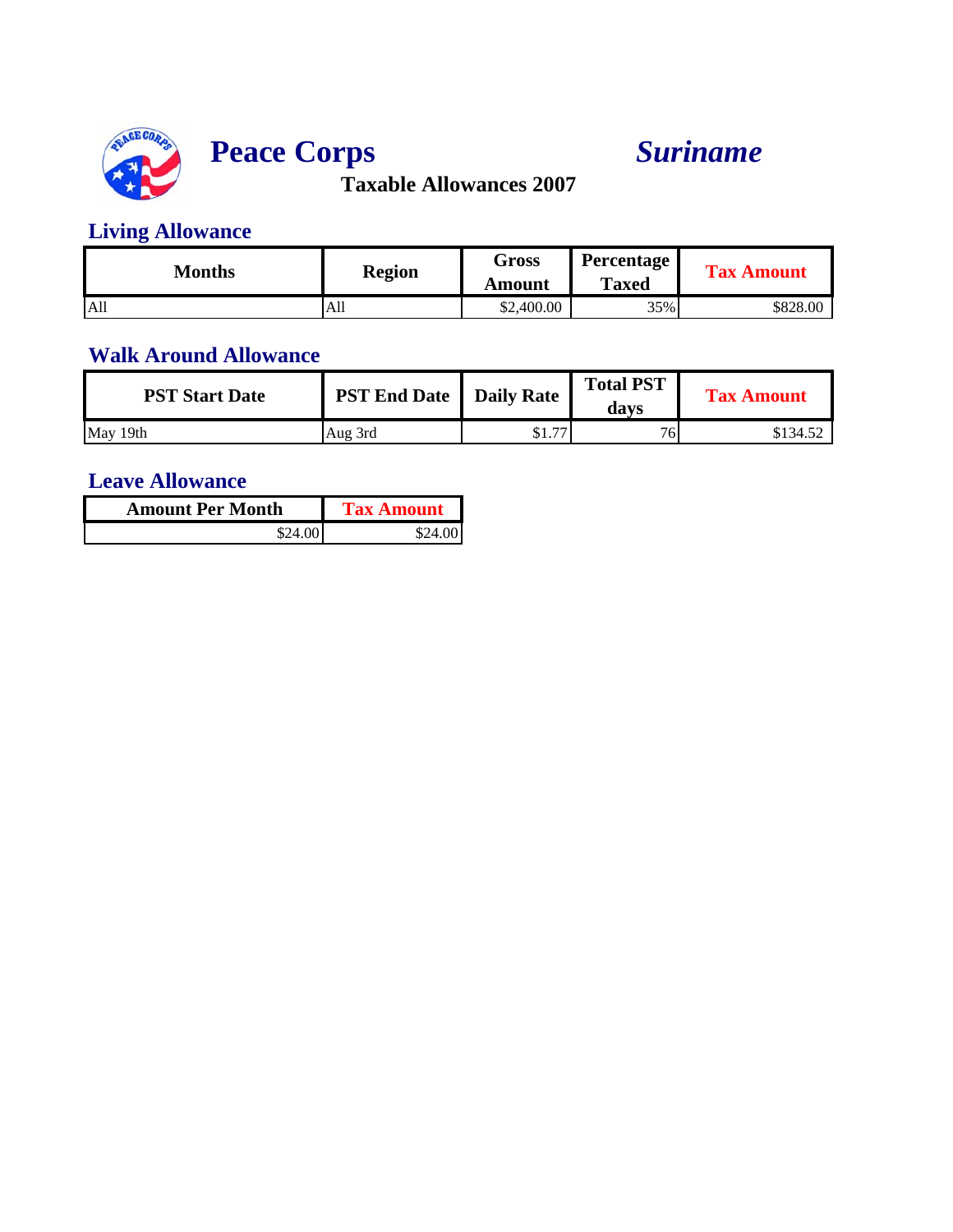

# **Peace Corps** *Swaziland*

**Taxable Allowances 2007**

### **Living Allowance**

| Months                       | <b>Region</b> | Gross<br>Amount | <b>Percentage</b><br><b>Taxed</b> | <b>Tax Amount</b>     |
|------------------------------|---------------|-----------------|-----------------------------------|-----------------------|
| January 2007 - December 2007 | Rural         | \$3,802.82      | 31%                               | 178.87<br><b>ΦΙ,Ι</b> |

### **Walk Around Allowance**

| <b>PST Start Date</b> | <b>PST End Date</b>   Daily Rate |        | <b>Total PST</b><br>davs | <b>Tax Amount</b> |
|-----------------------|----------------------------------|--------|--------------------------|-------------------|
| 6/18/2007             | 8/11/2007                        | \$3.62 | 55                       | \$199.20          |

| <b>Amount Per Month</b> | <b>Tax Amount</b> |
|-------------------------|-------------------|
| \$24.001                |                   |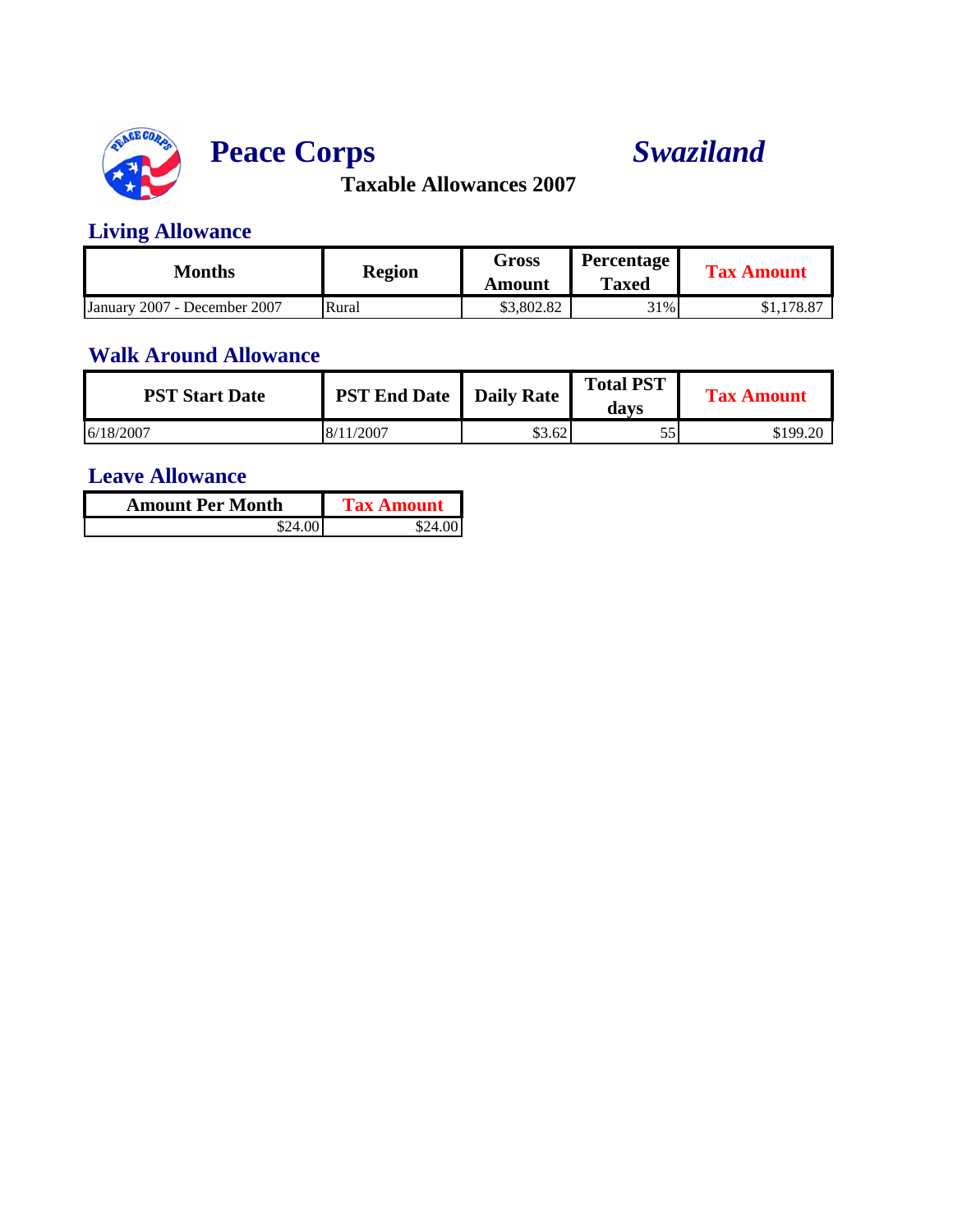



### **Living Allowance**

| <b>Months</b>                 | <b>Region</b> | Gross<br>Amount | Percentage l<br><b>Taxed</b> | <b>Tax Amount</b> |
|-------------------------------|---------------|-----------------|------------------------------|-------------------|
| December 2006 - November 2007 | Urban         | \$240.00        | 34%                          | \$81.31           |
| December 2006 - November 2007 | Semi - Urban  | \$202.40        | 34%                          | \$68.82           |
| December 2006 - November 2007 | Rural         | \$160.00        | 34%                          | \$54.40           |

### **Walk Around Allowance**

| <b>PST Start Date</b> | <b>PST End Date   Daily Rate  </b> |        | <b>Total PST</b><br>davs | <b>Tax Amount</b> |
|-----------------------|------------------------------------|--------|--------------------------|-------------------|
| 6/12/2007             | 8/23/2007                          | \$3.20 | −                        | \$227.20          |
| 9/19/2007             | 1/28/2007                          | \$3.20 | −                        | \$227.20          |

| <b>Amount Per Month</b> | <b>Tax Amount</b> |  |
|-------------------------|-------------------|--|
| \$24.001                | \$24              |  |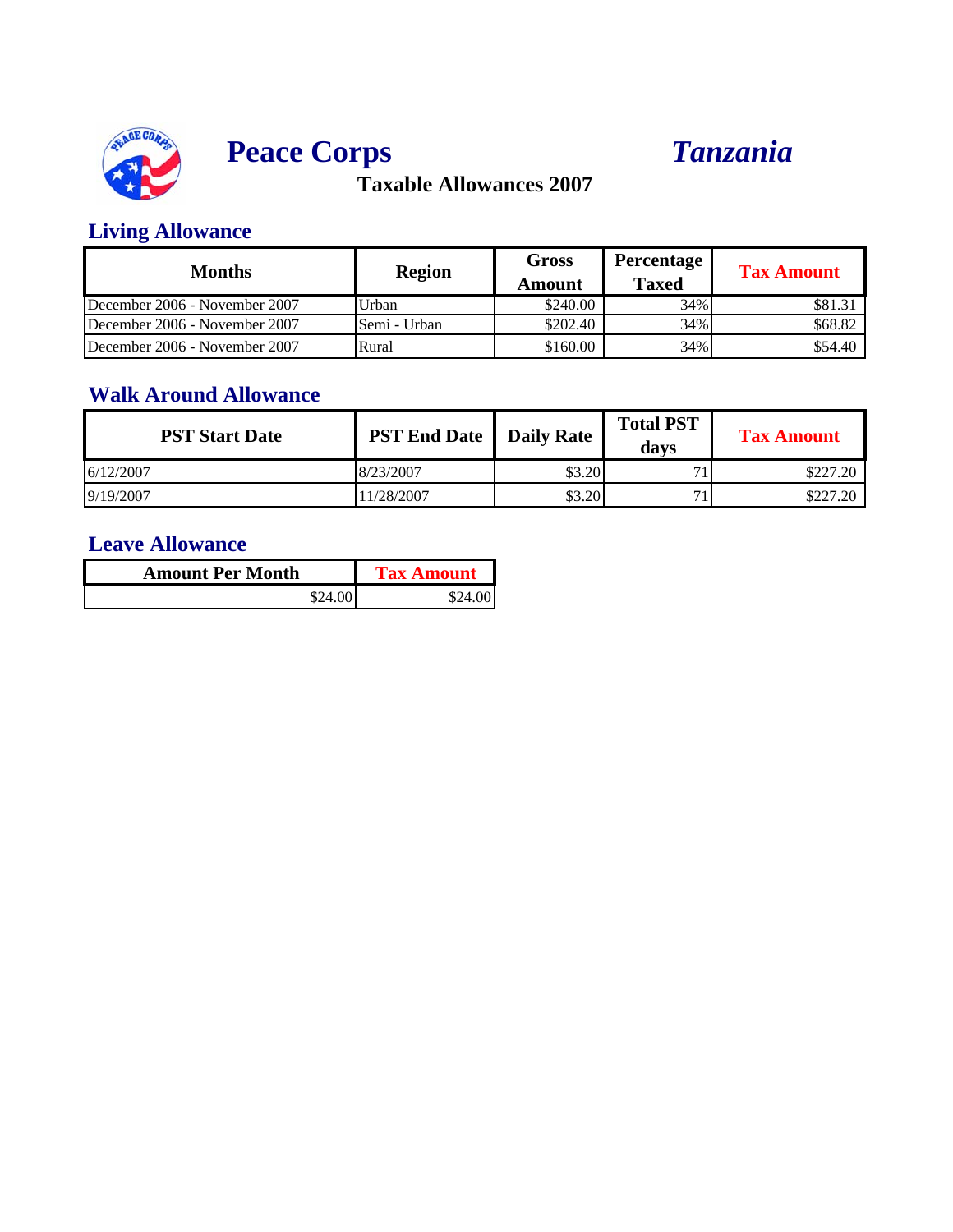

# **Peace Corps** *Thailand*

**Taxable Allowances 2007**

### **Living Allowance**

| Months                                   | <b>Region</b> | Gross<br>Amount | <b>Percentage</b><br><b>Taxed</b> | <b>Tax Amount</b> |
|------------------------------------------|---------------|-----------------|-----------------------------------|-------------------|
| January 2007 - December 2007             | All           | \$196.49/mo     |                                   | 59% \$115.93/mo   |
| Monthly Travel Allow 12 $\omega$ \$26.20 | <b>A11</b>    | \$26.40/mo      |                                   | 100% S26.40/mo    |

#### **Walk Around Allowance**

| <b>PST Start Date</b> | <b>PST End Date</b>   Daily Rate |        | <b>Total PST</b><br>davs | <b>Tax Amount</b> |
|-----------------------|----------------------------------|--------|--------------------------|-------------------|
| 1/14/2007             | 3/25/2007                        | \$3.80 | 70 <sub>1</sub>          | \$266.00          |

| <b>Amount Per Month</b> | <b>Tax Amount</b> |
|-------------------------|-------------------|
| \$24.00.                |                   |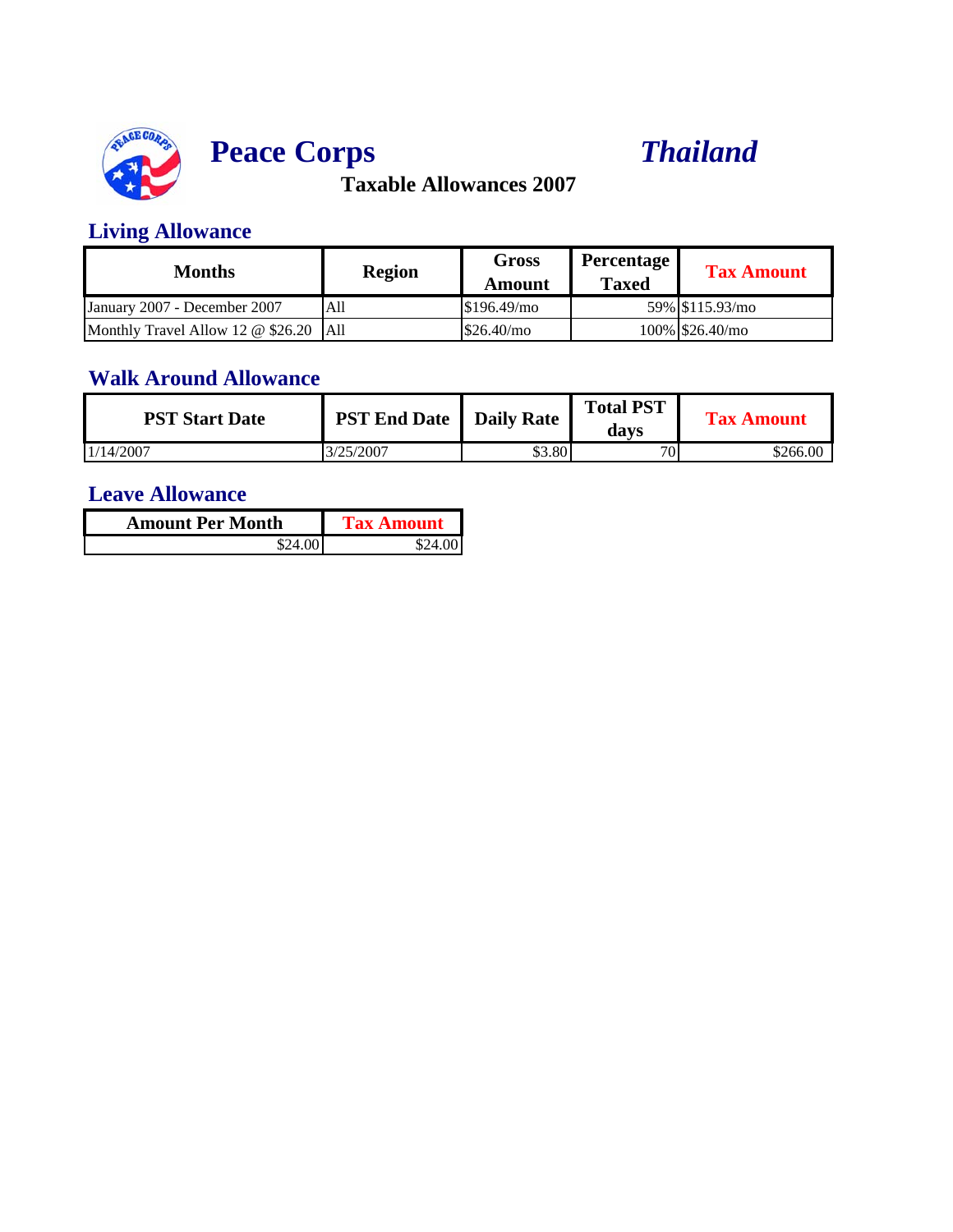





## **Living Allowance**

| Months                       | <b>Region</b> | Gross<br>Amount | <b>Percentage</b><br><b>Taxed</b> | <b>Tax Amount</b> |
|------------------------------|---------------|-----------------|-----------------------------------|-------------------|
| January 2007 - December 2007 | All           | \$251.16        | 44%                               | \$110.97          |

### **Walk Around Allowance**

| <b>PST Start Date</b> | <b>PST End Date</b>   Daily Rate |              | <b>Total PST</b><br>davs | <b>Tax Amount</b> |
|-----------------------|----------------------------------|--------------|--------------------------|-------------------|
| 6/9/2007              | 8/23/2007                        | 75<br>\$1.75 | 76                       | \$133.00          |
| 9/22/2007             | 12/6/2007                        | 75<br>\$1.75 | 76.                      | \$133.00          |

| <b>Amount Per Month</b> | <b>Tax Amount</b> |
|-------------------------|-------------------|
| \$24.00                 | \$24.00           |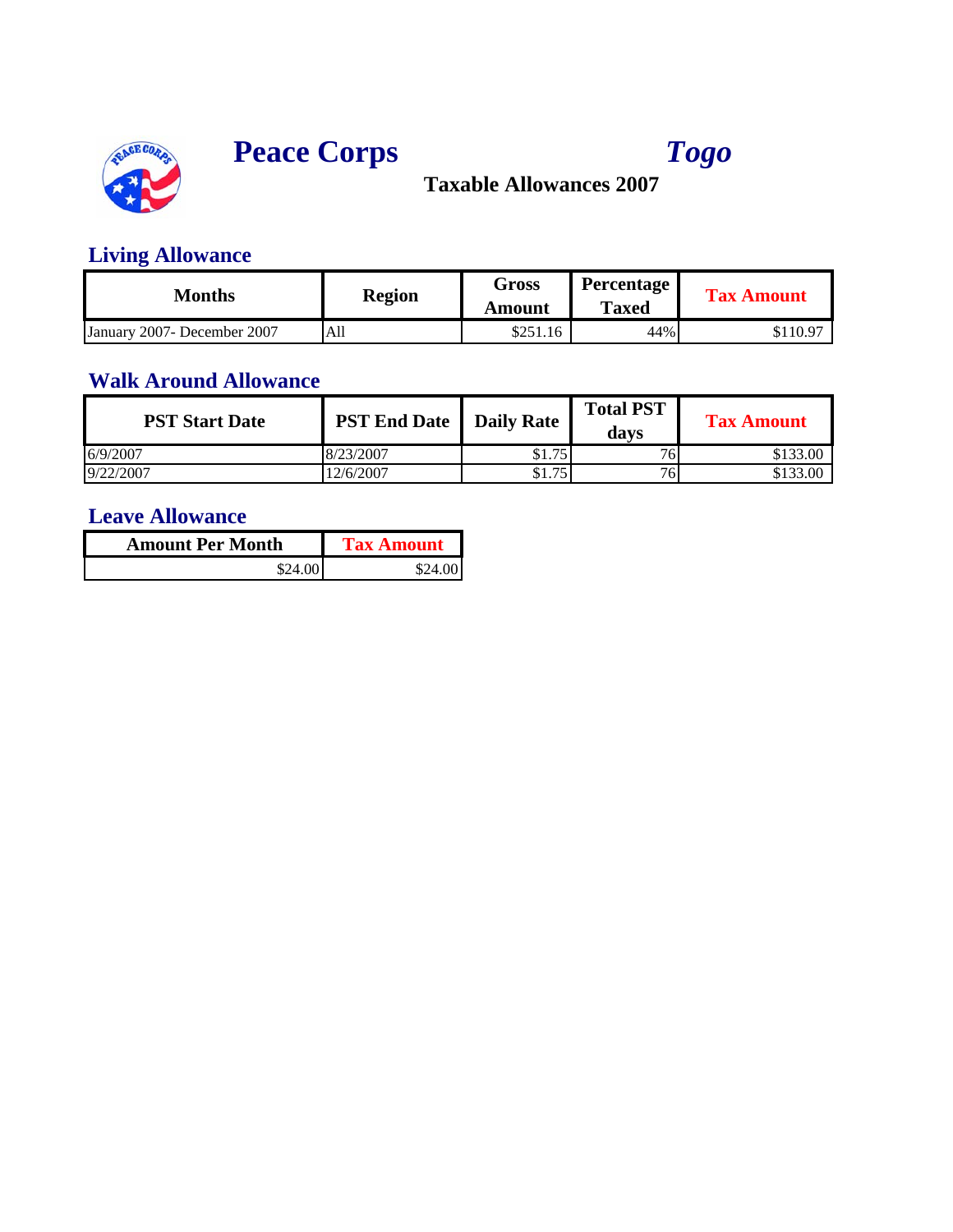

# **Peace Corps** *Tonga*

**Taxable Allowances 2007**

### **Living Allowance**

| Months                       | <b>Region</b> | Gross<br>Amount | Percentage<br><b>Taxed</b> | <b>Tax Amount</b> |
|------------------------------|---------------|-----------------|----------------------------|-------------------|
| January 2007 - November 2007 | All           | \$281.17        | 18%                        | \$50.61           |
| December 2007                | All           | \$290.95        | 18%                        | \$52.37           |

#### **Walk Around Allowance**

| <b>PST Start Date</b> | <b>PST End Date</b> | <b>Daily Rate</b> | <b>Total PST</b><br>davs | <b>Tax Amount</b> |
|-----------------------|---------------------|-------------------|--------------------------|-------------------|
| 10/2/2007             | 12/11/2007          | \$3.91            | 69 <sup>'</sup>          | \$269.93          |

| <b>Amount Per Month</b> | <b>Tax Amount</b> |
|-------------------------|-------------------|
|                         |                   |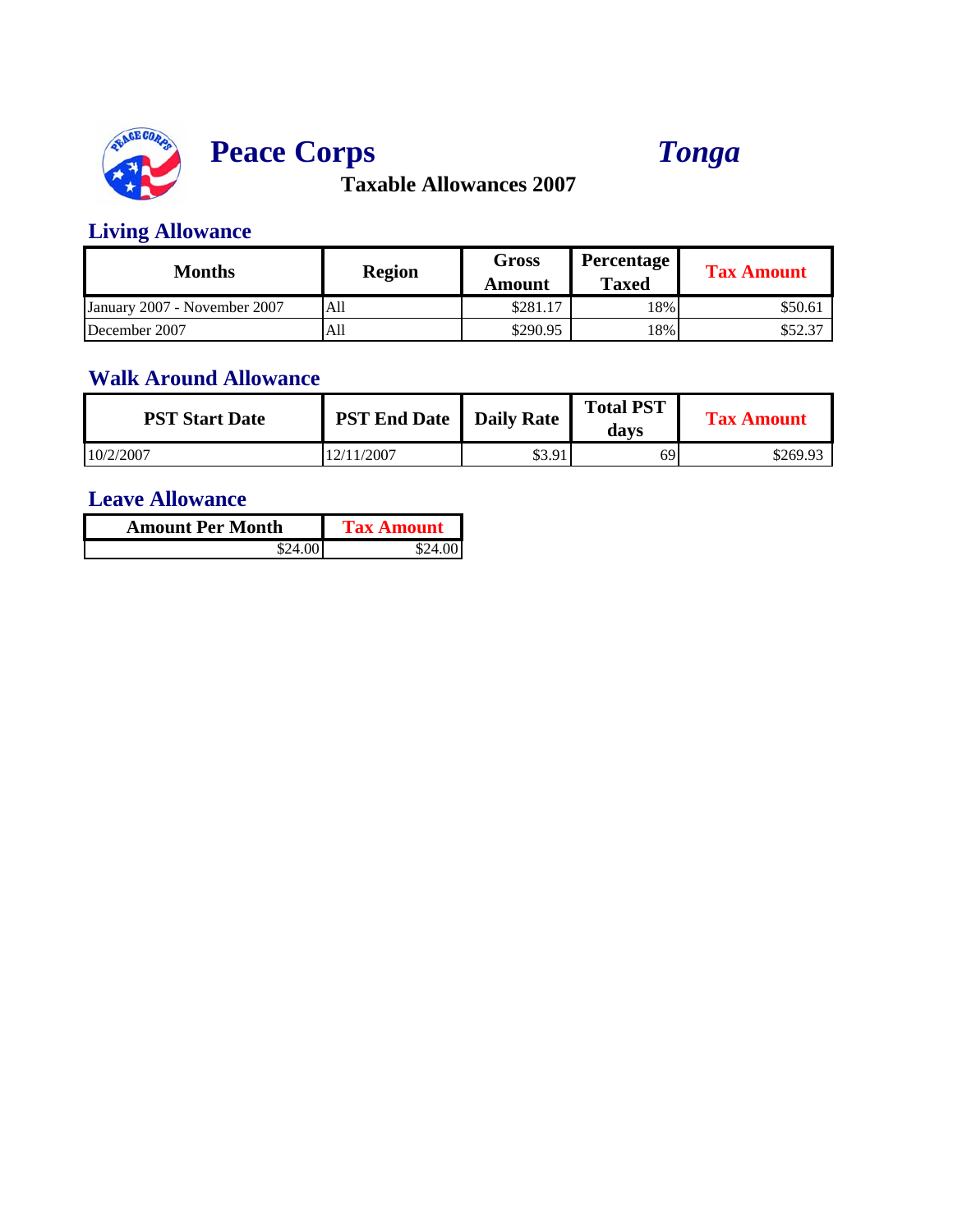

# **Peace Corps** *Turkmenistan*

**Taxable Allowances 2007**

### **Living Allowance**

| <b>Months</b>                | <b>Region</b> | <b>Gross</b><br><b>Amount</b> | <b>Percentage</b><br><b>Taxed</b> | <b>Tax Amount</b> |
|------------------------------|---------------|-------------------------------|-----------------------------------|-------------------|
| January 2007 - December 2007 | Ashgabat      | \$1,722                       | 35%                               | \$603             |
| January 2007 - December 2007 | Mary          | \$1,202                       | 35%                               | \$421             |
| January 2007 - December 2007 | Balkan        | \$1,492                       | 35%                               | \$522             |
| January 2007 - December 2007 | Dashoguz      | \$1,275                       | 35%                               | \$446             |
| January 2007 - December 2007 | Ahal          | \$1,222                       | 35%                               | \$428             |
| January 2007 - December 2007 | Lebap         | \$1,302                       | 35%                               | \$456             |

### **Walk Around Allowance**

| <b>PST Start Date</b> | <b>PST End Date   Daily Rate  </b> |        | <b>Total PST</b><br>davs | <b>Tax Amount</b> |
|-----------------------|------------------------------------|--------|--------------------------|-------------------|
| 10/3/2007             | 2/22/2007                          | \$0.84 | 81                       | \$68.04           |

| <b>Amount Per Month</b> | <b>Tax Amount</b> |
|-------------------------|-------------------|
| \$24.00                 | \$24.00           |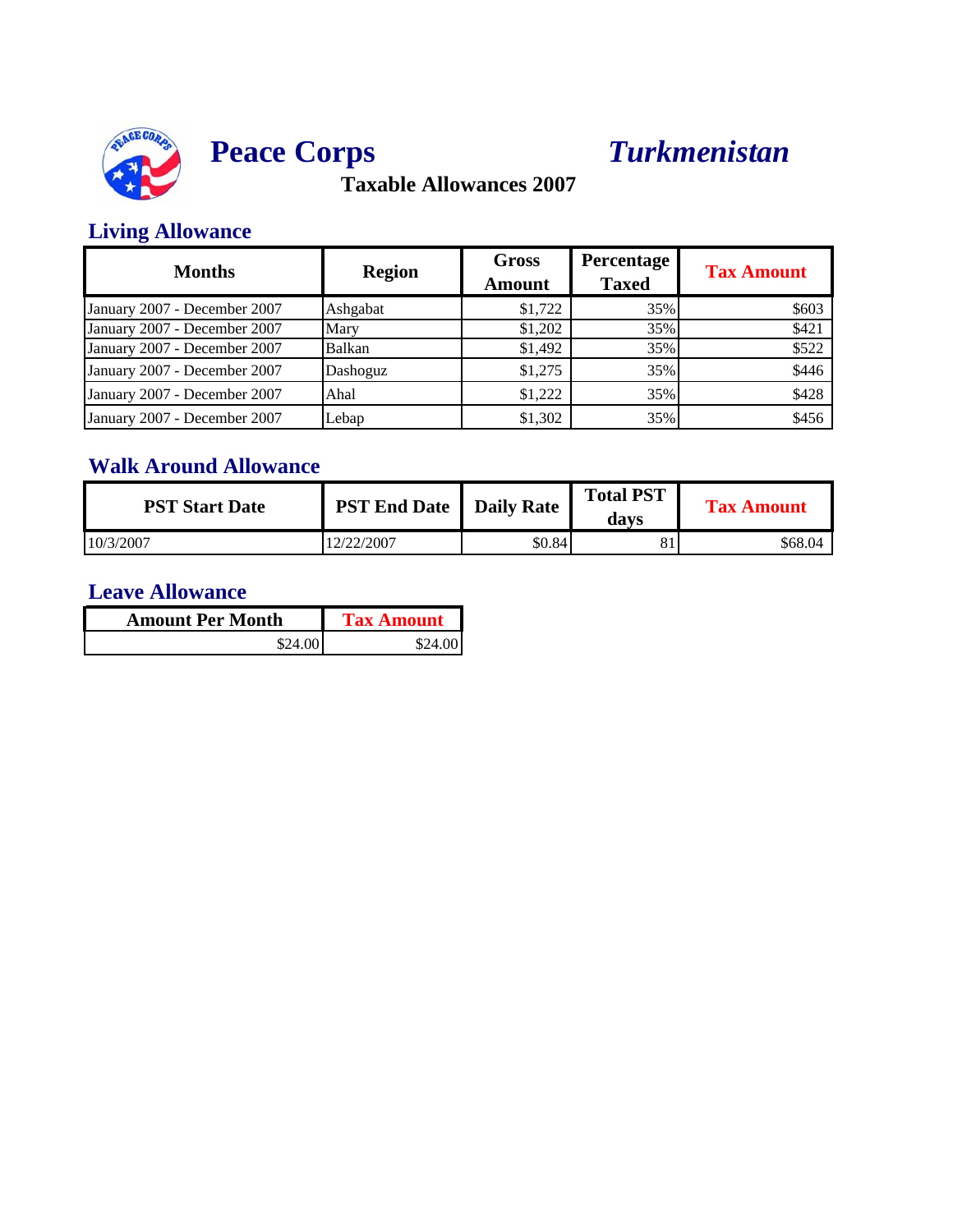



### **Living Allowance**

| Months                    | <b>Region</b> | Gross<br>Amount | Percentage<br><b>Taxed</b> | <b>Tax Amount</b> |
|---------------------------|---------------|-----------------|----------------------------|-------------------|
| January 2007 - April 2007 | ALL           | \$200.00        | 27%                        | \$54.00           |
| May 2007 - December 2007  | ALL           | \$212.00        | 27%                        | \$57.24           |

#### **Walk Around Allowance**

| <b>PST Start Date</b> | <b>PST End Date</b> | <b>Daily Rate</b> | <b>Total PST</b><br>davs | <b>Tax Amount</b> |
|-----------------------|---------------------|-------------------|--------------------------|-------------------|
| 3/2/2007              | 5/10/2007           | \$1.92            | 70                       | \$134.40          |
| 8/8/2007              | 10/18/2007          | \$1.92            | 70                       | \$134.40          |

| <b>Amount Per Month</b> | <b>Tax Amount</b> |
|-------------------------|-------------------|
| \$24.00                 | \$24.001          |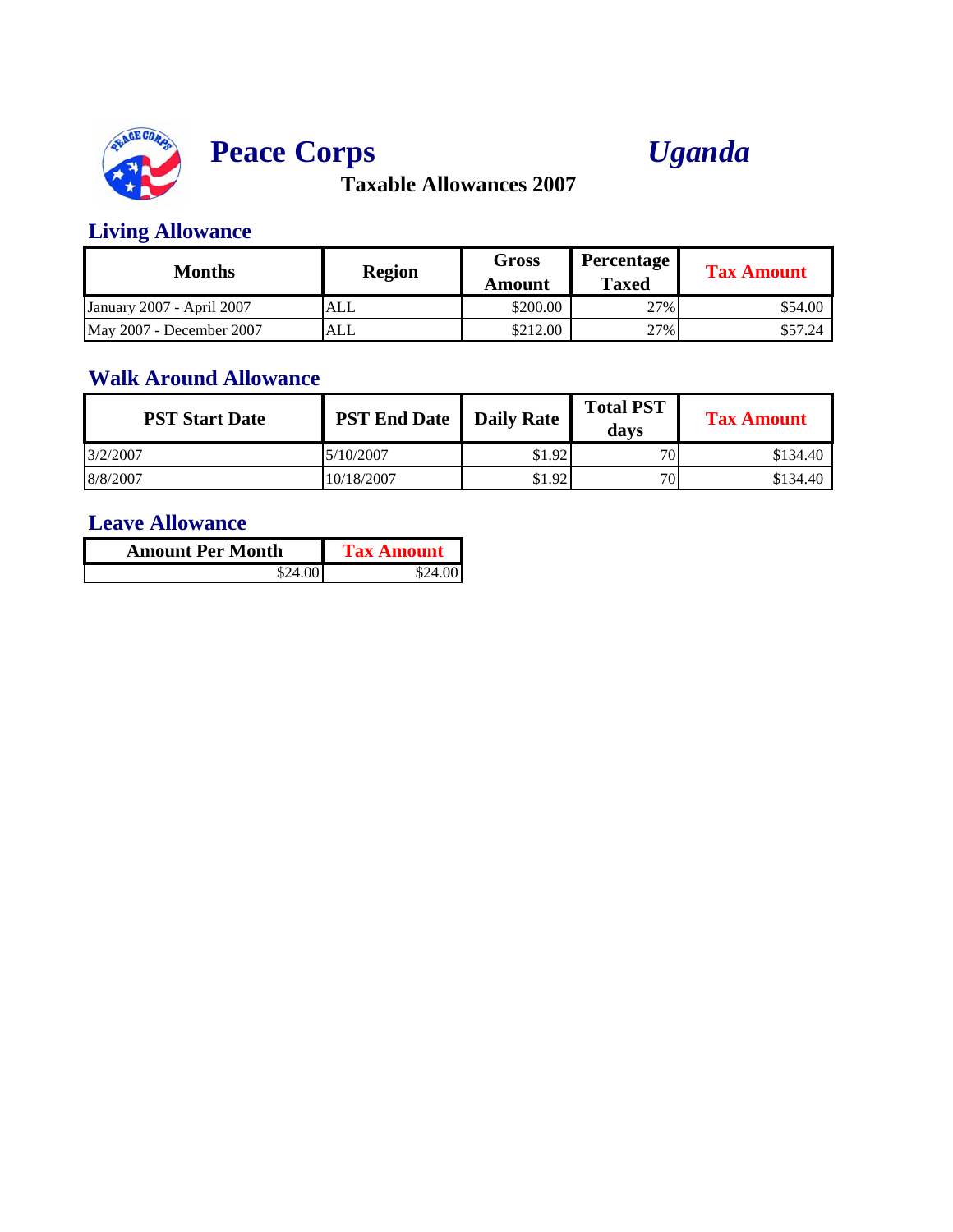





### **Living Allowance**

| <b>Months</b>                | <b>Training Group No</b> | Gross<br>Amount | <b>Percentage</b><br><b>Taxed</b> | <b>Tax Amount</b> |
|------------------------------|--------------------------|-----------------|-----------------------------------|-------------------|
| January 2007 - December 2007 | 28-31                    | \$231.00        | 35%                               | \$80.85           |
| June 2007                    |                          | \$77.00         | 35%                               | \$26.95           |
| July 2007 - December 2007    |                          | \$231.00        | 35%                               | \$80.85           |
| December 2007                |                          | \$89.00         | 35%                               | \$31.15           |

#### **Walk Around Allowance**

| <b>PST Start Date</b> | <b>PST End Date   Daily Rate  </b> |        | <b>Total PST</b><br>davs | <b>Tax Amount</b> |
|-----------------------|------------------------------------|--------|--------------------------|-------------------|
| 3/28/2007             | 6/20/2007                          | \$2.00 | 80.                      | \$207.13          |
| 10/1/2007             | 12/19/2007                         | \$2.00 | 76                       | \$207.13          |

| <b>Amount Per Month</b> | <b>Tax Amount</b> |  |
|-------------------------|-------------------|--|
| \$24.001                | \$24.00           |  |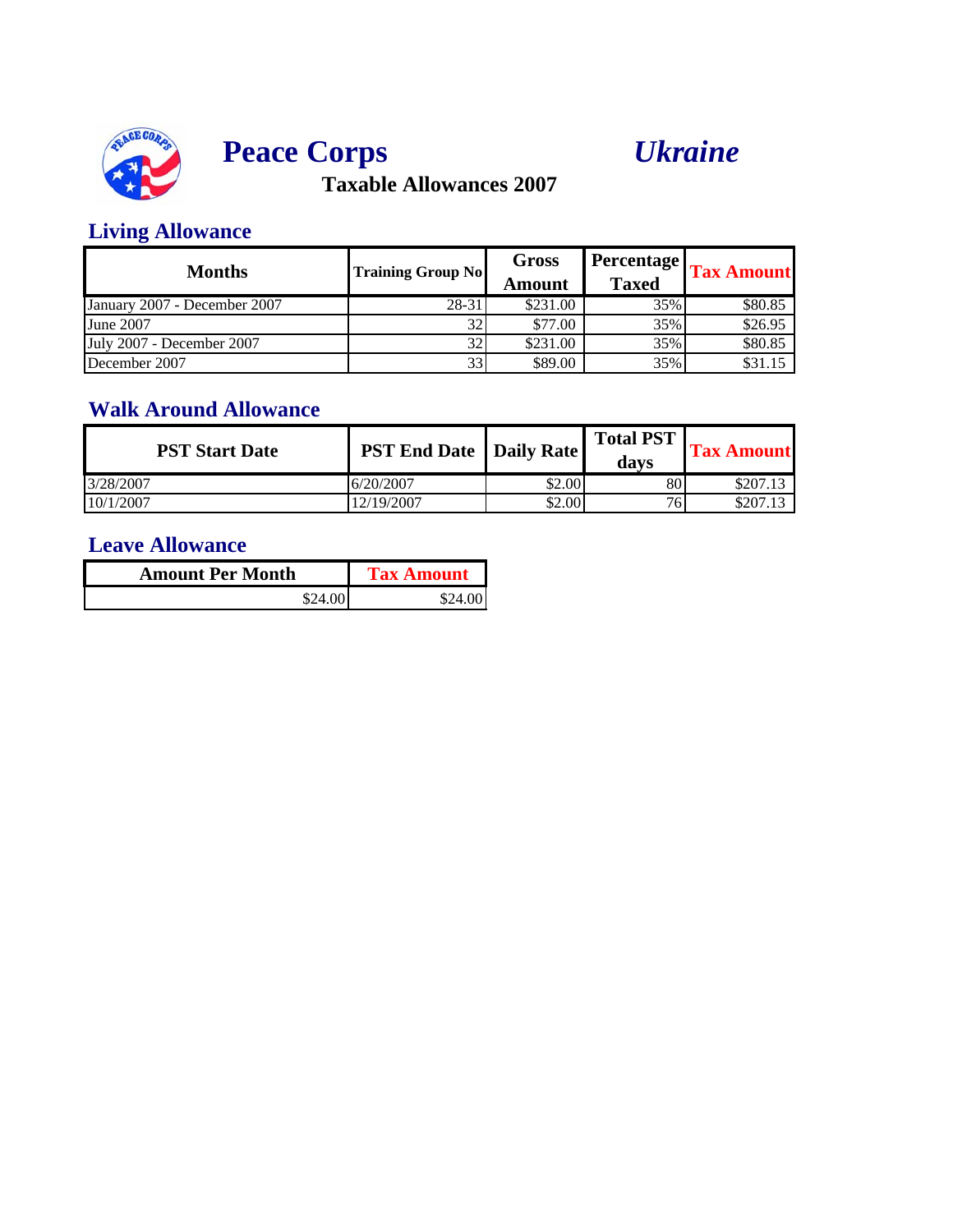

# **Peace Corps** *Vanuatu*

**Taxable Allowances 2007**

### **Living Allowance**

| Months                                      | <b>Region</b> | Gross    | <b>Percentage</b> | <b>Tax Amount</b> |
|---------------------------------------------|---------------|----------|-------------------|-------------------|
|                                             |               | Amount   | <b>Taxed</b>      |                   |
| 2007<br>7 - December 2007<br><b>January</b> | All           | \$453.03 | 32%               | \$143             |

### **Walk Around Allowance**

| <b>PST Start Date</b> | <b>PST End Date</b> | <b>Daily Rate</b> | <b>Total PST</b><br>davs | <b>Tax Amount</b> |
|-----------------------|---------------------|-------------------|--------------------------|-------------------|
| April                 | June                | \$3.60            | 60                       | \$216.00          |
| April                 | June                | \$18.00           |                          | \$90.00           |
| September             | December            | \$3.60            | 60                       | \$216.00          |
| September             | December            | \$18.00           |                          | \$90.00           |

| <b>Amount Per Month</b> | <b>Tax Amount</b> |
|-------------------------|-------------------|
| \$24.00                 | 824               |